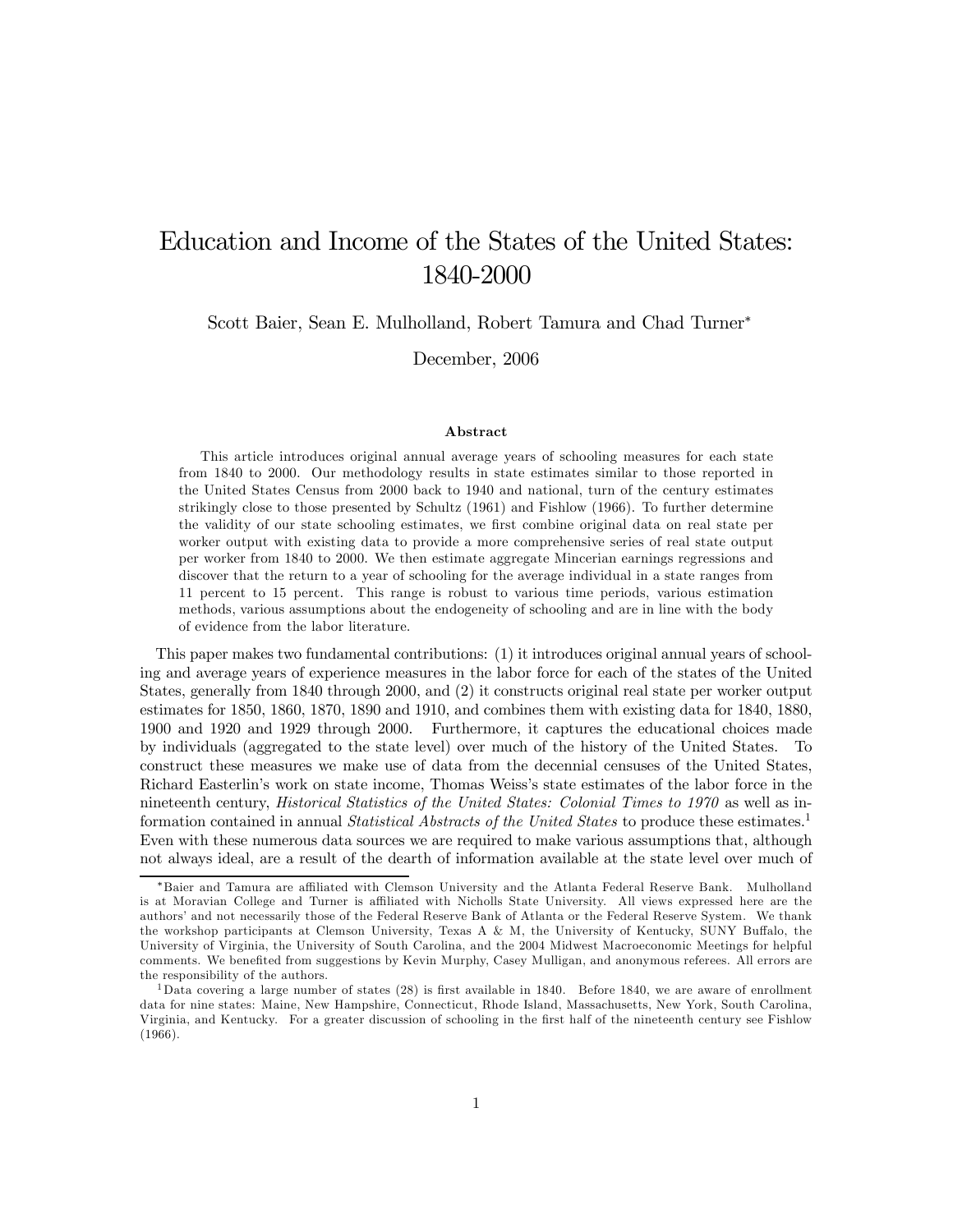nineteenth and early twentieth century.<sup>2</sup>

To check the validity of our state-level estimates we estimate the relationship between the level of state education and income. We estimate the return to a year of schooling for the average individual in a state ranges from 11 percent to 15 percent. This range is robust to various time periods and various estimation methods. We view this work as complementary to the work of Mulligan and Sala-i-Martin (1997, 2000).<sup>3</sup> We also document the long-term enrollment trends in primary, secondary, and tertiary schooling as well as the patterns of income growth across census regions. We show both within region and across region convergence.

The remainder of the paper is organized as follows: the next section provides the accounting framework for calculating average years of schooling by state. We present in graphical and tabular form the results of these calculations by census region. Section 3 presents our measures of state output per worker. Section 4 contains our estimates of returns to schooling and returns to potential experience. We find that OLS estimates are quite robust to alternative specifications, and that a year of schooling returns about 14 percent to an individual in additional productivity. Section 5 concludes and describes broader implications and future work.

#### 2. EDUCATION IN THE STATES

We use a perpetual inventory method, employed by Barro and Lee (1993) and Baier, Dwyer and Tamura (2006), to construct average years of schooling in the labor force for each state. Because we are interested in the relationship between human capital and output per worker, it is more appropriate to calculate the average years of schooling in the labor force instead of the average years of schooling of all state residents.<sup>456</sup> Enrollment data from United States Censuses, Digests of Education Statistics and Statistical Abstracts of the United States present the number of students enrolled in one of three educational categories: primary, secondary, and college.<sup>7</sup> In order to calculate the average years of schooling in the work force, our methodology must account for:

- 1. the number of school age children;
- 2. the number of new labor force participants,  $I_t^i$ , and their education level;

<sup>2</sup>We also admit that the accuracy of these enrollment data have been questioned by previous analyses. The American Statistical Association offered an official critique of the 1840 Census and found errors in the collection of common school data (Senate Document No. 5, 28th Congress, 2nd Session). We are comforted however, by Fishlow's 1966 conclusion that "for most purposes [the Census statistics] seem to suffice in their present form."

<sup>3</sup>Mulligan and Sala-i-Martin (1997,2000) construct two different state level human capital measures for the census years 1940-1990, inclusive. Our years of schooling measure is highly correlated with theirs, averaging approximately 0.8. See Appendix D for more detail.

<sup>&</sup>lt;sup>4</sup> Additional details on the derivation and the data sources are furnished in Appendix B.

<sup>5</sup> Ideally we would use information to produce average years of schooling for men and women separately in the labor force, however, enrollment information by sex is not consistently available. However Series H 433-441, page 370 of Historical Statistics of the United States: Colonial Times to 1970, indicates that there was little difference sex 1850 1860 1870 1880

in enrollment rates of men and women:  $_{\text{male}}$  49.6  $52.6$  49.8  $59.2$ female 44.8 48.5 46.9 56.5 From 1890 onward, differences in

enrollment rates were less than one percentage point. We acknowledge that our calculations implicitly assume the labor force participation rate is common across men and women.

<sup>6</sup>We are unable to account for changes in the labor force participation rates by educational category because we do not have data on labor force participation by education category prior to 1960.

<sup>7</sup> See Appendix A for additional information on enrollment rates by educational category. The information from the various issues of the Statistical Abstracts of the United States are the identical data contained in the Annual Reports of the Commissioner of Education of the US Interior Department. A summary volume of the latter is available at http://nces.ed.gov/pubs93/93442.pdf, entitled 120 Years of American Education: A Statistical Portrait.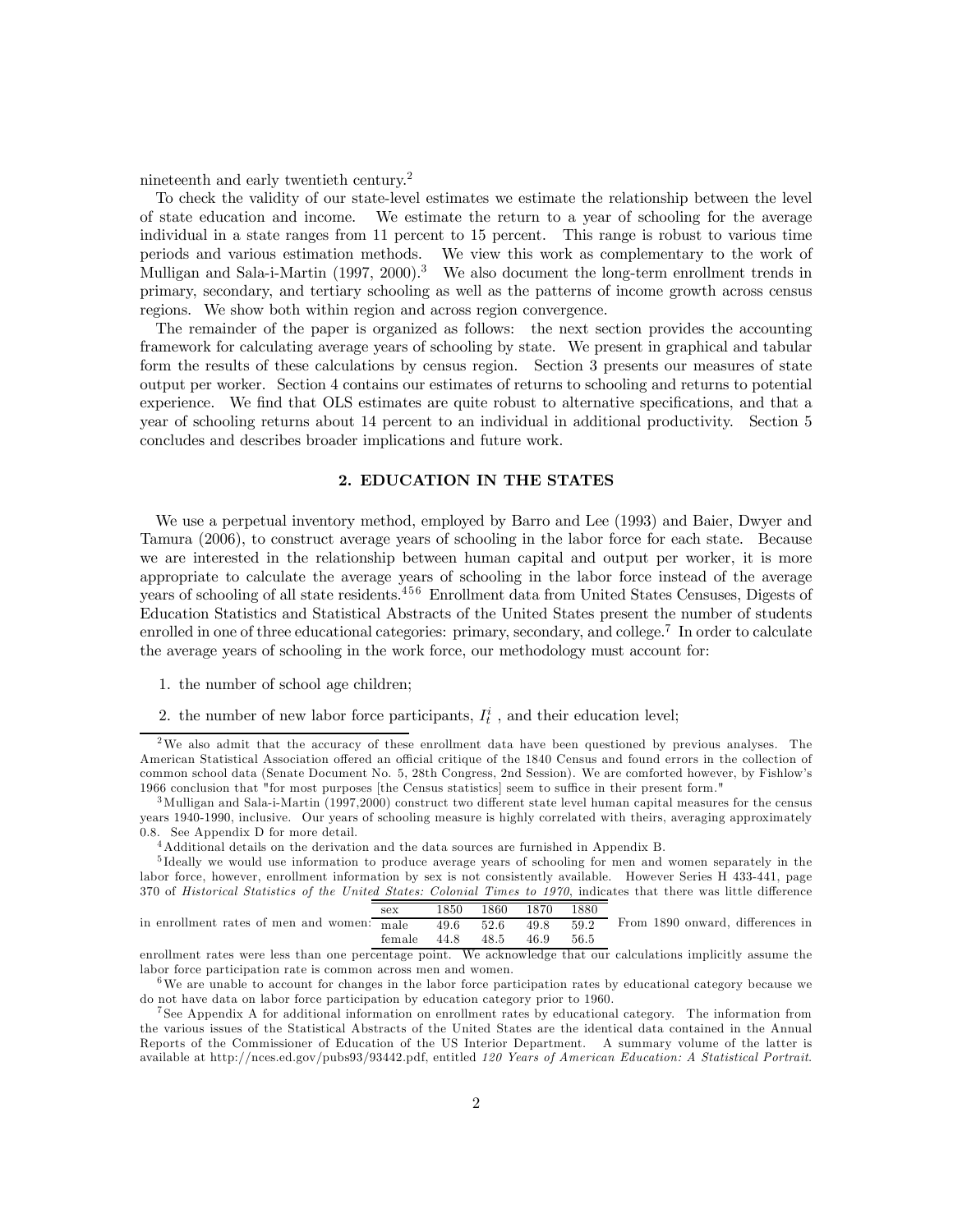- 3. the departure rate of workers from the workforce,  $\delta^i_t$  ;
- 4. the interstate migration of students post education;
- 5. and the impact of foreign-educated immigrants.

We assume that there are four categories of workers: those with no schooling (none); those exposed to primary schooling and no more (primary); those exposed to secondary schooling and no more (secondary); and those with exposure to higher education (college). Suppressing the state subscript,  $H_t^i$  is the number of workers in the labor force in year t in education category i. The perpetual inventory method produces the following law of motion:

$$
H_{t+1}^{i} = H_{t}^{i} \left(1 - \delta_{t}^{i}\right) + I_{t}^{i}, \ i = \text{none, primary, secondary, college} \tag{1}
$$

where  $\delta_t^i$  is the departure rate from the labor force between year t and  $t+1$  and  $I_t^i$  is the gross flow of new workers into the labor force from education category i.

In order to get estimates of the flows into each education category, we use the following information:

$$
I_t^{\text{college}} = \frac{r_t^{\text{college}} \Theta_t l f p r^{\text{college}} \ell [18 - 24]_t}{7}
$$
\n
$$
(2)
$$

$$
I_t^{\text{secondary}} = \frac{\left(r_t^{\text{secondary}} - r_t^{\text{collect}} \Theta_t\right) l f p r^{\text{secondary}} \ell [14-17]_t}{4} \tag{3}
$$

$$
I_t^{\text{primary}} = \frac{\left(r_t^{\text{primary}} - r_t^{\text{secondary}}\right) l f p r^{\text{primary}} \ell [5 - 13]_t}{9} \tag{4}
$$

$$
I_t^{\text{none}} = \frac{\left(1 - r_t^{\text{primary}}\right) l f p r^{\text{primary}} \ell [5 - 13]_t}{9} \tag{5}
$$

where in year t,  $r_t^i$  is the enrollment rate in education category i,  $l f p r_t^i$  is the labor force participation rate for each educational category, and  $\ell[i-j]_t$  is the population in age category  $[i-j]$ , inclusive.<sup>8</sup> We assume that population within each age category is uniformly distributed and that education enrollment rates are constant across ages within the primary and secondary education categories. The constant  $\Theta_t$  is an adjustment for the fact that, because there is high rate of attrition in the early part of higher education, assuming a uniform enrollment rate across ages will understate the true inflow into the higher educational category.<sup>9</sup>

<sup>8</sup>For labor force participation rates by educational attainment we used data from the 1940-2000 censuses. We use .91, .82 and .60 for  $lfp^{re0 \text{lege}}$ ,  $lfp^{reco0 \text{day}}$ , and  $lfp^{i}$ , i =primary, none, respectively. We used these labor force participation rates for the entire 1840-2000 period. While it may seem strange to use a constant labor force participation rate, in 1840 the labor force participation rate for 14-65 year old individuals was 51 percent and in 1900 the labor force participation rate for this same category was 57 percent. Since little information is available by educational category and the ma jority of our labor force is either without education or with only primary education in this early period, holding labor force participation rates constant over time across education categories is reasonable.

<sup>&</sup>lt;sup>9</sup> Since our calculations of the inflow to all categories are equal to the total enrollment across all ages in the category divided by the total population across all ages in the category, they implicitly assume the enrollment rate is constant across ages within each education category. To the extent that this assumption is erroneous, the true inflow in to the category will be understated. While this assumption is implicit in our calculations for inflows into all educational categories, it is most problematic where there is a high attrition rate between age. Because attrition rates are highest between the first and second years of higher education, we multiply the measured inflow into the higher education category by a factor denoted  $\Theta_t$ . We allow  $\Theta_t$  to take different values in eight subperiods: 1840 to 1940 and decade specific values from 1940 to 2000. Within the 1840 to 1940 subperiod, we assume  $\Theta_t$  is time invariant and does not vary across states. Within the 1940 - 2000 period, we assume theta is decade specific for each state. For additional details, see Appendix B.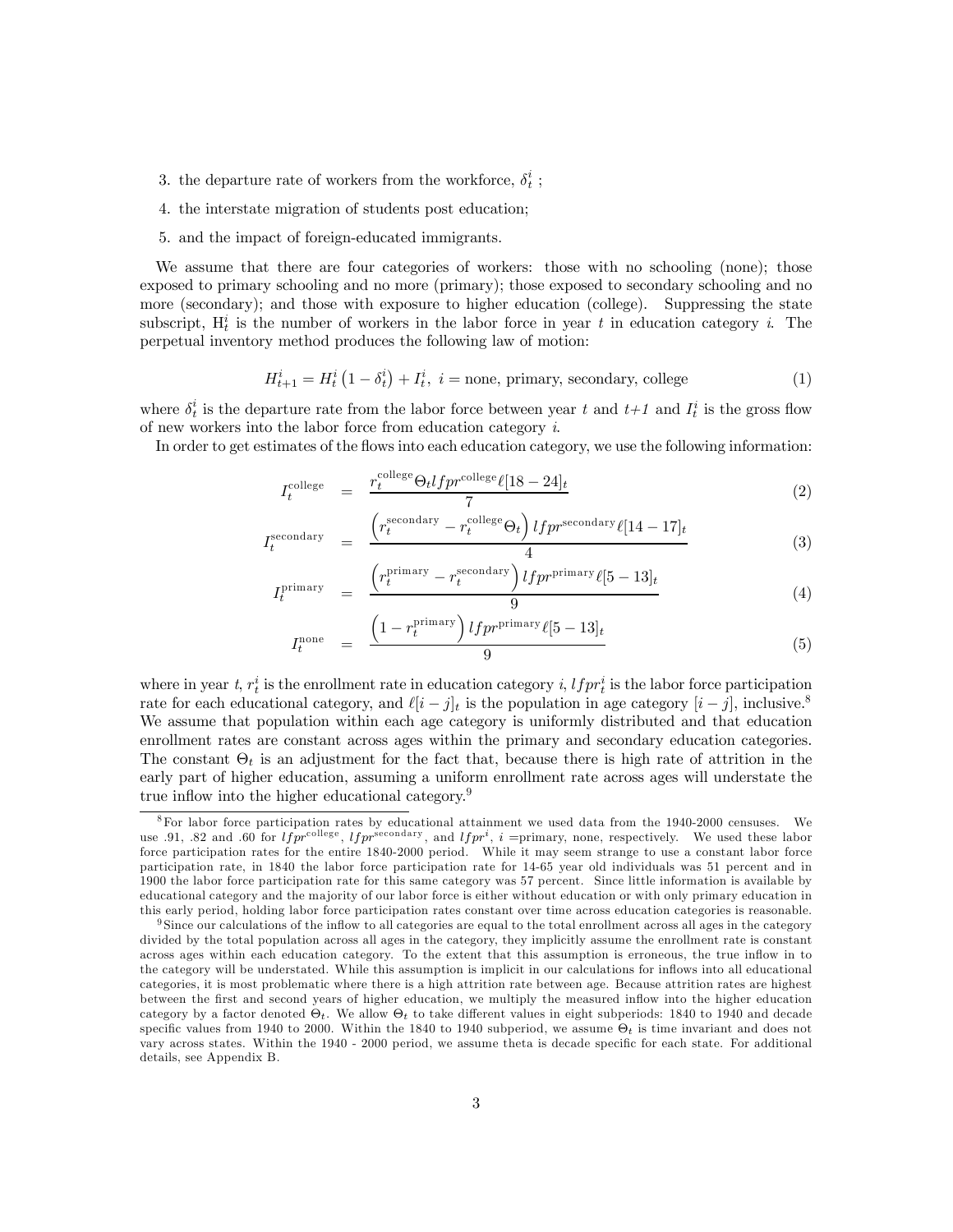Although values of are  $\delta_i^t$  are not directly available, we are able to calculate three different departure rates: one for college workers,  $\delta_t^{\text{collect}}$ , one for secondary workers,  $\delta_t^{\text{secondary}}$ , and one for all other workers,  $\delta_t^{\text{primary}}$  using the following solution:<sup>1011</sup>

First, we assume that workers with some college exposure do not disappear at a calculated rate, but only after 45 years of employment. Thus for college exposed workers, the law of motion becomes:

$$
H_{t+1}^{\text{college}} = H_t^{\text{college}} - I_{t-45}^{\text{college}} + I_t^{\text{college}} \tag{6}
$$

We let  $h_{t+1}^i$  represent the share of the labor force exposed to educational category i. Dividing the law of motion equation by the labor force in period  $t+1$  for the higher educational category provides:

$$
h_{t+1}^{\text{collapse}} = h_t^{\text{collapse}} \frac{L_t}{L_{t+1}} - \frac{I_{t-45}^{\text{collapse}}}{L_{t+1}} + \frac{I_t^{\text{collapse}}}{L_{t+1}}
$$
(7)

For the very early years,  $I_{t-45}^{\text{collect}}$  is approximated using the first observed measure of higher education enrollment rates in  $t^{12}$  Once enough years have past, we use our own calculations for  $I_{t-45}^{\text{collapse}}$ .

Second, for workers exposed to secondary schooling, we choose  $\delta_t^{\text{secondary}}$  by utilizing decennial census data on the share of workers exposed to secondary education from 1940-2000. Given the structure of our laws of motion and inflow calculations, we choose the value of  $\delta_t^{\text{secondary}}$  that results in the closest match of the evolution of  $h_t^{\text{secondary}}$  to that of the corresponding census data from 1940-2000.<sup>13</sup> For values, see Appendix B. The result is:

$$
h_{t+1}^{\text{secondary}} = h_t^{\text{secondary}} \frac{L_t}{L_{t+1}} \left( 1 - \delta_t^{\text{secondary}} \right) + \frac{I_t^{\text{secondary}}}{L_{t+1}} \tag{8}
$$

Third, though we are unable to calculate the departure rate for the remaining educational classes directly, we can isolate  $\delta_t^{\text{primary}}$  using the following identity:

$$
L_{t+1} = H_{t+1}^{\text{college}} + H_{t+1}^{\text{secondary}} + H_{t+1}^{\text{primary}} + H_{t+1}^{\text{none}}
$$
\n(9)

Dividing through by  $L_{t+1}$  and then substituting using (1) for the primary and none categories yields:

$$
1 = \frac{H_{t+1}^{\text{college}}}{L_{t+1}} + \frac{H_{t+1}^{\text{secondary}}}{L_{t+1}} + \frac{H_t^{\text{primary}}\left(1 - \delta_t^{\text{primary}}\right) + I_t^{\text{primary}}}{L_{t+1}} + \frac{H_t^{\text{none}}\left(1 - \delta_t^{\text{primary}}\right) + I_t^{\text{none}}}{L_{t+1}} \tag{10}
$$

$$
1 - h_{t+1}^{\text{collect}} - h_{t+1}^{\text{secondary}} = \left( h_t^{\text{primary}} + h_t^{\text{none}} \right) \frac{L_t}{L_{t+1}} \left( 1 - \delta_t^{\text{primary}} \right) + \frac{I_t^{\text{primary}} + I_t^{\text{none}}}{L_{t+1}} \tag{11}
$$

<sup>&</sup>lt;sup>10</sup>We use a common departure rate for the primary and none educational categories, which we denote  $\delta_t^{\text{primary}}$ .

 $11$  The creation of a separate departure rate for college workers is a motivated by the fact that a common departure rate for all education categories produces a share of workers exposed to higher education significantly below the value reported in the census in 2000. After making this adjustment, we further find that a departure rate common to the remaining classes (secondary, elementary and none) produces some states where the share of workers exposed to elementary schooling is less than zero. As a result, we also allow for a separate departure rate for those workers exposed to secondary schooling.

<sup>&</sup>lt;sup>12</sup>This is not much of an issue in the early years because higher education enrollments are near zero. Further details are discussed in Appendix B.

<sup>&</sup>lt;sup>13</sup>We simply utilize our methodology for each value of  $\delta_t^{\text{secondary}}$  across a grid in increments of 0.0001. We select the value of  $\delta_t^{\rm secondary}$  for each state and for each decade that most closely matches our calculated data to the census data.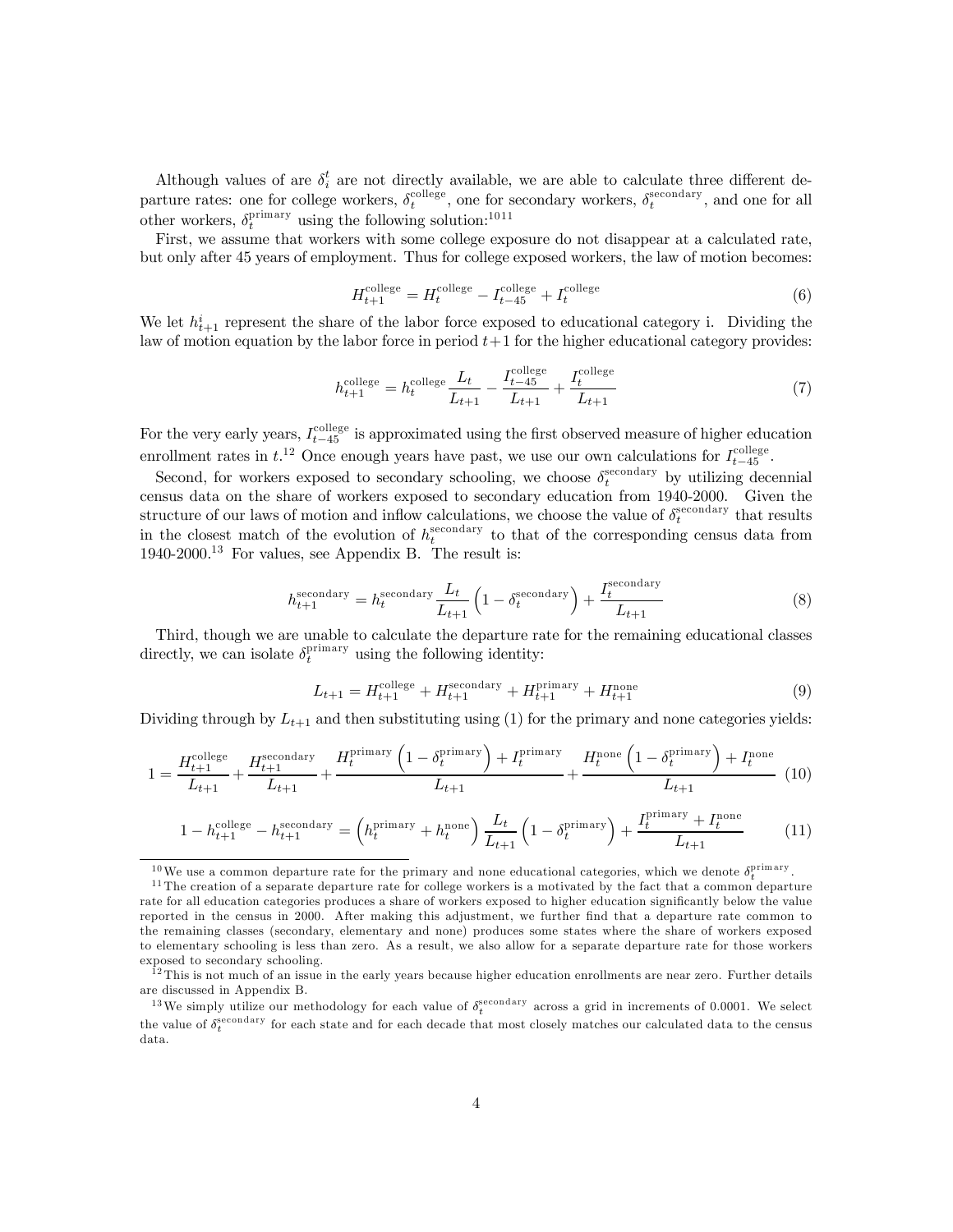We then isolate our estimate of the  $\frac{L_t}{L_{t+1}}\left(1-\delta_t^{\text{primary}}\right)$  term:

$$
\frac{L_t}{L_{t+1}} \left( 1 - \delta_t^{\text{primary}} \right) = \frac{1 - h_{t+1}^{\text{college}} - h_{t+1}^{\text{secondary}} - \left( \frac{I_t^{\text{primary}} + I_t^{\text{none}}}{L_{t+1}} \right)}{\left( h_t^{\text{primary}} + h_t^{\text{none}} \right)}.
$$
\n(12)

Thus for the share of labor force with primary schooling exposure we return to (1), divide by  $L_{t+1}$ and produce:

$$
h_{t+1}^{\text{primary}} = h_t^{\text{primary}} \frac{L_t}{L_{t+1}} \left( 1 - \delta_t^{\text{primary}} \right) + \frac{I_t^{\text{primary}}}{L_{t+1}},\tag{13}
$$

and then use the following adding up restriction for the share of the labor force with no educational exposure:

$$
h_{t+1}^{\text{none}} = 1 - h_{t+1}^{\text{collapse}} - h_{t+1}^{\text{secondary}} - h_{t+1}^{\text{primary}}.
$$
 (14)

We use information from the 1940-2000 Censuses to get estimates for the expected number of years of schooling completed, conditional on being in each education category for each state. These expected years of schooling by category are represented by  $yrs_{it}^{\text{collect}}$ ,  $yrs_{it}^{\text{secondary}}$  and  $yrs_{it}^{\text{primary}}$ . For the intervening years we log linearly interpolate. Initial values for  $yrs_{it}^{\text{collect}}$ ,  $yrs_{it}^{\text{secondary}}$  and  $yrs_{it}^{\text{primary}}$  are set at 14, 10 and 4, respectively, in the year that data becomes available for each state.<sup>15</sup> We then log linearly interpolate from these initial values to the 1940 value. Thus for state i we calculate average years of schooling in the labor force as:

$$
\widehat{E}_{it} = h_{it}^{\text{college}} y r s_{it}^{\text{college}} + h_{it}^{\text{secondary}} y r s_{it}^{\text{secondary}} + h_{it}^{\text{primary}} y r s_{it}^{\text{primary}}
$$
\n(15)

To account for interstate migration, we adjust our years of schooling measure by residents state of birth reported in the 1850 through 2000 Censuses. We assume that all education is undertaken in an individual's state of birth and that all current migrants are educationally representative of their birth state. Due to data limitations, we can not allow for differential rates of migration by educational attainment.<sup>16</sup> Let  $\widehat{E}_{jt}$  be the years of schooling at time t for those born in state j. Our estimate of years of schooling in state  $i$  therefore is:

$$
E_{it} = \sum_{j=1}^{52} S_{ijt} \hat{E}_{jt}
$$
 (16)

<sup>&</sup>lt;sup>14</sup>There are occasions when  $h_t^{none} < 0$ . In these instances, we set  $h_t^{none} = 0$  and renormalize the shares to sum to 1. These instances are rare and small in absolute value.

 $^{15}\mathrm{See}$  Appendix B for more details on the calculation of average years of schooling.

 $16$  However, we do use the information of the birth state at time t. If selective migration by education is important, then states that have higher shares of the more mobile education category will be disproportionately represented as birth states. We assume, and the later analysis supports the idea that secondary exposed and higher education exposed workers appear to be more mobile than those with only primary or no education.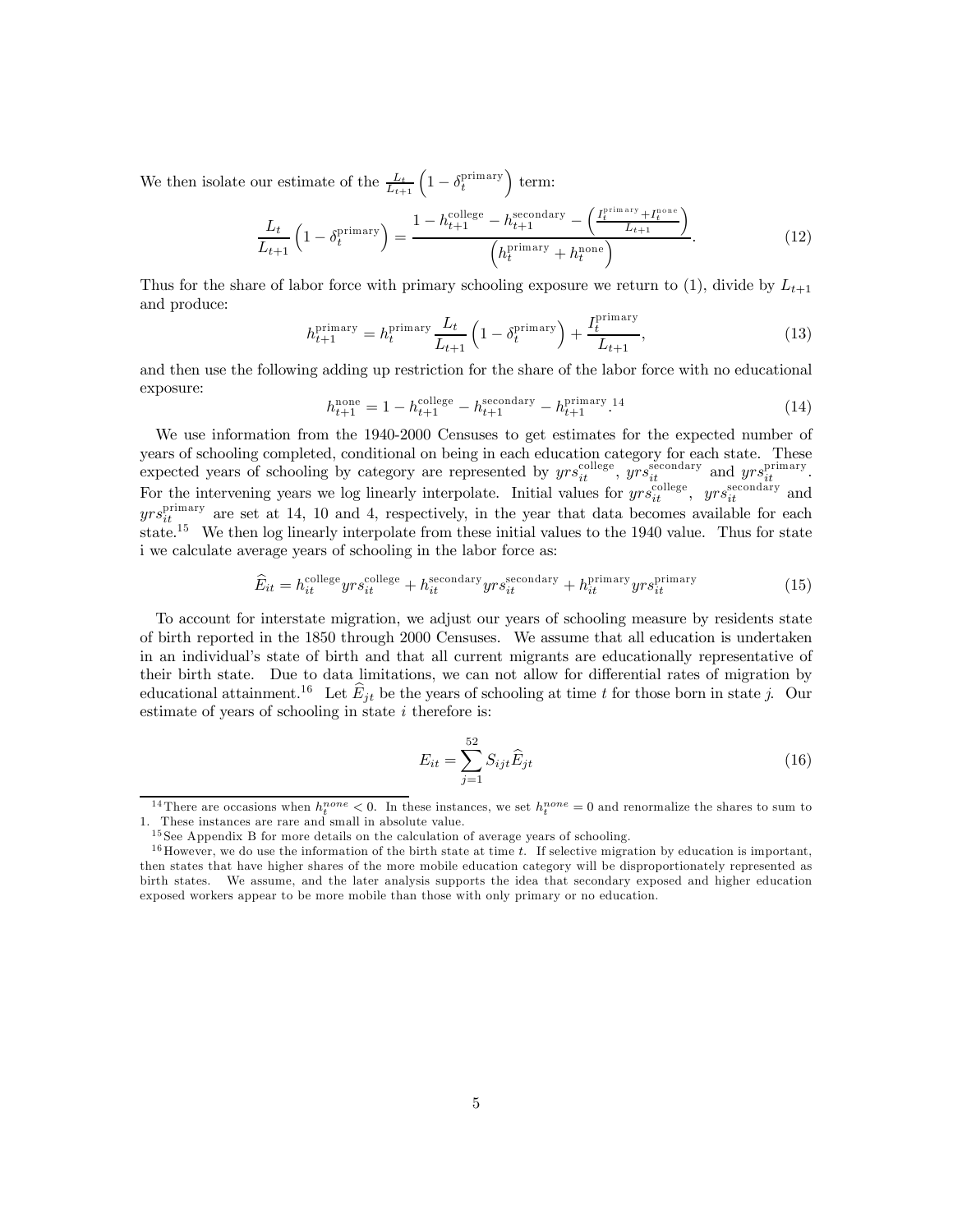where  $S_{ijt}$  is the share of state i residents in year t that were born and educated in state  $j$ <sup>17</sup> There are 52 categories where workers could have received their education: 50 states, the District of Columbia, and the foreign born. For the foreign born we assume that the individuals come from the  $k^{th}$  percentile of the primary, secondary and higher education distributions. We use the information from each of the 1940-2000 Censuses to determine the best fitting  $k^{th}$  percentile for each state and census year in order to match the state's average years of schooling. For years prior to 1940 we assume that foreign born workers have the average  $\overline{k}^{th}$  percentile, where the average is for the 1940-2000 period, and is state specific.<sup>18</sup>

To illustrate our years of schooling measure, Figure 1 displays the average years of schooling in the labor force by census region.  $192021$  While initial conditions certainly come into play in the first few years, within 20 years, the initial conditions have little impact. Thus New England, the Middle Atlantic and Pacific regions were clearly education leaders in the US. Except for the Middle Atlantic in 1940, all three regions remain above the average years of schooling in the US throughout the entire 1840 to 2000 period. Figure 1 indicates that the East North Central and, by 1880, the West North Central were educational leaders as well. From 1880 to 2000 the labor forces of these five regions were better educated than the average person in the labor force in the US. In contrast, the South Atlantic, East South Central and West South Central regions were educational laggards. They start with less schooling than the average in the US and remain below average throughout the data. However by 2000, these three regions have closed the gap between themselves and the US. Figure 1 also illustrates the different behavior of the Mountain region. Unlike the Pacific region which remained above the US average, the Mountain region initially lagged behind the US, and in fact lagged behind the southern states from roughly 1850 to 1870. However from 1940 to the present the Mountain region was either at or above the US average in schooling. These results are summarized in Table 1 below.

 $17 \text{ In } 2000$ , data availability is limited. The census reports the fraction of a state's residents that were born in that state,  $S_{ii}$ , and the fraction that is foreign born  $S_{i, for}$ . However, for those residents of a state who were not born in that state(S<sub>ij</sub>, j $\neq$ i<sub>j</sub>), only the census region of birth is given. Conditioned on living in state i and being born in census region k, we assume the probability of having been born in state j is equal the population of state j divided by the population of region k. We make the necessary adjustment when the region of birth contains the state of residence. As data is not available for 1840, we assume the shares in 1840 are identical to the values in 1850. Also, data is not available for Alaska and Hawaii in 1940 and 1950. We assume these shares are identical to the values in 1960. For non-Census years, we linearly interpolate the shares born in state j residing in state in in year t.

<sup>&</sup>lt;sup>18</sup> Details are in Appendix B. For information on how well our measure matches the Census data from 1940 to 2000 see Appendix D.

 $19$  Rather than presenting graphs with 50 lines or tables with 50 rows, aggregation at the census region is a parsimonious manner to present the data. For empirical sections, we use state level data.

 $^{20}$  For a listing of states within each region, see Appendix A.

 $21$ We do present information about maximum gaps between states in some of our tables.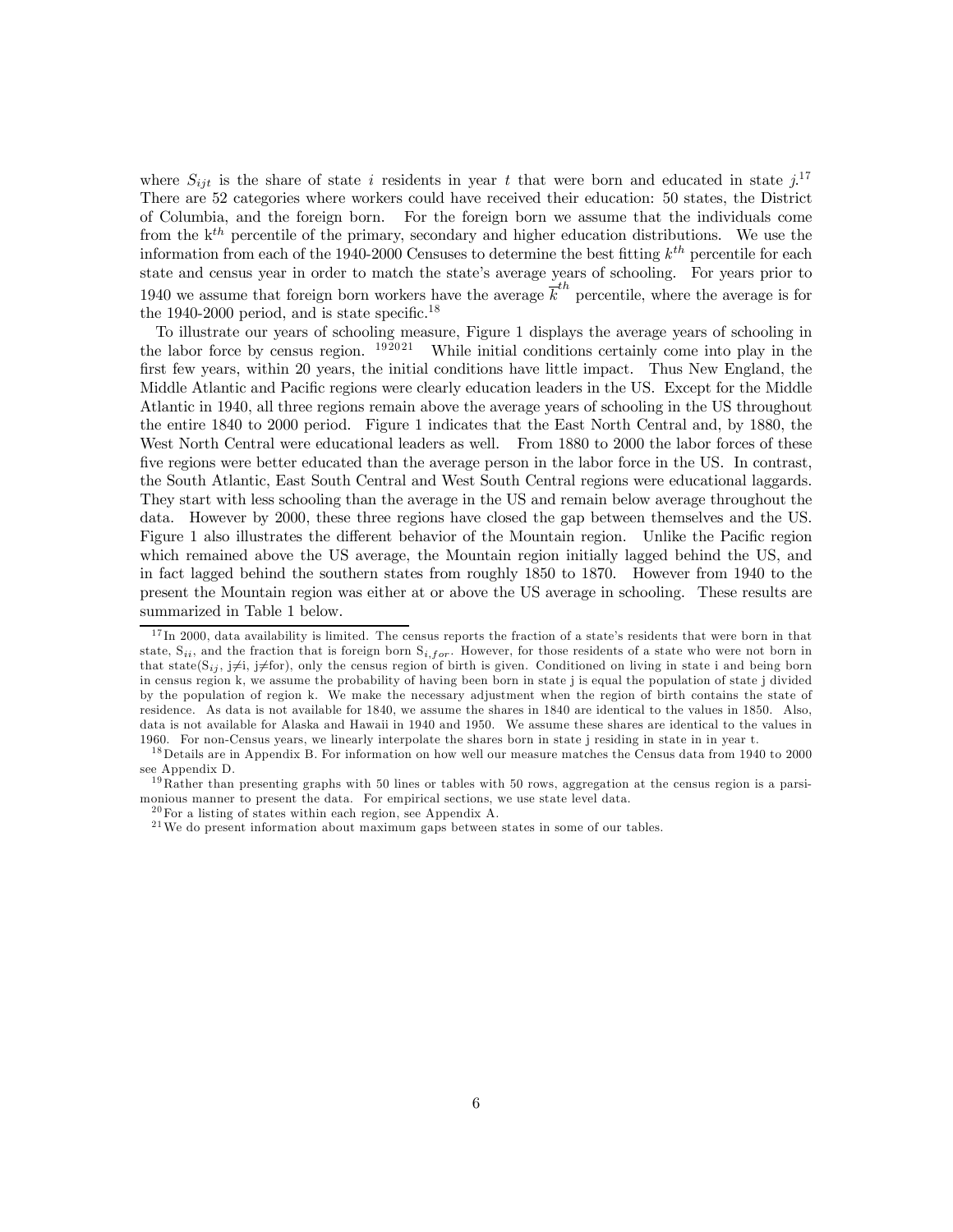| $10,00$ number of $10,000$ |                          |      |      |      |      |      |      |      |      |  |  |
|----------------------------|--------------------------|------|------|------|------|------|------|------|------|--|--|
|                            | 1840                     | 1860 | 1880 | 1900 | 1920 | 1940 | 1960 | 1980 | 2000 |  |  |
| United States              | 0.97                     | 2.04 | 3.64 | 4.94 | 6.28 | 8.41 | 10.2 | 12.0 | 13.5 |  |  |
| New England                | 2.48                     | 3.86 | 4.69 | 5.53 | 6.88 | 8.79 | 10.8 | 12.3 | 13.9 |  |  |
| Middle Atlantic            | 1.46                     | 2.91 | 4.54 | 5.57 | 6.76 | 8.23 | 10.5 | 12.0 | 13.6 |  |  |
| South Atlantic             | 0.35                     | 0.87 | 2.02 | 3.68 | 5.02 | 7.43 | 9.40 | 11.6 | 13.4 |  |  |
| E. South Central           | 0.31                     | 0.92 | 2.24 | 4.03 | 5.38 | 7.25 | 9.03 | 11.1 | 13.0 |  |  |
| W. South Central           | 0.25                     | 0.75 | 1.94 | 3.43 | 4.89 | 7.59 | 9.40 | 11.5 | 13.2 |  |  |
| Mountain                   | -                        | 0.55 | 3.23 | 4.53 | 6.17 | 9.17 | 10.7 | 12.4 | 13.6 |  |  |
| Pacific                    | $\overline{\phantom{0}}$ | 2.39 | 3.63 | 5.03 | 6.59 | 9.68 | 10.8 | 12.5 | 13.6 |  |  |
| W. North Central           | 0.46                     | 1.80 | 3.77 | 5.30 | 6.85 | 9.16 | 10.6 | 12.2 | 13.4 |  |  |
| E. North Central           | 1.04                     | 2.72 | 4.69 | 5.75 | 6.89 | 8.92 | 10.5 | 12.0 | 13.5 |  |  |
| max. region gap            | 2.23                     | 3.31 | 2.75 | 2.32 | 2.00 | 2.43 | 1.77 | 1.38 | 0.97 |  |  |
| state max.                 | 2.98                     | 4.64 | 5.38 | 6.15 | 7.32 | 10.7 | 11.6 | 13.0 | 14.6 |  |  |
| state min.                 | 0.22                     | 0.20 | 0.93 | 2.60 | 3.79 | 6.16 | 8.65 | 10.3 | 11.8 |  |  |

Table 1: Average Years of Schooling in the Labor Force (regional leaders in bold)

Table 1 contains the labor force weighted average years of schooling for each of the nine census regions and the average for the US for various years. For the US as a whole, the typical worker in 1940 had completed primary schooling and almost half a year of high school. By 1980 the typical worker was nearly a high school graduate. In 2000 the labor forces in all regions have average schooling above 12 years.

The scarcity of state-level educational estimates is our motivator, and at the same time limits our ability to verify our estimates at the state level.<sup>22</sup> We can, however, check the validity of our educational measures by comparing our results with previous studies estimating the average years of schooling at the national level. Fishlow (1966) used Census data before 1940 to calculate the national stock of education for both 1860 and 1900. For 1860, Fishlow estimated years of schooling for the nation of 2.06, just .02 years greater than our estimate of 2.04. For 1900, he determined the national average years of schooling was 4.96, just .02 years greater than our estimate of 4.94. Schultz (1961), following the earlier work of Long (1958), used information in the 1940 Census (the first to report years of schooling) on schooling by age cohort to backward project the national stock of education for previous census years back to 1900. For 1900 Schultz estimated that the average years of schooling was  $4.14$  years.<sup>23</sup> Our national estimate in 1900 of  $4.94$  is about 19 percent, or .8 years, greater than reported by Schultz. Therefore, our national estimate for 1900 lies between the estimates of Schultz and Fishlow.

Table 2 presents the maximum gap between regions, in the row marked R, and states, in the row market S, at the decadal frequency, since 1880. Table 2 illustrates the long run convergence across states and regions.<sup>24</sup> In 1880 the maximum gap between regions, 2.75 years, existed between the New England and West South Central regions. We pick 1880 as this is likely to be the first year in which initial conditions have no effect on the estimates. By 1900 the maximum gap between regions dropped to 2.32 years and existed between the East North Central and West South Central regions. From 1900 to 2000 the educational gap continues to narrow, reaching a nadir of 0.97 years in 2000.

<sup>&</sup>lt;sup>22</sup> Appendix D presents the comparison and contrast of our state education estimates, years of schooling, share exposed to primary and no more, share exposed to secondary and no more, and share exposed to higher education, with those of the census for 1940-2000. We feel that our estimates stand up well with the census data.

 $^{23}$ Schultz (1961) reports these results in Table 7 on page 68.

 $24$ This is consistent with the convergence in enrollment rates, days attended, class size and relative teacher salaries across states from 1880-1990 in Tamura (2001).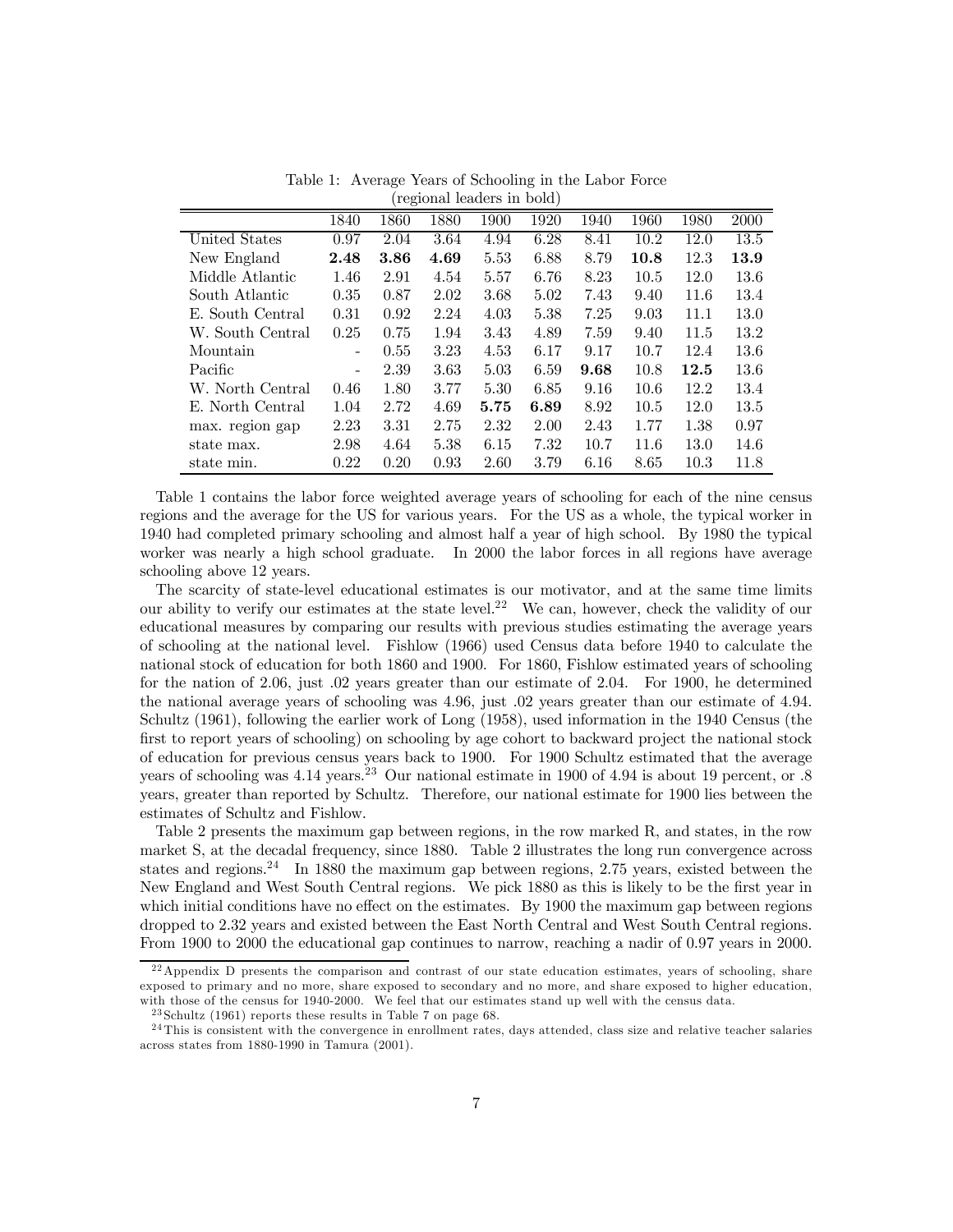|    | 1880 | 1890 | 1900   | 1910 | 1920 | 1930 | 1940 |
|----|------|------|--------|------|------|------|------|
| R. | 2.75 | 2.64 | 2.32   | 2.21 | 2.00 | 1.90 | 2.43 |
| S  | 4.44 | 4.05 | - 3.55 | 3.60 | 3.53 | 3.85 | 4.55 |
|    | 1950 | 1960 | 1970   | 1980 | 1990 | 2000 |      |
| R. | 2.21 | 1.77 | 1.54   | 1.38 | 0.97 | 0.97 |      |
| S  | 392  | 2.92 | 2.76   | 2.64 | 2.30 | 2.79 |      |

Table 2: Maximum Schooling Gaps between Regions and States

The differences in average years of schooling between regions are the result of systematic differences in enrollment rates across regions. The New England, Middle Atlantic, Pacific, East North Central and, with a short lag, West North Central regions led the nation in educational attainment. These regions were the first to provide universal primary schooling, universal secondary schooling, and near universal higher education. In contrast, the South Atlantic, East South Central and West South Central regions lagged behind the country in each of these education categories. Finally the Mountain region is in between these two extreme groups.

Figure 2 illustrates the average fraction of the labor force that has been exposed to primary school, but no more. From 1840 until about 1920 the South Atlantic, East South Central and West South Central regions display shares of the labor force with elementary schooling exposure that are lower than the national average. All three are higher than the national average after  $1950.^{25}$  The New England, Middle Atlantic, East North Central and to a slightly lesser degree the West North Central have a higher share of the labor force with elementary schooling exposure than the national average from 1840 (roughly 1870 for the West North Central) until the early part of the 20th century.

Figure 3 illustrates the evidence of secondary schooling exposure but no more. For secondary schooling exposure and no more, the nine census regions behave much like they do in elementary schooling exposure. From 1840 until 1960, the New England and East North Central regions, and from 1900 to 1950 the Pacific and West North Central regions display higher than average shares exposed to secondary schooling. As Goldin (1999) and Goldin and Katz (2000) have shown, these regions were the leaders of the high school movement in the US as well as the world. The South Atlantic, East South Central, West South Central regions all lagged behind the average for the US from 1840 to the present.

The graphs displayed in Figure 4 present the evidence for higher education. The regions with higher shares of the labor force exposed to higher education are New England, West North Central, Mountain and Pacific. The Middle Atlantic, East South Central and West South Central regions remain below average throughout the entire time period. The South Atlantic and East North Central regions seem to almost mimic the national average.

#### 3. STATE PER WORKER OUTPUT

This section presents both original and existing data on state per worker output converted into real  $2000$  dollars.<sup>26</sup> In addition to the work of Easterlin (1960a,b), who provides per capita income in 1840, 1880, 1900, and 1919-1921 (1920), and government data from 1929-2000, we add our original

 $^{25}$ In early periods, regions with large shares of the labor force exposed to elementary education are educational leaders. However, as these states are the first to have a significant fraction of their labor force exposed to secondary education, having a *smaller* fraction of the labor force exposed to elementary school later in the period is evidence of educational leadership.

 $^{26}$ We convert all nominal values into real 2000 dollars, using the GDP deflator data from Gordon (1999) for years 1870-2000. For values between 1840-1869 we use the wholesale price index from the Historical Statistics of the United States: Colonial Times to 1970 to compute inflation rates over this period. We then use the calculated wholesale price inflation to create a GDP deflator for the 1840-1869 period. To account for regional price differences, we use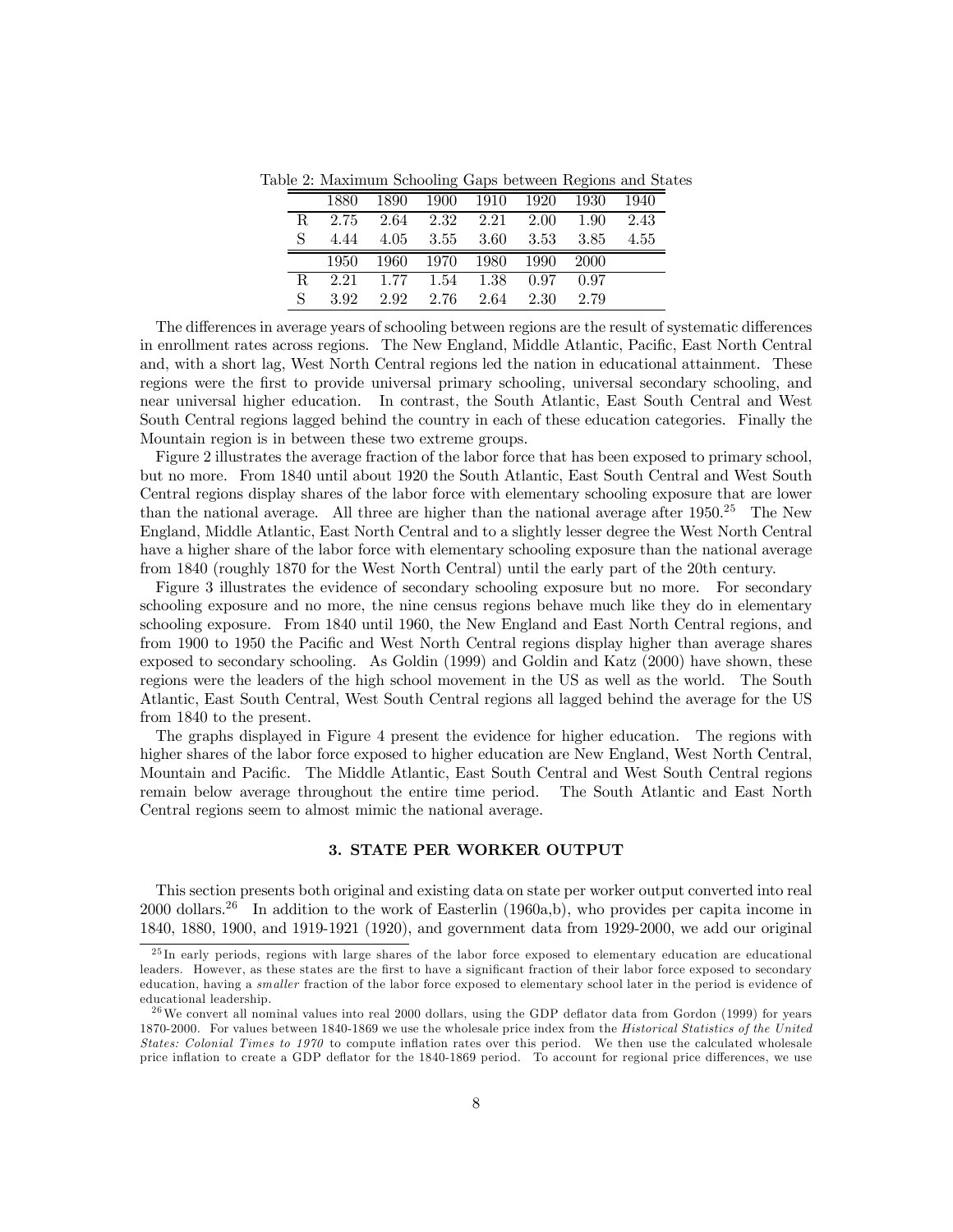estimates of real state per worker output for 1850, 1860, 1870, 1890, and 1910. Our work uses government sources to produce estimates of real agricultural output, manufacturing output, and mining output for each state for these years.<sup>27</sup> In combination with our measures of the labor force and the sectoral allocation of the labor force, we construct estimates of the non-agricultural, non-manufacturing non-mining output.<sup>28</sup> With these estimates we create output per worker by state. The details of these calculations are in Appendix C. We note that the data from 1840-1920 are state output per worker, while from 1929-2000, the data are state income per worker.

Figure 5 displays the average output per worker in each census region and the national average output per worker. As with the educational measures, we present the data in regional aggregates in order to easily facilitate data presentation. The real income per worker series has many similarities with the educational attainment data. The Middle Atlantic and Pacific regions are consistently more productive than the US from 1840-2000, and the South Atlantic, East South Central, and West South Central regions are consistently less productive than the US from 1840-2000. The remaining three regions, Mountain, West North Central, and East North Central are essentially as productive as the US from 1840-2000.

| Table 3: Real Output per Worker |  |
|---------------------------------|--|
| (regional leaders in bold)      |  |
|                                 |  |

|                                           |                          |       |       | $1$ $\sigma$ $\sim$ $\sigma$ $\sim$ $\sigma$ $\sim$ $\sigma$ $\sim$ $\sigma$ $\sim$ |       |       |       |       |       |
|-------------------------------------------|--------------------------|-------|-------|-------------------------------------------------------------------------------------|-------|-------|-------|-------|-------|
|                                           | 1840                     | 1860  | 1880  | 1900                                                                                | 1920  | 1940  | 1960  | 1980  | 2000  |
| United States                             | 4114                     | 7297  | 9449  | 11477                                                                               | 14429 | 18328 | 29514 | 42083 | 58791 |
| New England                               | 5267                     | 9999  | 10998 | 13073                                                                               | 15706 | 21518 | 26042 | 38074 | 61426 |
| Middle Atlantic                           | 5528                     | 8840  | 12954 | 14947                                                                               | 18469 | 22639 | 29854 | 43667 | 64758 |
| South Atlantic                            | 2342                     | 3647  | 4752  | 5929                                                                                | 9770  | 14278 | 26982 | 42058 | 60216 |
| E. S. Central                             | 3683                     | 5928  | 5447  | 5900                                                                                | 7947  | 10240 | 24092 | 37899 | 54134 |
| W. S. Central                             | 5042                     | 7503  | 5971  | 7641                                                                                | 11512 | 12993 | 28521 | 43845 | 59833 |
| Mountain                                  | $\overline{\phantom{0}}$ | 12606 | 10951 | 13838                                                                               | 13823 | 17247 | 28272 | 40690 | 56277 |
| Pacific                                   |                          | 24257 | 13786 | 14992                                                                               | 17606 | 22302 | 35638 | 47185 | 61374 |
| W. N. Central                             | 3503                     | 5760  | 9248  | 12395                                                                               | 13486 | 15515 | 26991 | 36952 | 51527 |
| E. N. Central                             | 4540                     | 7484  | 11147 | 13440                                                                               | 15842 | 20512 | 31641 | 40972 | 54162 |
| $\frac{\text{max}}{\text{min}}$<br>region | 2.36                     | 6.65  | 2.90  | 2.54                                                                                | 2.32  | 2.21  | 1.48  | 1.25  | 1.26  |
| state max.                                | 6820                     | 25185 | 18991 | 17088                                                                               | 20492 | 28797 | 38531 | 62117 | 82438 |
| state min.                                | 1990                     | 2984  | 3297  | 3678                                                                                | 6019  | 7135  | 20032 | 31558 | 41653 |
| $\frac{\text{max}}{\text{min}}$<br>state  | 3.43                     | 8.44  | 5.76  | 4.65                                                                                | 3.40  | 4.04  | 1.92  | 1.97  | 1.98  |

As apparent from Figure 5 as well as Table 3, real output per worker has increased substantially in the US, and within all regions. Consistent with evidence for the US from Baier, Dwyer and Tamura (2006), real output per worker grew at an annual rate of 1.66 percent per year. The nine census regions had annual real output per worker growth rates of 1.54 (New England), 1.54 (Middle Atlantic), 2.03 (South Atlantic), 1.68 (East South Central), 1.55 (West South Central), 1.14 (Mountain), 0.66 (Pacific), 1.68 (West North Central) and 1.55 (East North Central).<sup>29</sup>

Berry, Fording, and Hanson (2000), Mitchener and McLean (1997), and Williamson and Linder (1980). The first deflators provide measures of output or income in constant national dollars and the regional price corrections adjust for regional price variation. For the 1840-1880 period we extrapolated the trend in relative price levels for the Mountain and Pacific region. Thus the output measures are best thought of as real income per worker. More details on price level are available in Appendix B.

<sup>&</sup>lt;sup>27</sup>We thank an anonymous reviewer for pointing out Towne and Rasmussen's (1960) work on agricultural value added.

<sup>&</sup>lt;sup>28</sup> We thank an anonymous reviewer for referring us to Weiss (1999), which addresses methodological concerns with early US Census estimates and provides improved labor force estimates.

 $29$  The Mountain region is from 1850 to 2000, and the Pacific region is from 1860.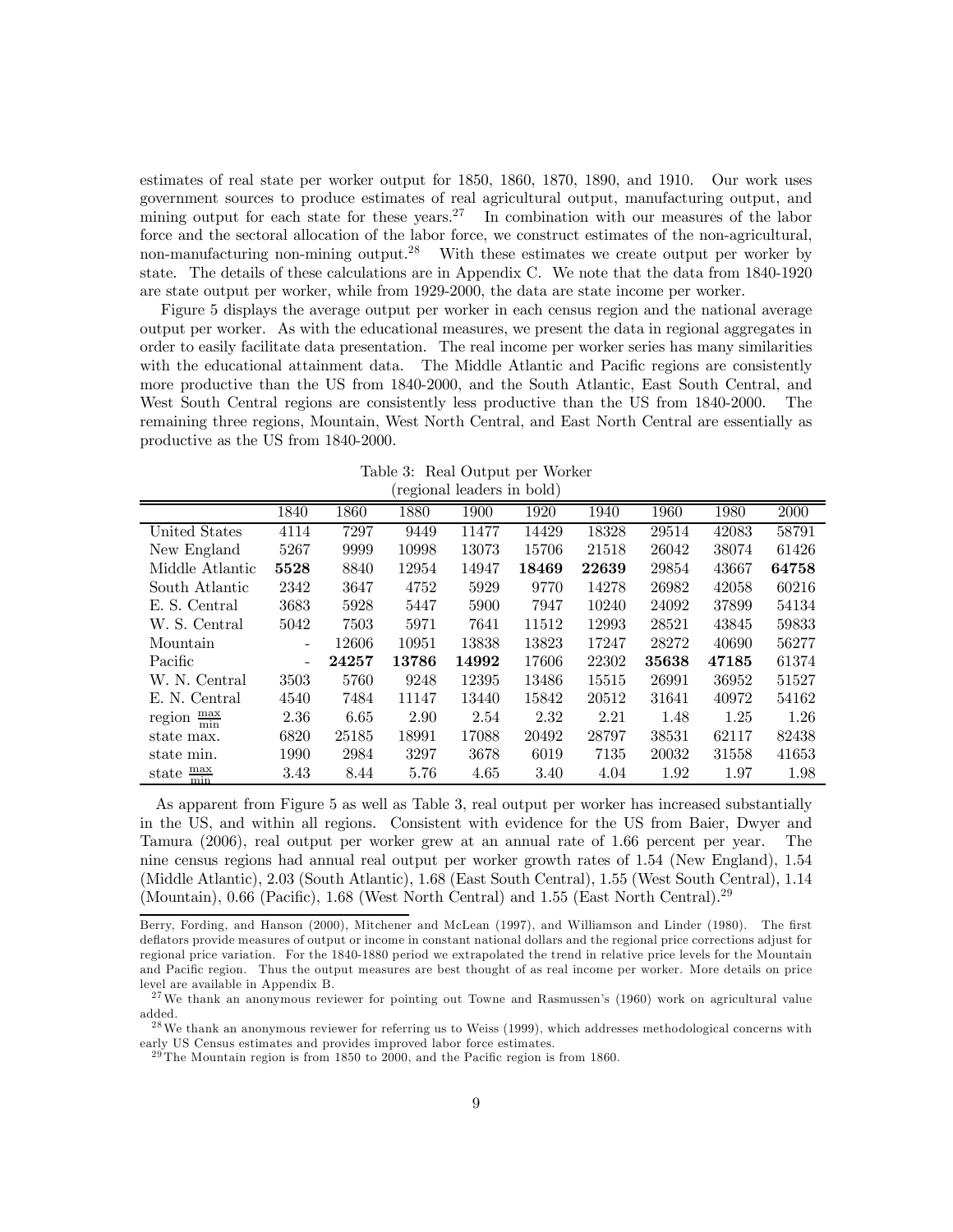The low growth rate values for the Mountain and Pacific regions are due to unique factors. For the Mountain region in 1850, only New Mexico and Utah are in the data. Each has worker productivity in excess of 10,000 dollars, well above the US value of 6,691dollars. By 1870 all states are included in the regional calculation. The additional information on the productive mining states of Colorado and Nevada, with worker productivity in excess of 20,000 dollars, generates a relatively high initial value for income per worker.

The 1860 Pacific region calculation consisted of California, Oregon and Washington. All three reported real output per worker values in excess of 15,000 dollars. These states were likely very high cost of living states as many manufactured goods would have to be imported from the rest of the US or abroad. Real output per worker for the Pacific region grows at an annual rates of 1.24 percent from 1880-2000, 1.41 percent from 1900-2000, and 1.56 percent per year from 1920-2000.

Our results are consistent with Goldin and Margo (1992) over the 1840-1860 period. They report falling real wages for artisans in three of four regions, and stagnant or falling real wages for laborers and clerks in three of four regions.<sup>30</sup> We find that for the typical US non agricultural worker, We find that for the typical US non agricultural worker, output per worker is roughly constant (including California), and slightly falling at an annual rate of .4 percent (excluding California). Goldin and Margo find that real wages for artisans and laborers clearly rise in the Northeast, with stagnant real wages for clerks. Equally weighting their three groups produces annualized real wage growth of about .8 percent per year. We find rising real output for nonagricultural workers in the Northeast at .3 percent per year. We find falling real output per nonagricultural worker in the South Central states of roughly 1.6 percent per year, similar to the 1 percent decline in real wages of artisans, clerks and laborers found by Goldin and Margo for the same region. Goldin and Margo identify essentially constant real wages for artisans, clerks and laborers in the South Atlantic region, again consistent with our results.<sup>31</sup> Finally in the Midwest region, Goldin and Margo show falling real wages for artisans and laborers, roughly 1 percent per year, and rising real wages for clerks, 1.8 percent per year. We find larger annualized declines in real output per nonagricultural workers of 3 percent, weighting by non agricultural workers and .6 percent unweighted state average. In contrast we find that real output per agricultural worker doubles between 1840 and 1860, although their share of the labor force declines from 80 percent to 56 percent.

The effects of the Civil War are quite prominent in the figures, and are evident in Table 3. The states of the old Confederacy, South Atlantic, East South Central and West South Central clearly have lower growth rates. Between 1860 and 1880, these three regions experienced real annual income per worker growth of 1.32 percent, -0.42 percent and -1.14 percent, respectively. The annual growth rates of income per worker from 1860 to 1870 for these three regions are 0.22 percent, -1.97 percent and -1.73 percent, respectively. In 1860 their relative worker productivity values are 50, 81, and 103 percent of the national average, while in 1880 their relative productivity fell to 50, 58, and 63 percent respectively. By 2000 only the East South Central remains below the national average.

The final four rows of Table 3 present evidence on regional output per worker convergence. These contain the ratio of the maximum regional income per worker to minimum regional income per worker, the maximum and minimum state per worker income, and the ratio of the maximum state income per worker to minimum state income per worker. Inequality in 1870 and 1880 are certainly higher than in the pre Civil War period. Inequality in output per worker is reduced throughout

<sup>&</sup>lt;sup>30</sup>Goldin and Margo report artisan, laborer and clerk wages in the Northeast, Midwest, South Atlantic and South Central in Tables 2A.5-2A.7. To match these geographic regions we combined New England and the Middle Atlantic states to create the Northeast; we combined the East North Central and West North Central states to create the Midwest, and combined East South Central and West South Central to produce the South Central region.

<sup>&</sup>lt;sup>31</sup> For the South Atlantic region, averaging across states produces a .2 percent annual decline in real output per worker, weighting by non agricultural workers produces a .4 percent annual increase in real output per worker.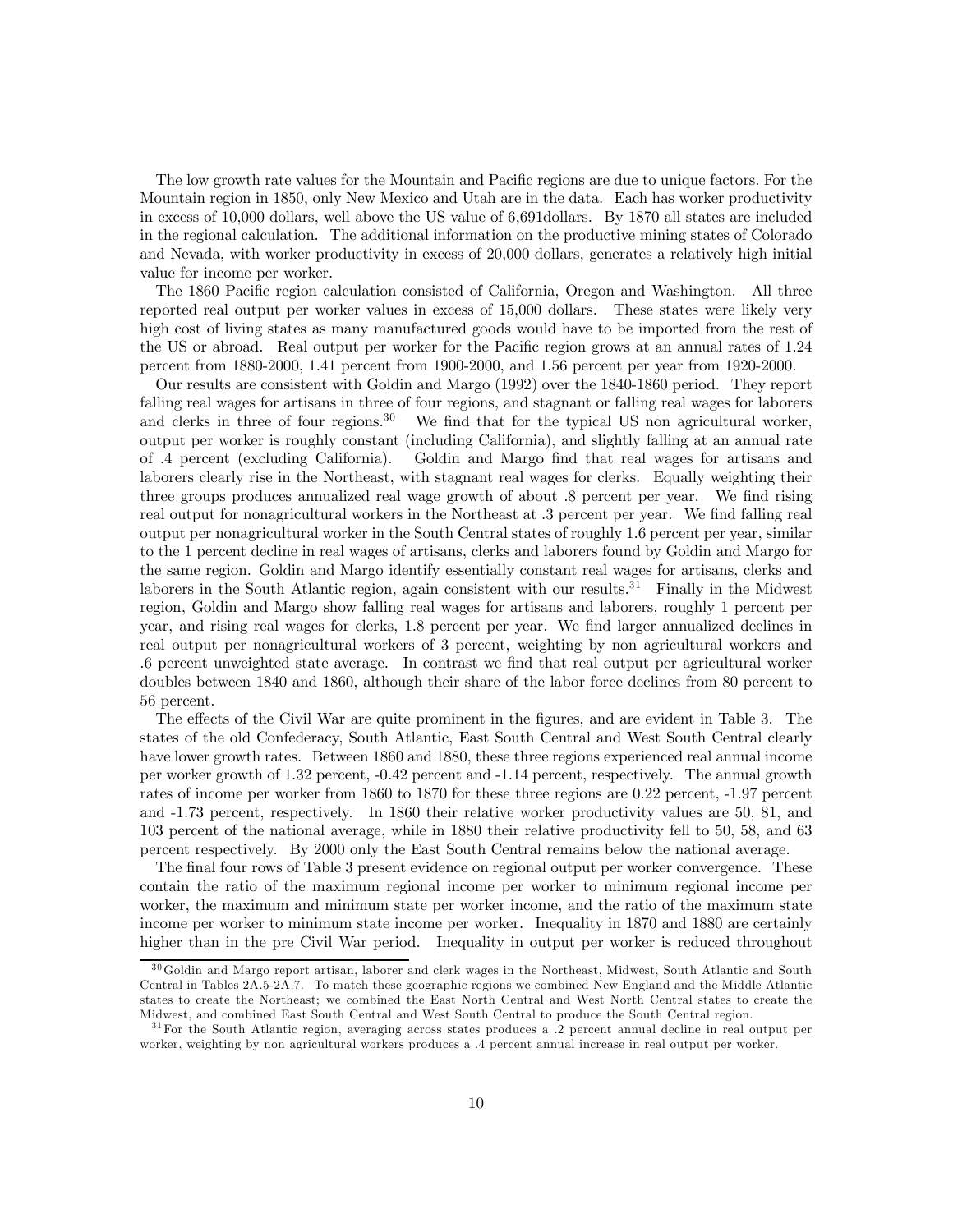the next century. By 1980 the relative regional gap and the relative state gap is about one third of its value in 1880. However, both the relative state gap and regional gap have increased somewhat from 1980 to 2000.<sup>32</sup>

#### 4. ROBUSTNESS CHECK: RETURNS TO SCHOOLING

Though our estimated years of schooling appear similar to national estimates by Schultz and Fishlow, we also estimate returns to state-level measures of schooling to determine if our measures exhibit reasonable returns. Before we present evidence on the rate of return to schooling, it is necessary to deal with missing data on other inputs. Consider a model with two factors of production, human capital and all other inputs which we call physical capital. We assume production of a single final output is Cobb-Douglas. We assume perfect competition in factor markets and free mobility of capital. Output per worker in state  $i$  is given by:

$$
y_{it} = A_{it} k_{it}^{\alpha} \left( human \; capital \right)_{it}^{1-\alpha} \tag{17}
$$

where  $k_{it}$  is physical capital per worker and human capital<sub>it</sub> is human capital per worker. Under perfect competition in the output market, with final output as numeraire, the representative firm solves:

$$
\max_{k_{it}, h_{it}} \left\{ A_{it} k_{it}^{\alpha} \left( human \; capital \right)_{it}^{1-\alpha} - r_t k_{it} - w_t human \; capital_{it} \right\} \tag{18}
$$

where  $r_t$  and  $w_t$  are the rental rate per unit of physical capital and human capital, respectively. Under competition firms choose physical capital in proportion to the human capital in the workforce:

$$
k_{it} = \left(\frac{w_t}{r_t}\right) \left(\frac{\alpha}{1-\alpha}\right) human\ capital_{it}
$$
\n(19)

Therefore substituting this back into the output equation produces:

$$
y_{it} = A_{it} \left(\frac{w_t}{r_t} \left(\frac{\alpha}{1-\alpha}\right)\right)^{\alpha} human\ capital_{it}
$$
\n(20)

We assume that human capital<sub>it</sub> can be specified in a Mincerian fashion:

$$
human\ capital_{it} = \exp\left(\beta E_{it} + \gamma x_{it}\right) \tag{21}
$$

where  $E_{it}$  is years of schooling in state i in year t, and  $x_{it}$  is experience in state i in year  $t^{33}$  In order to construct average experience by state, we calculated average age in the state per persons not enrolled in school and under the age of 65. From average age we subtract the sum of our average years of schooling measure in the labor force and the 6 years before individuals typically

<sup>3 2</sup> These results are consistent with those found using state income per capita from 1880, 1900, 1920 and 1930-1990 at the decadal frequency in Tamura (2001).

<sup>&</sup>lt;sup>33</sup> Those familiar with the standard Mincer earnings regression may wonder why we exclude the quadratic term in experience. This is because of aggregation bias. While one can construct a model in which the linear terms in education and experience are identified by state variation, the quadratic term is not identified upon aggregation. When we experimented with identification, the results confirmed the bias in estimation, and hence we ignore the diminishing returns to work experience. The results indicate that experience returns are significantly below that from additional schooling and hence suggest that ignoring the quadratic term is not problematic.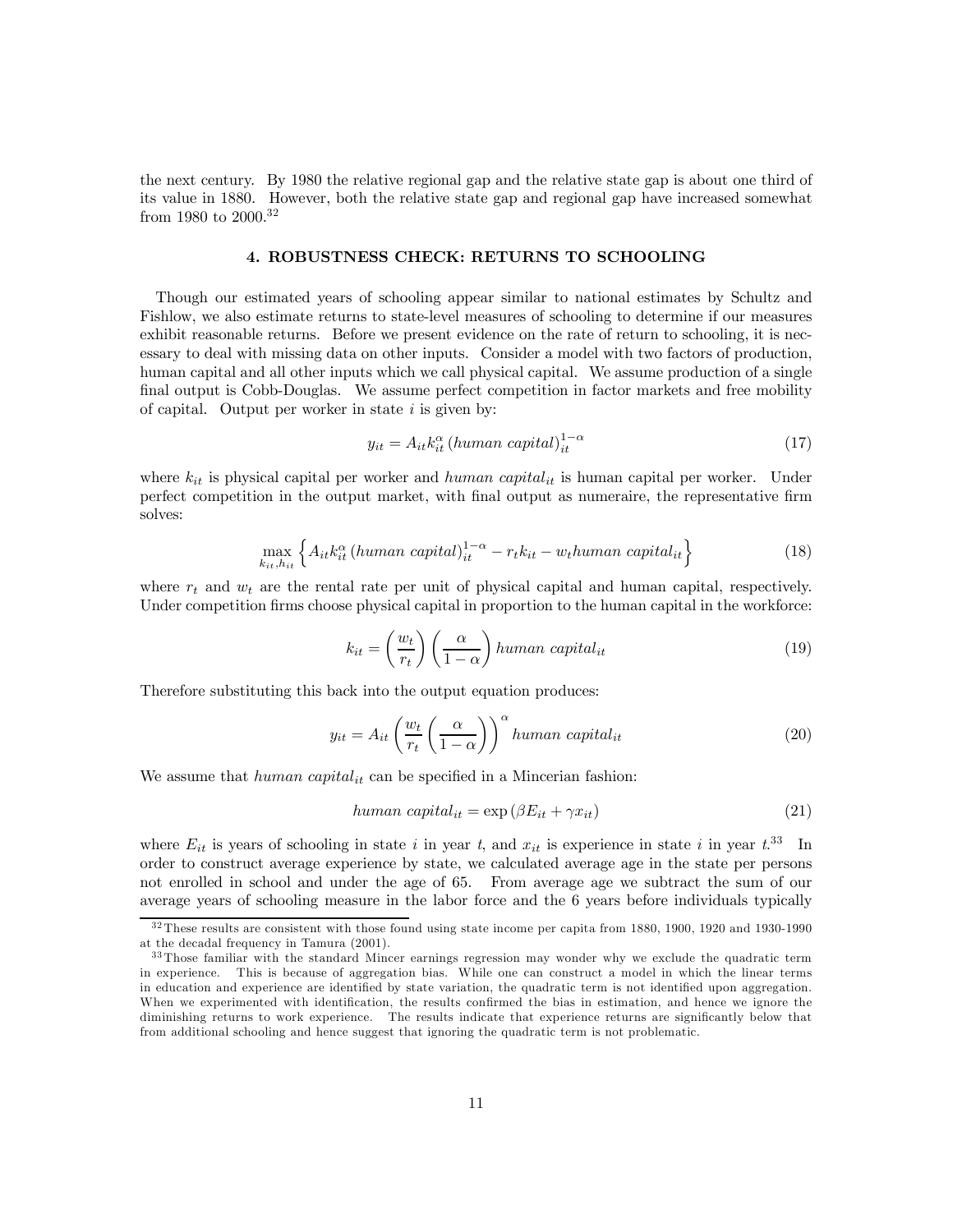begin school enrollment. With this definition of  $human\ capital_{it}$  the "earnings regression" is:

$$
\ln y_{it} = \ln A_{it} + \alpha \ln \left( \frac{w_t}{r_t} \left( \frac{\alpha}{1 - \alpha} \right) \right) + \beta E_{it} + \gamma x_{it}
$$
\n(22)

Identification of  $\beta$  in (22) requires assumptions on the nature of state specific levels of Total Factor Productivity,  $A_{it}$ , as well as the national wage-rental ratio. If we assume that each state has a common level of TFP, and that labor and physical capital are perfectly mobile, then we can estimate (22) using time dummies in a pooled time series cross section. The coefficient on years of schooling identifies  $\beta^{34}$ 

Table 4 contains the results of real per worker output regressed on years of schooling.<sup>35</sup> The first four columns include year dummies to allow for more variation in technological change than a deterministic trend. The second column allows for a different intercept for the Alaska. The third column allows for a different intercept and different return to schooling for Alaska. The fourth column allows for a different intercept for Alaska, as well as different returns for both schooling and experience for Alaska. Under the hypothesis that TFP does not differ across states, i.e.,  $A_{it} = A_t$ for all i, differencing each state's log output per worker from the labor force weighted log US output per worker, years of schooling, and average experience from the labor force weighted US averages allows for the estimation of (Eq. 22) without any time controls. These differenced regressions are reported in the final four columns of Table 4.

$$
\ln y_{it} = \ln A_{it} + \alpha \ln \left( \frac{k_{it}}{human \ capital_{it}} \left( \frac{\alpha}{1 - \alpha} \right) \right) + \beta E_{it} + \gamma x_{it}
$$

$$
= \ln A_{it} + \alpha \ln k_{it} + \alpha \ln \left( \frac{\alpha}{1 - \alpha} \right) + \beta (1 - \alpha) E_{it} + \gamma (1 - \alpha) x_{it}
$$

We can estimate the above equation with state specific time trends and time dummies. Our estimate on years of schooling will be a combination of both the rate of return to schooling and labor's share of income. Therefore we need an estimate of the share of output that labor receives,  $(1 - \alpha)$ . Table B2 in Appendix B presents evidence on labor's share which varies between  $\frac{2}{3}$  and  $\frac{4}{5}$  throughout the 100 years of observations. Our estimates using this methodology are generally higher than those presented in the paper. We do not report them for brevity, they are available on request from the authors.

 $35$  The coefficient estimates in Tables 4 and 5 are the results of weighted least squares regressions where we use the labor force as the weight. This is appropriate if, at the individual level, the data satisfies the homoskedasticity assumption. In this case, the variance of the error term will be  $var(\varepsilon) = \sigma^2/L^2$ . Weighting by the labor force corrects for the heteroskedasticity of known form. We also ran the weighted least sqaures regressions where we computed robust standard error. All coefficient estimates remained statistically significant. In addition, standard ordinary least sqaures regressions produced results that were not qualitatively different from the weighted least squares regressions. These sensitivity results are available upon request. Figure D1 contains the rates of return to schoolin on an annual basis as well as two standard error bands.

 $34$ If we drop the assumption that labor and physical capital are perfectly mobile across state boundaries,  $(22)$ becomes: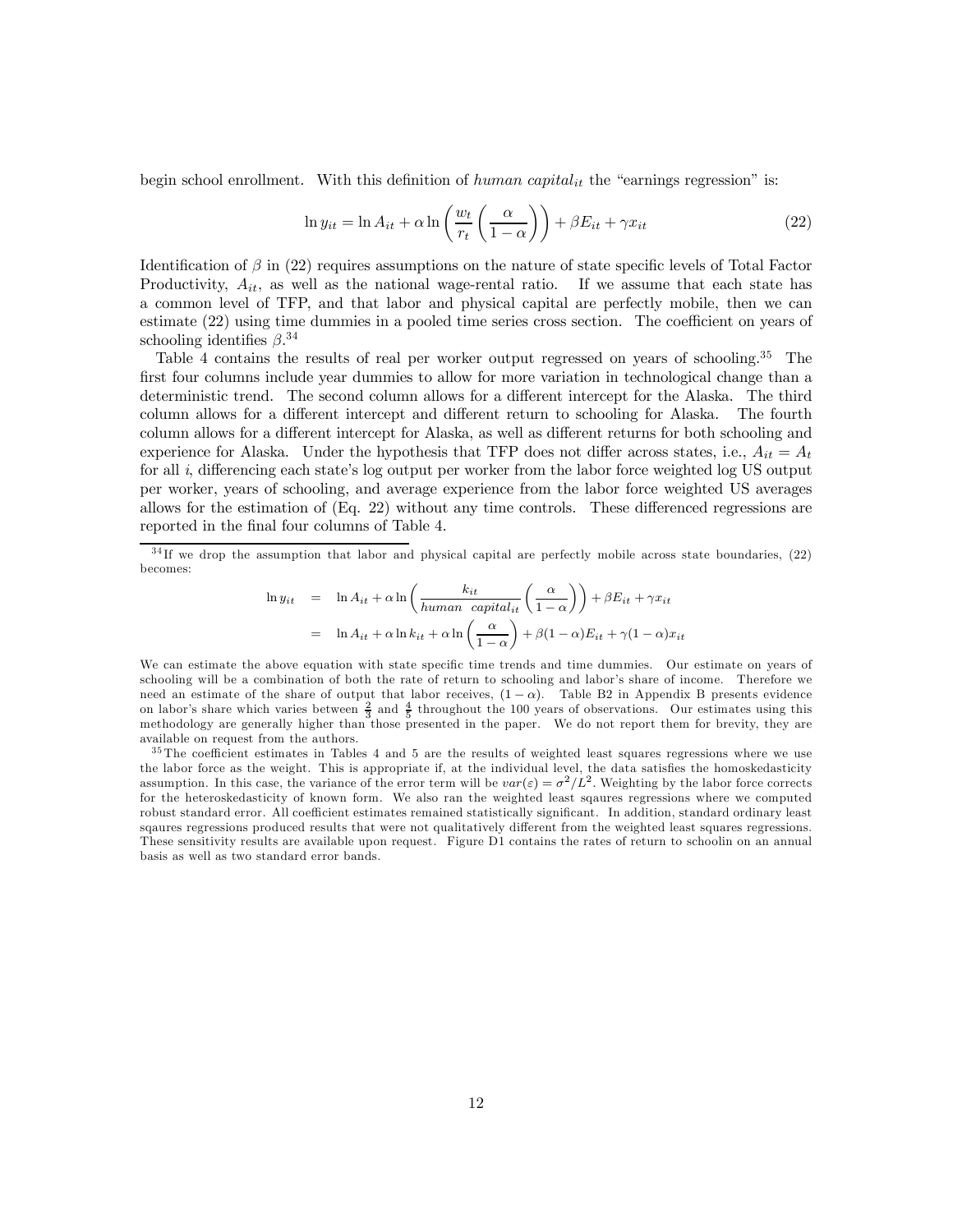|                  | Table 4: Earnings Regressions: Annual Data (standard error) |                        |              |              |                        |                        |                        |                        |  |  |  |
|------------------|-------------------------------------------------------------|------------------------|--------------|--------------|------------------------|------------------------|------------------------|------------------------|--|--|--|
| E                | .1517                                                       | .1506                  | .1506        | .1506        | .1517                  | .1506                  | .1506                  | .1506                  |  |  |  |
|                  | (.0035)                                                     | (.0035)                | (.0035)      | (.0035)      | (.0034)                | (.0034)                | (.0034)                | (.0034)                |  |  |  |
| exp.             | .0324                                                       | .0341                  | .0343        | .0344        | .0324                  | .0341                  | .0343                  | .0344                  |  |  |  |
|                  | (.0017)                                                     | (.0018)                | (.0018)      | (.0018)      | (.0017)                | (.0018)                | (.0017)                | (.0017)                |  |  |  |
| $\boldsymbol{N}$ | 4004                                                        | 4004                   | 4004         | 4004         | 4004                   | 4004                   | 4004                   | 4004                   |  |  |  |
| $\overline{R}^2$ | .9232                                                       | .9239                  | .9240        | .9241        | .4040                  | .4097                  | .4105                  | 4107                   |  |  |  |
| year dummies     | yes                                                         | <b>ves</b>             | yes          | yes          | $\mathbf{n}\mathbf{o}$ | $\mathbf{n}\mathbf{o}$ | $\mathbf{n}\mathbf{o}$ | $\mathbf{n}\mathbf{o}$ |  |  |  |
| ak intercept     | $\mathbf{n}$                                                | yes                    | yes          | yes          | $\mathbf{n}$           | yes                    | yes                    | yes                    |  |  |  |
| ak $E$           | $\mathbf{n}$                                                | $\mathbf{n}\mathbf{o}$ | yes          | yes          | $\mathbf{n}$           | $\mathbf{n}\mathbf{o}$ | yes                    | yes                    |  |  |  |
| ak exp.          | $\mathbf{n}$                                                | $\mathbf{n}\mathbf{o}$ | $\mathbf{n}$ | yes          | $\mathbf{n}$           | $\mathbf{n}\mathbf{o}$ | $\mathbf{n}\mathbf{o}$ | yes                    |  |  |  |
| differenced      | $\mathbf{n}$                                                | $\mathbf{n}\mathbf{o}$ | $\mathbf{n}$ | $\mathbf{n}$ | <b>ves</b>             | <b>ves</b>             | yes                    | yes                    |  |  |  |

Given the specification implied by equation 23, the results in Table 4 indicate an overall return to schooling, including the implied physical capital return, of 15 percent per year of schooling. These results are consistent with the evidence presented in Angrist and Krueger (1991), Staiger and Stock (1997), and Card (1995). The returns to experience, reflecting on-the-job training or learning by doing, are similar across all four columns. A one year increase in average experience raises worker productivity by about 3 percent.

Failing to account for the rising female labor force participation rate present over this period may result in poor estimates. To control for this we correct for the share of the labor force that is female (male) and interact these shares with average years of experience. This allowed us to separately measure the rate of return to experience for each sex. The results of these are contained in Table 5. The second through fifth column reports the average return to schooling and average estimated returns to experience by sex with varying controls for Alaska. The last four columns are the differenced regressions, as in Table 4. The rows marked F and Prob  $\geq F$  contain the F statistic on the test of equality of returns to experience between men and women, and the  $p$ -value of the statistic.

Table 5: Earnings Regressions: Annual Data (standard error)

|                  |                        |                        | $\frac{1}{2}$          |              |                        |                        |                        |              |
|------------------|------------------------|------------------------|------------------------|--------------|------------------------|------------------------|------------------------|--------------|
| E                | .1500                  | .1489                  | .1489                  | .1488        | .1500                  | .1489                  | .1489                  | .1488        |
|                  | (.0036)                | (.0036)                | (.0036)                | (.0036)      | (.0035)                | (.0035)                | (.0035)                | (.0035)      |
| exp male         | .0375                  | .0394                  | .0396                  | .0397        | .0376                  | .0395                  | .0397                  | .0398        |
|                  | (.0030)                | (.0030)                | (.0030)                | (.0030)      | (.0030)                | (.0030)                | (.0030)                | (.0030)      |
| exp female       | .0270                  | .0285                  | .0287                  | .0288        | .0267                  | .0282                  | .0283                  | 0284         |
|                  | (.0032)                | (.0032)                | (.0032)                | (.0032)      | (.0031)                | (.0031)                | (.0031)                | (.0031)      |
|                  |                        |                        |                        |              |                        |                        |                        |              |
| $\overline{N}$   | 4004                   | 4004                   | 4004                   | 4004         | 4004                   | 4004                   | 4004                   | 4004         |
| $\overline{R}^2$ | .9233                  | .9240                  | .9241                  | .9241        | .4043                  | .4101                  | 4108                   | 4111         |
| $\overline{F}$   | 4.17                   | 4.57                   | 4.57                   | 4.62         | 4.59                   | 5.08                   | 5.07                   | 5.13         |
| Prob(>F)         | .0412                  | .0325                  | .0326                  | .0316        | .0322                  | .0243                  | .0244                  | 0236         |
| year dummies     | yes                    | yes                    | yes                    | yes          | $\mathbf{n}\mathbf{o}$ | $\mathbf{n}\mathbf{o}$ | $\mathbf{n}\mathbf{o}$ | $\mathbf{n}$ |
| ak intercept     | $\mathbf{n}$           | yes                    | yes                    | yes          | $\mathbf{n}\mathbf{o}$ | yes                    | yes                    | yes          |
| ak E             | $\mathbf{n}$           | $\mathbf{n}\mathbf{o}$ | yes                    | yes          | $\mathbf{n}\mathbf{o}$ | $\mathbf{n}\mathbf{o}$ | yes                    | yes          |
| ak exp.          | $\mathbf{n}\mathbf{o}$ | $\mathbf{n}\mathbf{o}$ | $\mathbf{n}\mathbf{o}$ | yes          | $\mathbf{n}\mathbf{o}$ | $\mathbf{n}\mathbf{o}$ | $\mathbf{n}\mathbf{o}$ | yes          |
| differenced      | $\mathbf{no}$          | $\mathbf{no}$          | $\mathbf{n}\mathbf{o}$ | $\mathbf{n}$ | <b>ves</b>             | yes                    | yes                    | yes          |

The results of Table 5 indicate that the estimated returns to schooling are robust to the possible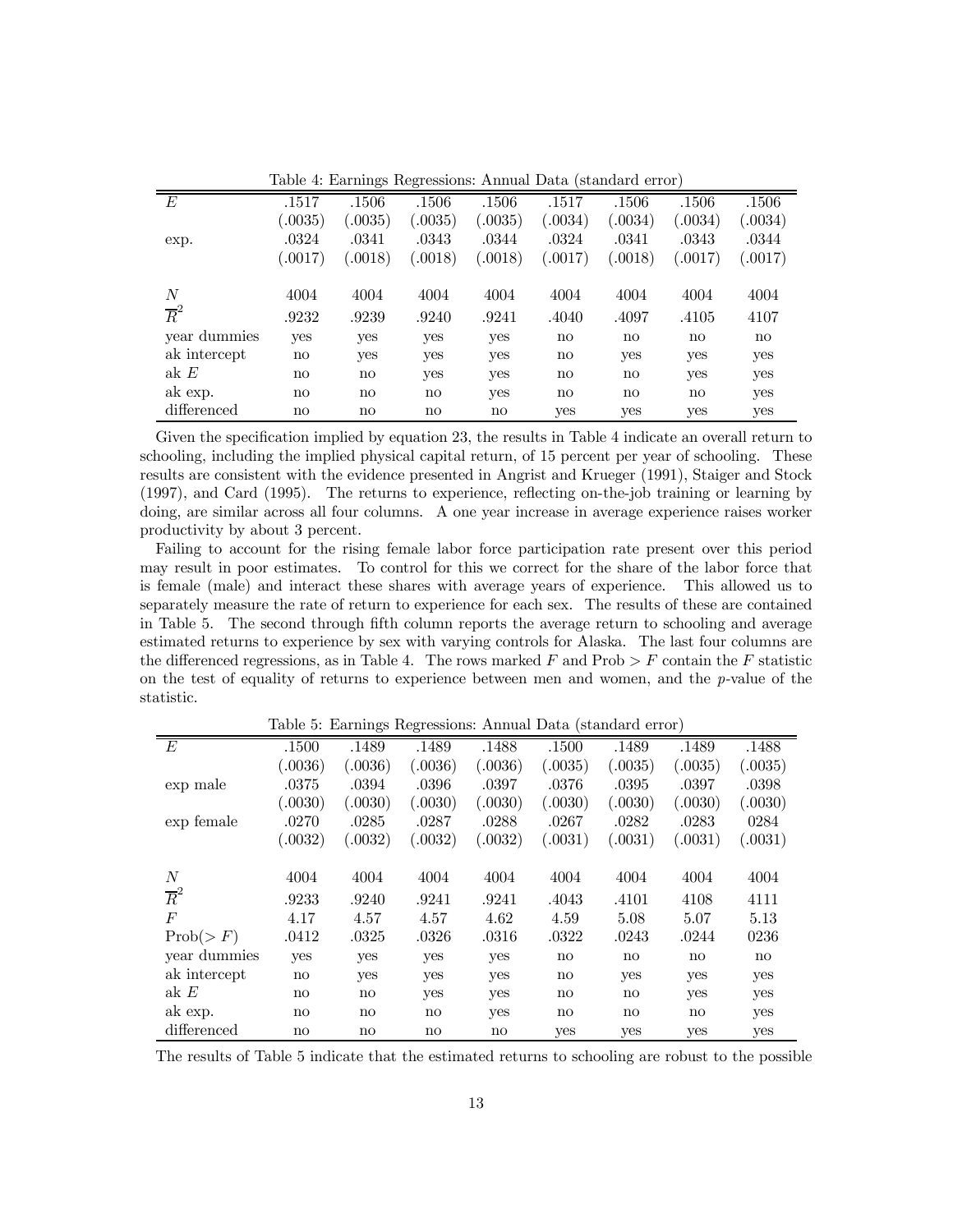differences in returns to experience between men and women. It is reasonable to state that an additional year of schooling in a randomly chosen state returns 15 percent. Rates of returns to experience for men and women are statistically different in all seven regressions. The typical male worker becomes about 4 percent more productive at the individual level per additional year of experience, whereas the typical female worker only gains 3 percent in productivity per additional year of experience.

One might be concerned that our estimates of the return to schooling may be biased because we assume a common intercept for all states in any time period. To address this concern, one way to correct for this is to allow for state specific effects. To help guide our thinking about alternative specifications that would correct for this potential bias, we return to equation (22)

$$
\ln y_{it} = \ln A_{it} + \alpha \ln \left( \frac{w_t}{r_t} \left( \frac{\alpha}{1 - \alpha} \right) \right) + \beta E_{it} + \gamma \exp_{it} \tag{23}
$$

One way to rewrite the above specification in a form that allows for different intercepts is to assume that the distribution of state specific technology is constant over time and there are systemic time effects. The regression specification implied from equation (22) is, therefore, given by:

$$
\ln y_{it} = c_i + b_t + \beta E_{it} + \gamma \exp_{it} + u_{it} \tag{24}
$$

where  $c_i$  is the state specific fixed effects and  $b_t$  is a time specific effect common to all states. One way to interpret the above equation, in the context of equation (22), is that the state specific technology is given by  $\ln(A_{it}) = c_i + u_{it}$  and that there are national labor and capital markets so that  $\frac{w_t}{r_t} = b_t$ . To correct for the state specific effects, there are two standard approaches to adjust for these effects: fixed effects regressions or OLS on first differenced data. In both cases, it is required that there are no feedback effects from innovations in income to future levels of educational attainment. If this is the case, then standard fixed effects regressions or first-differencing leads to inconsistent estimates of the return to schooling.

The first column of Table 6 reports the results of a standard fixed effects regression on the decadal years from 1860 to 2000.<sup>36</sup> With fixed effects we find the return to education is roughly 12 percent per year and that the return to experience is not significantly different from zero. Since it is likely that there is autocorrelation in the data, column (2) presents fixed effects estimation with autocorrelated errors. However, since educational attainments decisions may respond to expected changes in income and because income growth may lead to more educational attainment, we need to be concerned about fixed effects and the presence of feedback effects (see Wooldridge (2002)). To test for possible feedback effects, we follow Wooldridge (2002) and run a fixed effects regression with a lead of educational attainment in the specification. If the coefficient on future educational attainment is statistically different from zero, then we will take this as evidence that contemporaneous innovations in income lead to future educational attainment. These results are reported in column 3 and 4 of Table 6. In column 3 the results are for the specification with a forward lead and *without* the autoregressive component and column (4) presents the results with the lead with the autoregressive errors.

 $36\,\text{We}$  only used data for census years due to the high degree of serial correlation.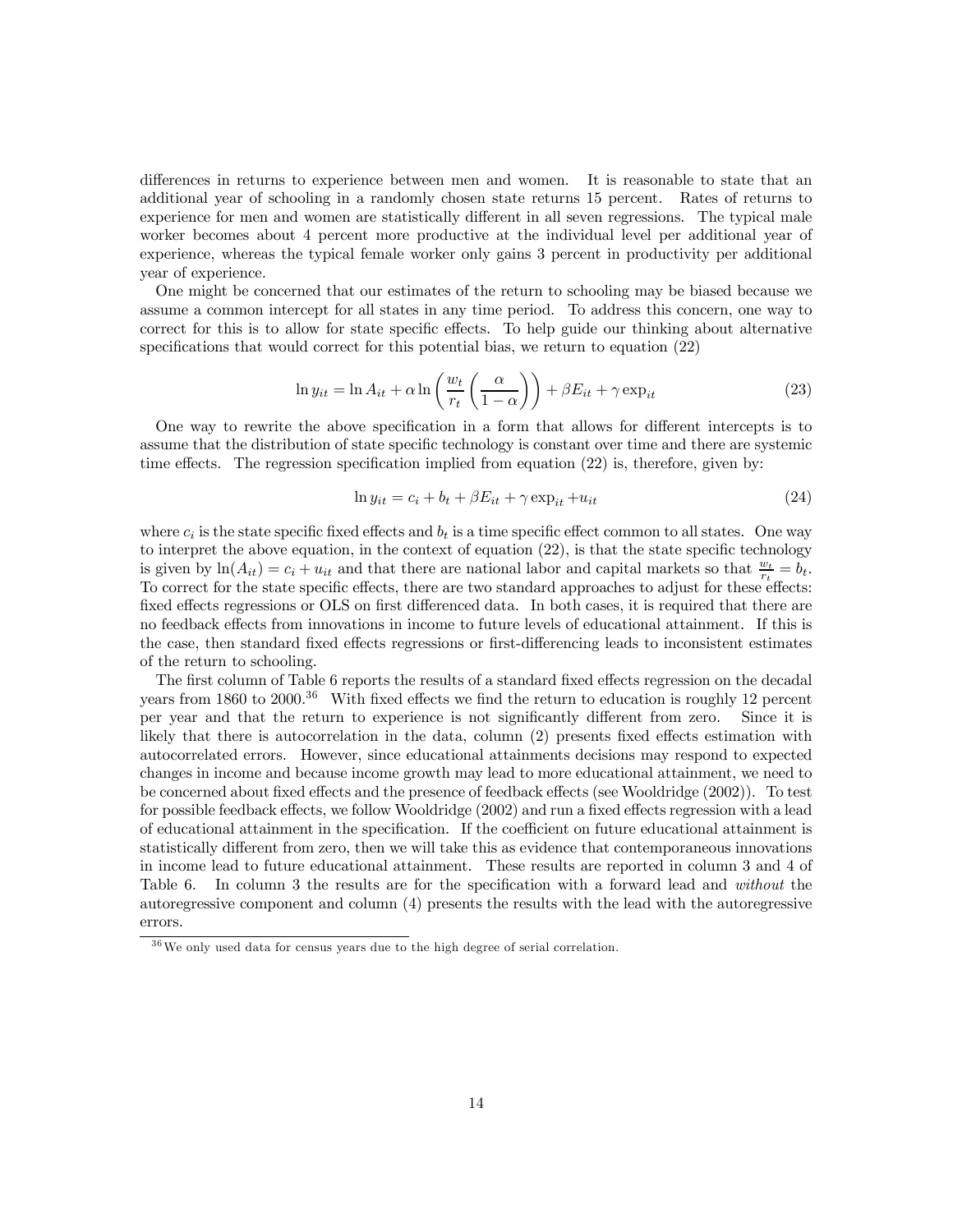|             |          | $ 2\rangle$ | 3          | $4^{\circ}$ |
|-------------|----------|-------------|------------|-------------|
| $E_t$       | 0.120    | 0.100       | $-0.039$   | 0.050       |
|             | (0.018)  | (0.025)     | $(-0.039)$ | (0.030)     |
| $E_{t+1}$   |          |             | 0.156      | 0.095       |
|             |          |             | (0.039)    | (0.031)     |
| exp         | $-0.035$ | 0.088       | $-0.044$   | $-0.215$    |
|             | (0.076)  | (0.018)     | (0.085)    | (0.059)     |
| N           | 718      | 667         | 667        | 616         |
| Decade Dum. | yes      | yes         | yes        | yes         |
| AR errors   | no       | yes         | no         | yes         |

Table 6: Fixed Effects with Leads of Education (standard error)

With time dummies, the return to schooling from the fixed effects regression is roughly 12 percent. When we add a lead of education to the fixed effects regression, the return to contemporaneous education is negative and insignificant and the return to the lead of education is positive and significant at the five percent level. In the autoregresive specification, the return to contemporaneous education is significant at the 10 percent level and the lead of education is significant at the five percent level. Therefore, at the five percent level we cannot reject the null hypothesis of no feedback effects. Since the p-value is sufficiently low, we would like allow for the possibility of feedback effects from current income to future education and experience.

If feedback effects are present, the standard approaches to correct for state effects will lead to inconsistent estimates. To correct for the possibility of state specific effects and the autoregressive nature of the error term, we follow Blundell and Bond (1998, 1999) and rewrite equation (22) as

$$
\ln y_{it} = c_i + b_t + \beta E_{it} + \gamma x_{it} + u_{it} \tag{25}
$$

$$
u_{it} = \rho u_{it-1} + e_{it} \tag{26}
$$

The above expression can be rewritten as:

$$
\ln y_{it} = (1 - \rho)c_i + b_t - \rho b_{t-1} + \rho \ln y_{it-1} + \beta E_{it} - \rho \beta E_{it-1} + \gamma x_{it} - \rho \gamma x_{it-1} + e_{it}
$$

so the estimating equation becomes:

$$
\ln y_{it} = (1 - \rho)c_i + b_t - \rho b_{t-1} + \pi_1 \ln y_{it-1} + \pi_2 E_{it} + \pi_3 E_{it-1} + \pi_4 x_{it} + \pi_5 x_{it-1} + e_{it}
$$

As in Bond and Blundell (1998), we use differenced and lagged values of the data as instruments in the levels regression. As additional instruments, we experimented with lags of the difference between state i's average educational attainment and the average educational attainment of the other states in the region — this variable may capture the changes in educational attainment related to regional convergence. More specifically, we create the variable:

$$
E_{it}^{c} = \left[ E_{it} - \frac{1}{N^R - 1} \sum_{j \neq i}^{N^R} E_{jt} \right]
$$
 (27)

In all the regressions, average experience was determined to be collinear with the other right-hand side variables and it was subsequently dropped from the specification.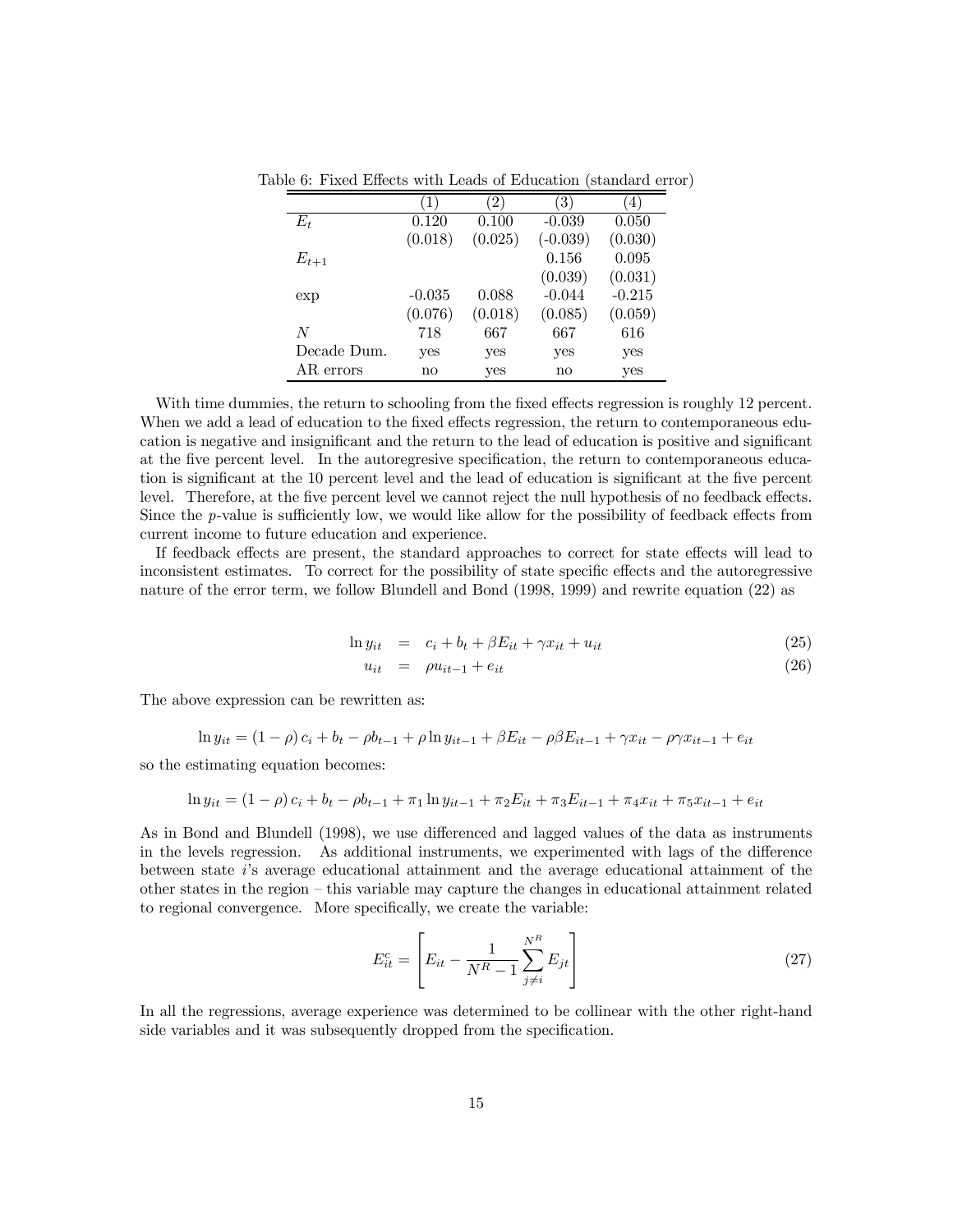|                | <b>IV</b> Educ | Educ<br>IV. | IV Educ  | IV Educ         | <b>IV</b> Educ  | IV Educ         |
|----------------|----------------|-------------|----------|-----------------|-----------------|-----------------|
| $E_{it}$       | 0.117          | 0.117       | 0.114    | 0.127           | 0.128           | 0.127           |
|                | (0.028)        | (0.027)     | (0.027)  | (0.028)         | (0.028)         | (0.028)         |
| $E_{it-1}$     | 0.002          | $-0.001$    | $-0.002$ | 0.002           | 0.001           | $-0.001$        |
|                | (0.0301)       | (0.029)     | (0.030)  | (0.0301)        | (0.030)         | (0.030)         |
| $\ln y_{it-1}$ | 0.571          | 0.566       | 0.568    | 0.564           | 0.559           | 0.556           |
|                | (0.067)        | (0.066)     | (0.064)  | (0.071)         | (0.069)         | (0.068)         |
| N              | 667            | 667         | 667      | 667             | 667             | 667             |
| Instruments    | 2 lags         | 3 lags      | 4 lags   | 2 lags ed,      | 3 lags ed,      | 4 lags ed,      |
|                |                |             |          | $exp$ , diff-ed | $exp$ , diff-ed | $exp$ , diff-ed |
| Decade Dum.    | <b>ves</b>     | yes         | yes      | yes             | yes             | yes             |

Table 7: System GMM Dynamic Panel Estimation (standard error)

In the above specifications, the return to education ranges between 11 and 13 percent all within the range of most microeconometric estimates. In none of the specifications, was the lag of educational attainment significant. Given the structure of the model, the coefficient on lagged education  $(\pi_3)$ should equal  $-\pi_2\pi_1$ . Thus, given the other coefficient estimates this implies that the empirical estimate of  $\pi_3$  should equal (roughly) –0.065. In the above specifications, we cannot reject, at the five percent level, that the coefficient estimates  $\pi_3 = -\pi_2 \pi_1$ . For robustness, we employed additional lag lengths, and lag structures and all results were qualitatively similar. Thus, allowing for and correcting for feedback effects from income to education does not alter the fundamental finding that these calculated average years of schooling and income measures deliver estimates of the return to education that fall within the range of estimates found in the microeconometric literature.

#### 5. CONCLUSION AND EXTENSIONS

Motivated by the scarcity of state-level data on education in the nineteenth and early twentieth century, this paper employs historic state enrollment and population data to produce original average years of schooling measures for each state from 1840 to 2000. These measures will benefit economics, social science, education, or history researchers searching for consistent historic schooling measures for empirical studies. We show that there has been tremendous increases in schooling in the US over the 1840 to 2000 period, with average years of schooling rising from 1 year to over 13 years. In addition there has been a reduction in the variance across states. We also construct original estimates for state per worker output for the census years 1850, 1860, 1870, 1890 and 1910. Coupling our constructed data with previous work by Easterlin, Weiss, and government data, we produce state per worker income measures for 1840 through 1920 at the decadal frequency and 1929 through 2000 at the annual frequency. We then estimate aggregate Mincerian earnings regressions and discover that the return to a year of schooling for the average individual in a state ranges from 11 percent to 15 percent. This range is robust to various time periods, various estimation methods and various assumptions about the endogeneity of schooling.

This work is part of a larger research agenda seeking to construct state level measures of aggregate inputs in order to perform a systematic analysis of cross-state income variation in the United States from 1840 to 2000. In a companion paper, we have computed real state physical capital per worker for the states of the United States over this same horizon, Turner, Tamura, Mulholland and Baier (2006). Though many cross-country analyses have increased our knowledge of the importance of TFP and TFP growth in determining both the level differences in income as well as the growth rate of income and its variation, many economists, as listed in Temple (1999), object to the empirical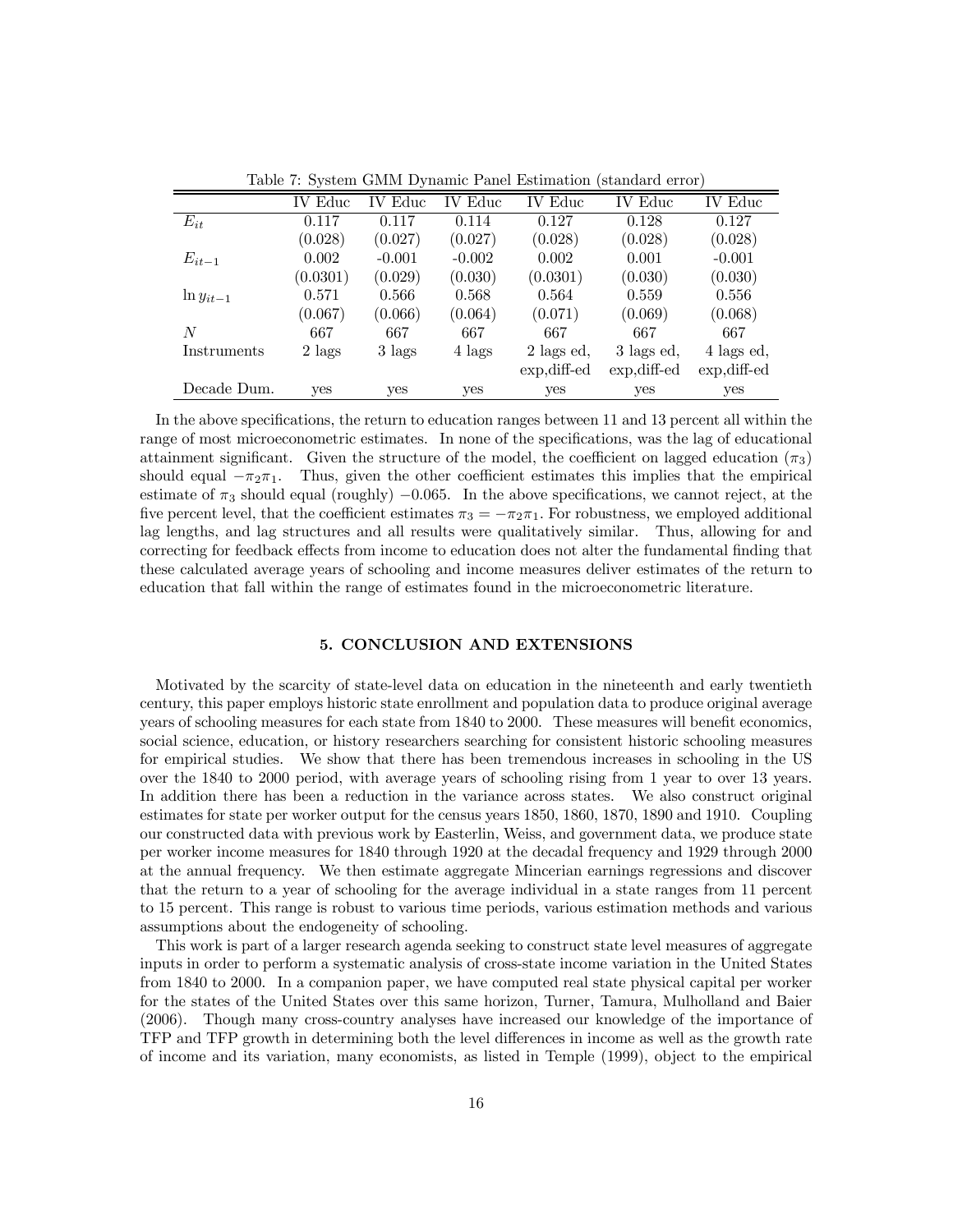work on growth. One objection is the inability to account for large heterogeneity in social, religious, and institutional characteristics. Another criticism is the small time frame over which cross-country inputs, income, and TFP are estimated. By creating and analyzing new state measures of human capital, physical capital, and income of the United States over 160 years, we intend to reduce both the possible problems associated with the social, religious, and institutional heterogeneity and the errors that can be induced by business cycles when comparing cross-sectional TFP over shorter time periods. Therefore, it is our hope, that these years of schooling measures may allow for a precise measure of technology growth, and with it, a more comprehensive explanation of why income variation occurs across developing counties such as the United States in the 1800s.

Following the cross-country work of Klenow and Rodriguez-Clare (1997) and Easterly and Levine (2001), we also envision future research assessing whether the variance in the growth rate of TFP may account for the majority of the variance in the growth rate of output. Three possible sources of regional TFP variation include: variation in educational attainment by race; variation in educational quality; and variation in sectoral allocation of labor. We intend to merge additional data on demographics, educational quality, and labor allocation by sector to determine the impact that variation within a region has on the growth of TFP.

#### REFERENCES

- Angrist, Joshua D. and Krueger, Alan B. "Does Compulsory School Attendance Affect Schooling and Earnings?", Quarterly Journal of Economics, 106, 1991: 979-1014.
- Baier, Scott, Dwyer, Gerald, and Tamura, Robert. "How Important Are Capital and Total Factor Productivity for Economic Growth?" , Economic Inquiry, 2006.
- Barro, Robert and Lee, Jong-Wha. "International Comparisons of Educational Attainment," Journal of Monetary Economics 32, 1993: 363-394.
- Berry, William D., Fording, Richard C., and Hanson, Russell L. "An Annual Cost of Living Index for the American States, 1960-95," Journal of Politics, 60 (May), 2000: 550-67.
- Blundell, Richard and Bond, S.R. "Initial Conditions and Moment Restrictions in Dynamic Panel Data Models," Journal of Econometrics, 87, 1998: 115-143.
- Blundell, Richard and Bond, S.R. "GMM Estimation with Persistent Panel Data: An Application to Production Functions." The Institute for Fiscal Studies. Working Paper W99/4. 1999.
- Card, David. "Using Geographic Variation in College Proximity to Estimate the Return to Schooling", in Louis N. Christofides, E. Kenneth Grant and Robert Swidinsky, eds. Aspects of Labour Market Behaviour: Essays in Honour of John Vanderkamp. University of Toronto Press, Toronto, Canada. 1995. 201-222.
- Denison, Edward. The Sources of Economic Growth in the United States and the Alternatives Before Us, Committee for Economic Development: New York, 1962.
- Easterlin, Richard. "Regional Growth of Income: Long Term Tendencies, 1880-1950." In Population Redistribution and Economic Growth, United States, 1870-1950, vol. 1, Analyses of Economic Change, edited by Simon Kuznets, Ann Ratner Miller, and Richard Easterlin. Philadelphia: American Philosophical Society, 1960a.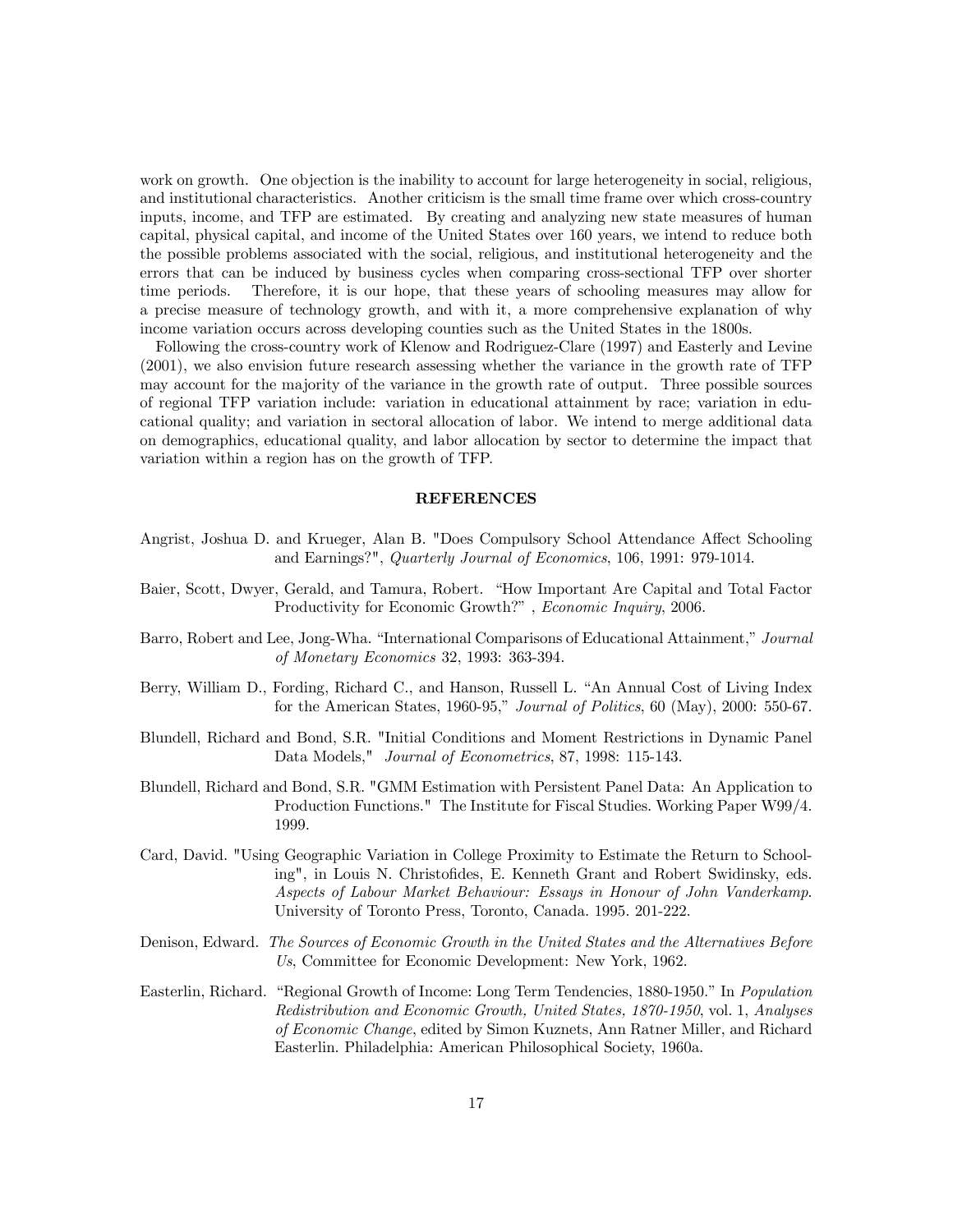- Easterlin, Richard. "Interregional Differences in Per Capita Income, Population, and Total Income, 1840-1950," in Trends in the American Economy in the Nineteenth Century, ed. William N. Parker, Princeton University Press: Princeton, 1960b.
- Easterly, William and Levine, Ross. ""It's Not Factor Accumulation: Stylized Facts and Growth Models", World Bank Economics Review 15, 2001, 177-219.
- Fishlow, Albert. "The Common School Revival: Fact or Fancy?" In Industrialization in Two Systems (Essays in honor of Alexander Gerschenkron), Henry Rosovsky, ed. (John Wiley & Sons) 1966: 40-67.
- Goldin, Claudia. "America's Graduation from High School: The Evolution and Spread of Secondary Schooling in the Twentieth Century," Journal of Economic History 58, 1999: 345-374.
- Goldin, Claudia, and Katz, Lawrence. "Education and Income in the Early  $20^{th}$  Century: Evidence from the Prairies," Journal of Economic History 60, 2000: 782-818.
- Goldin, Claudia, and Margo, Robert A. "Wages, Prices, and Labor Markets before the Civil War," in Strategic Factors in Nineteenth Century American Economic History: A Volume to Honor Robert W. Fogel (eds.) Claudia Goldin and Hugh Rockoff, NBER, University of Chicago Press: Chicago, 1992.
- Gordon, Robert. Macroeconomics, Addison-Wesley: New York, 1999.
- Klenow, Peter J., and Rodriguez-Clare, Andres. "The NeoClassical Revival in Growth Economics: Has It Gone Too Far?", NBER Macroeconomics Annual, 1997: 73-114.
- Kuznets, Simon. National Income: A Summary of Findings, National Bureau of Economic Research: New York, 1946.
- Lazear, Edward. "Educational Production" Quarterly Journal of Economics. 116, 2001:777-803
- Long, Clarence D. The Labor Force under Changing Income and Employment. Princeton, Princeton University Press. 1958
- Mitchener, Kris J. and McLean, Ian W. "U.S. Regional Growth and Convergence 1880 -1980." Journal of Economic History, 59, 1997: 1016-1042.
- Mulligan, Casey, and Sala-i-Martin, Xavier. "A Labor-Income Based Measure of the Aggregate Value of Human Capital," Journal of Japan and the World Economy 9, 1997: 159-191.
- Mulligan, Casey, and Sala-i-Martin, Xavier. "Measuring Aggregate Human Capital," Journal of Economic Growth 5, 2000: 215-252.
- National Catholic Education Association. United States Catholic elementary and secondary schools, National Catholic Education Association: Washington, D.C., various years.
- Schultz, Theodore. "Education and Economic Growth," in Social Forces Influencing American Education, N.B. Henry, ed., Chicago: University of Chicago Press, 1961.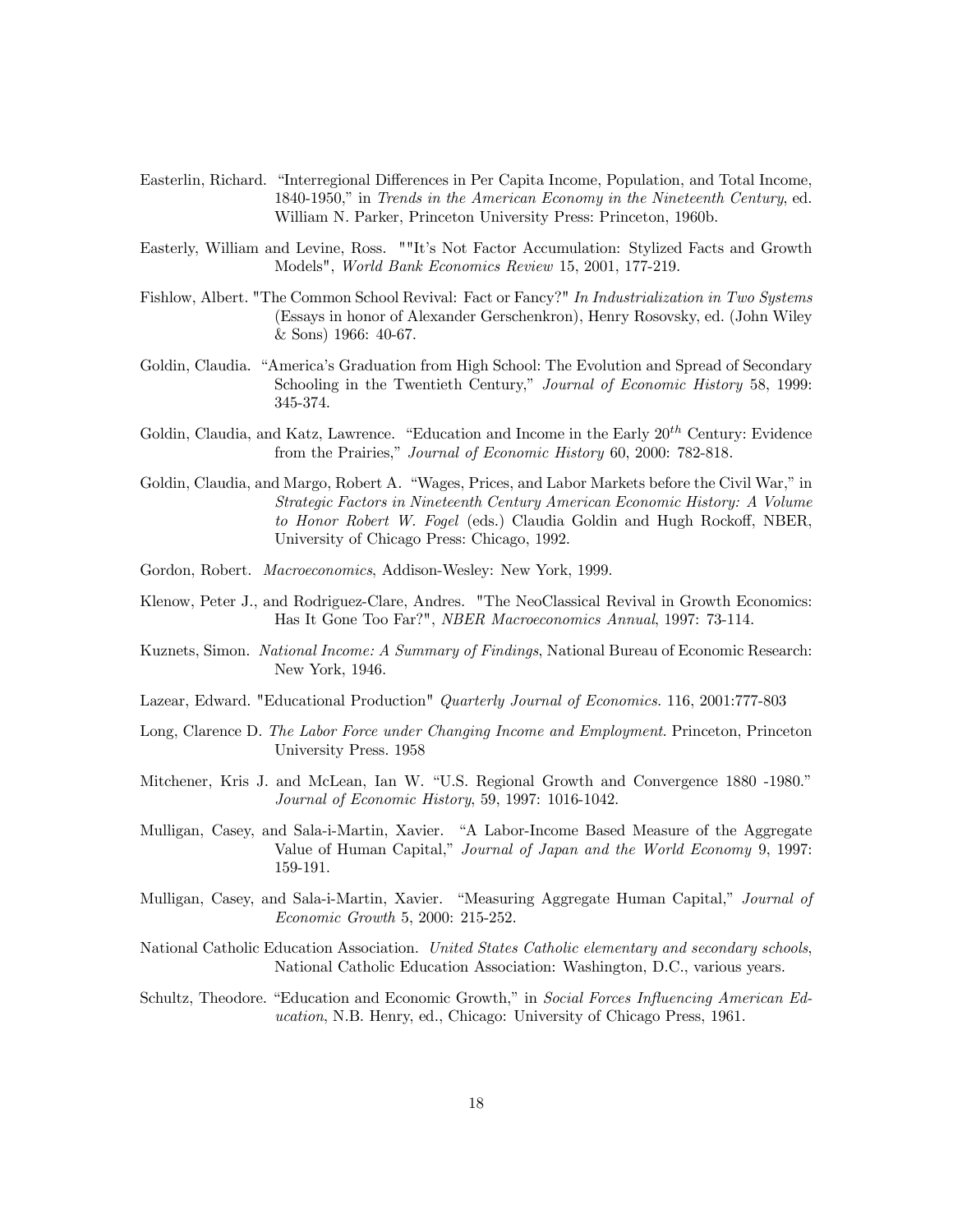- Snyder, Thomas, Hoffman, Leff, and Geddes, Claire. State Comparisons of Education Statistics: 1969-70 to 1996-97, National Center for Education Statistics: U.S. Department of Education: Washington, D.C., 1998.
- Staiger, Douglas and Stock, James H. "Instrumental Variables Regression with Weak Instruments", Econometrica 65, 1997: 557-586.
- Tamura, Robert. "Teachers, Growth and Convergence," Journal of Political Economy 109, 2001: 1021-1059.
- Temple, Jonathon. "The New Growth Evidence," Journal of Economic Literature 37, 1999: 112-156.
- Towne, Marvin W. and Rasmussen, Wayne D. "Farm Gross Product and Gross Investment in the Nineteenth Century." In Trends in the American Economy in the Nineteenth Century Studies in Income and Wealth Volume 24, Princeton University Press: Princeton, N.J. 1960.
- Turner, Chad, Tamura, Robert, Mulholland, Sean and Baier, Scott. "How Important Are Physical Capital, Human Capital and Total Factor Productivity for Economic Growth?" Clemson University working paper, 2006.
- United States Census Bureau. Statistical Abstracts of the United States, U.S. Government Printing Office: Washington, D.C., various years.
- United States. Congress. Senate. By American Statistical Association. 28th Cong., 2nd sess. Senate. Document No. 5. Washington: GPO, 1845.
- United States Department of Commerce. Historical Statistics of the United States: Colonial Times to 1970, U.S. Government Printing Office: Washington, D.C., 1975.
- United States Department of Education. Digest of Education Statistics, U.S. Government Printing Office: Washington, D.C., various years.
- United States Department of Health, Education and Welfare. Projections of Educational Statistics to ..., U.S. Government Printing Office: Washington, D.C., various years.
- Weiss, Thomas. "Estimates of White and NonWhite Gainful Workers in the United States by Age Group and Sex, 1800 to 1900," Historical Methods 1999: 21-36.
- Williamson, Jeffrey G. and Linder, Peter H. American Inequality, Academic Press 1980: 97-132.
- Wooldridge, Jeffrey. Econometric Analysis of Cross Section and Panel Data, M.I.T. Press: Cambridge, MA 2002.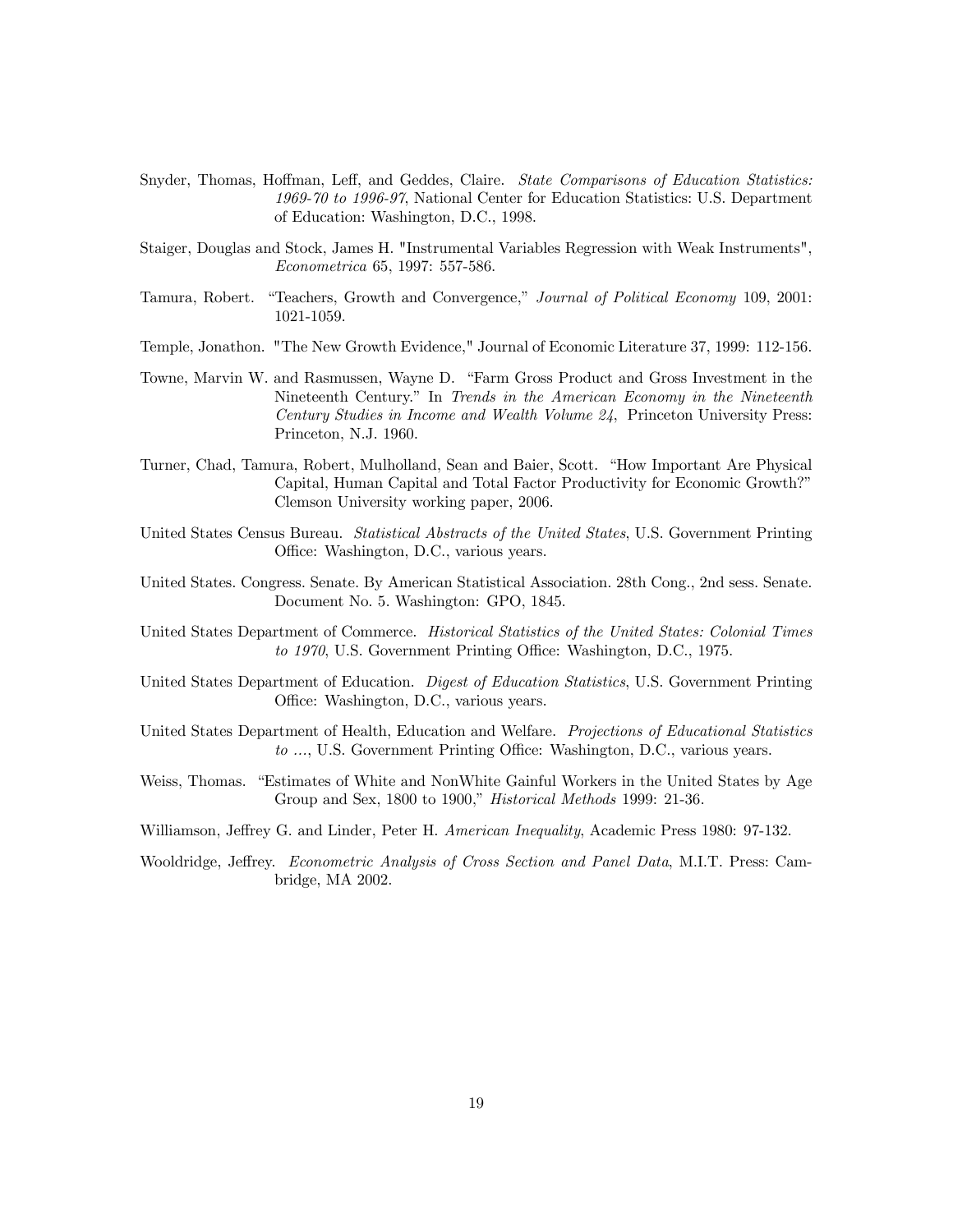## APPENDIX A

|  |  |  | There are nine census regions in the US. The following Table provides the regional groups. |  |
|--|--|--|--------------------------------------------------------------------------------------------|--|
|--|--|--|--------------------------------------------------------------------------------------------|--|

| New England   | <i>Middle Atlantic</i> | South Atlantic   | E. South Central | W. South Central |
|---------------|------------------------|------------------|------------------|------------------|
| Connecticut   | New Jersey             | Delaware         | Alabama          | Arkansas         |
| Maine         | New York               | D.C.             | Kentucky         | Louisiana        |
| Massachusetts | Pennsylvania           | Florida          | Mississippi      | Oklahoma         |
| New Hampshire |                        | Georgia          | Tennessee        | Texas            |
| Rhode Island  |                        | Maryland         |                  |                  |
| Vermont       |                        | North Carolina   |                  |                  |
|               |                        | South Carolina   |                  |                  |
|               |                        | Virginia         |                  |                  |
|               |                        | West Virginia    |                  |                  |
| Mountain      | Pacific                | W. North Central | E. North Central |                  |
| Arizona       | Alaska                 | Iowa             | Illinois         |                  |
| Colorado      | California             | Kansas           | Indiana          |                  |
| Idaho         | Hawaii                 | Minnesota        | Michigan         |                  |
| Montana       | Oregon                 | Missouri         | Ohio             |                  |
| Nevada        | Washington             | Nebraska         | Wisconsin        |                  |
| New Mexico    |                        | North Dakota     |                  |                  |
| Utah          |                        | South Dakota     |                  |                  |
| Wyoming       |                        |                  |                  |                  |

Tables A1-A3 contain average elementary school enrollment rates, secondary school enrollment rates, and higher education enrollment rates by census region as well as for the US as a whole from 1840-2000. We note that the elementary enrollment rates are often over 100 percent. In the early periods, higher elementary enrollment rates are due to two factors: older aged first-time enrollment and less social promotion. The methodology we present addresses a portion of these sources.

Table A1: Average Elementary Enrollment Rates 1840 1860 1880 1900 1920 1940 1960 1980 2000 US 48.1 74.7 95.9 106.8 108.4 104.4 100.8 100.6 105.1 New England 129.1 118.9 118.8 116.9 109.4 106.5 101.7 102.1 106.3 Mid Atlantic 75.4 94.0 114.7 108.2 103.4 106.6 104.4 98.8 105.0 So. Atlantic 13.7 28.1 73.4 95.4 106.6 101.7 98.1 101.7 106.7 E. So. Central 13.3 42.3 75.3 104.2 114.2 109.1 98.9 100.4 108.9 W. So. Central 8.2 24.9 46.4 82.9 104.4 101.1 97.1 102.5 108.2 Mountain - 19.1 82.7 109.4 114.4 101.5 100.5 100.7 100.6 Pacific - 70.4 108.6 121.0 122.1 106.6 99.9 100.3 103.3 W. N. Central 18.2 77.9 105.1 119.9 112.7 105.6 102.5 99.5 103.1 E. N. Central 45.6 111.8 113.9 113.6 107.2 102.7 102.0 100.0 104.3

20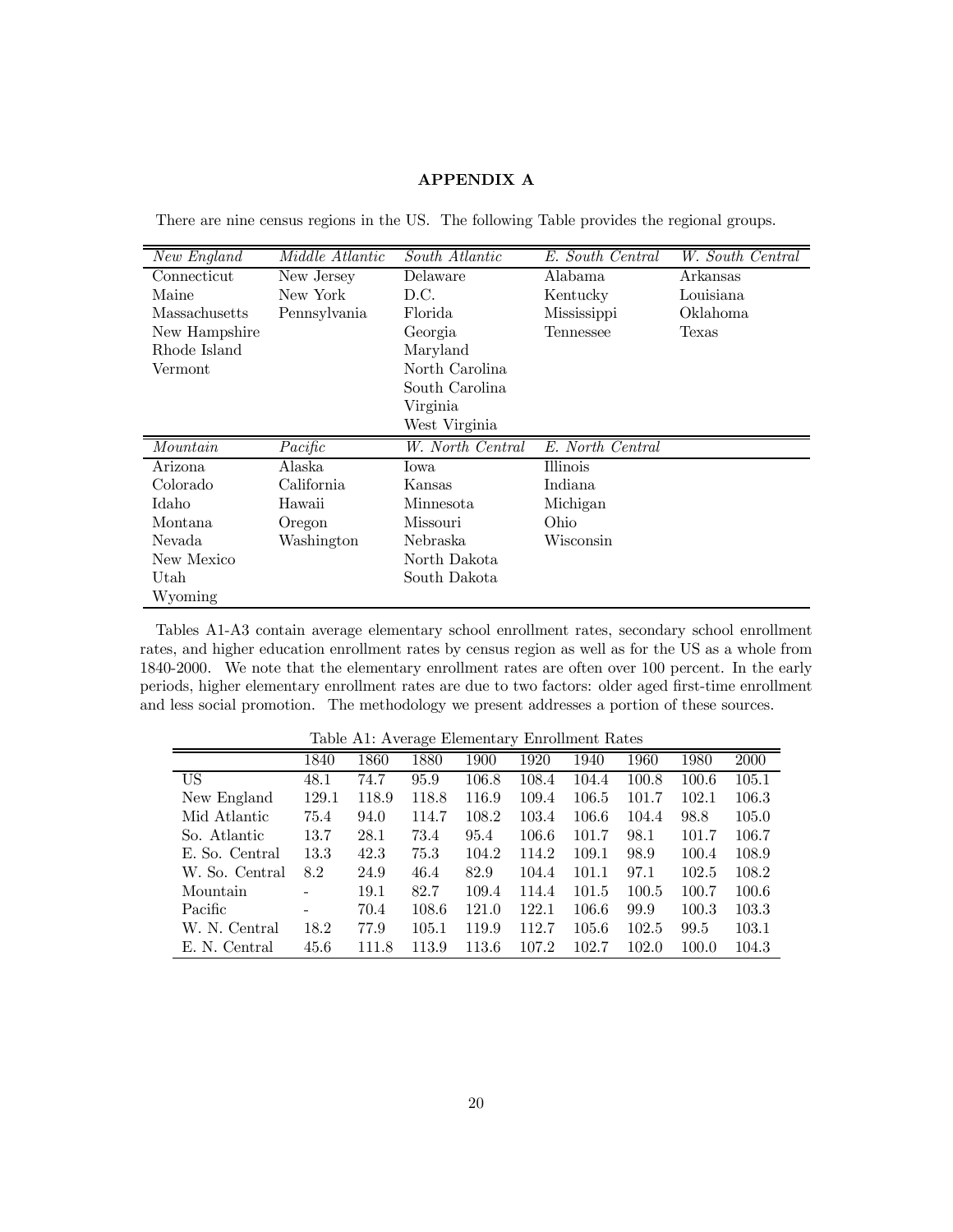Table A2: Average Secondary Enrollment Rates

|                | 1840                     | 1860 | 1880 | 1900 | 1920 | 1940 | 1960 | 1980 | 2000 |
|----------------|--------------------------|------|------|------|------|------|------|------|------|
| US             | 2.0                      | 3.1  | 4.0  | 10.3 | 28.0 | 72.4 | 84.9 | 89.2 | 92.7 |
| New England    | 4.7                      | 4.2  | 4.2  | 20.5 | 40.4 | 78.4 | 88.6 | 90.5 | 94.7 |
| Mid Atlantic   | 2.9                      | 3.8  | 4.7  | 12.5 | 27.9 | 83.0 | 90.0 | 94.9 | 97.2 |
| So. Atlantic   | 0.8                      | 1.5  | 3.6  | 5.1  | 14.6 | 56.8 | 76.8 | 85.2 | 91.0 |
| E. So. Central | 0.8                      | 2.0  | 3.5  | 4.7  | 12.1 | 44.2 | 74.7 | 83.8 | 88.9 |
| W. So. Central | 0.5                      | 1.5  | 2.9  | 4.8  | 18.7 | 63.8 | 81.7 | 84.6 | 89.7 |
| Mountain       | ۰                        | 0.9  | 5.0  | 10.5 | 40.4 | 76.9 | 86.3 | 87.6 | 88.6 |
| Pacific        | $\overline{\phantom{0}}$ | 3.3  | 4.0  | 12.9 | 56.4 | 89.2 | 86.1 | 90.0 | 98.3 |
| W. N. Central  | 0.8                      | 3.2  | 3.9  | 11.7 | 37.2 | 78.2 | 90.0 | 91.6 | 93.7 |
| E. N. Central  | 1.7                      | 4.3  | 4.2  | 13.4 | 34.4 | 80.5 | 88.5 | 90.9 | 90.1 |

Table A3: Average Higher Education Enrollment Rates

|                | 1840 | 1860 | 1880 | 1900    | 1920 | 1940 | 1960 | 1980 | 2000 |
|----------------|------|------|------|---------|------|------|------|------|------|
| US             | 0.7  | 1.4  | 0.9  | $1.5\,$ | 6.2  | 8.4  | 22.2 | 40.4 | 57.0 |
| New England    | 0.9  | 0.9  | 1.2  | 1.8     | 8.6  | 8.2  | 26.6 | 47.2 | 71.9 |
| Mid Atlantic   | 0.6  | 0.7  | 0.7  | 1.2     | 5.9  | 7.7  | 22.5 | 40.1 | 59.0 |
| So. Atlantic   | 0.6  | 1.7  | 1.2  | 1.3     | 4.8  | 6.4  | 16.1 | 35.6 | 53.9 |
| E. So. Central | 0.7  | 1.6  | 1.7  | $1.6\,$ | 2.9  | 5.6  | 16.4 | 31.8 | 48.0 |
| W. So. Central | 1.7  | 1.7  | 0.6  | 0.9     | 3.7  | 8.3  | 20.2 | 33.9 | 47.7 |
| Mountain       |      | 1.4  | 1.3  | 2.1     | 5.9  | 10.5 | 25.6 | 42.0 | 61.5 |
| Pacific        |      | 1.5  | 1.1  | 2.2     | 10.2 | 12.9 | 29.5 | 54.1 | 59.8 |
| W. N. Central  | 0.9  | 2.1  | 0.7  | 1.8     | 8.0  | 9.6  | 24.4 | 38.3 | 62.6 |
| E. N. Central  | 0.7  | 1.7  | 0.5  | 1.4     | 7.4  | 9.2  | 22.5 | 39.3 | 58.0 |

# APPENDIX B

In this Appendix we provide details on the calculations of years of schooling.

- I. Description of Data
	- A. Public Enrollment
	- B. PrivateEnrollment
	- C. Higher Educational Enrollment
	- D. Population
	- E. Labor Force
	- F. Price Levels
	- G. Expected Years

II. Description of Calculations

- A. Enrollment Rates
- B. Eductional Exposure Fractions (primary, secondary, college)
	- 1. General Methodology
	- 2. Higher Education / Higher Education Inflow Adjustment (Θ)
	- 3. Secondary Education / Secondary Departure Rate  $(\delta)$
	- 4. Elemntary and No Education
	- 5. Values of  $\Theta$  and 1-δ
	- 6. Initial Conditions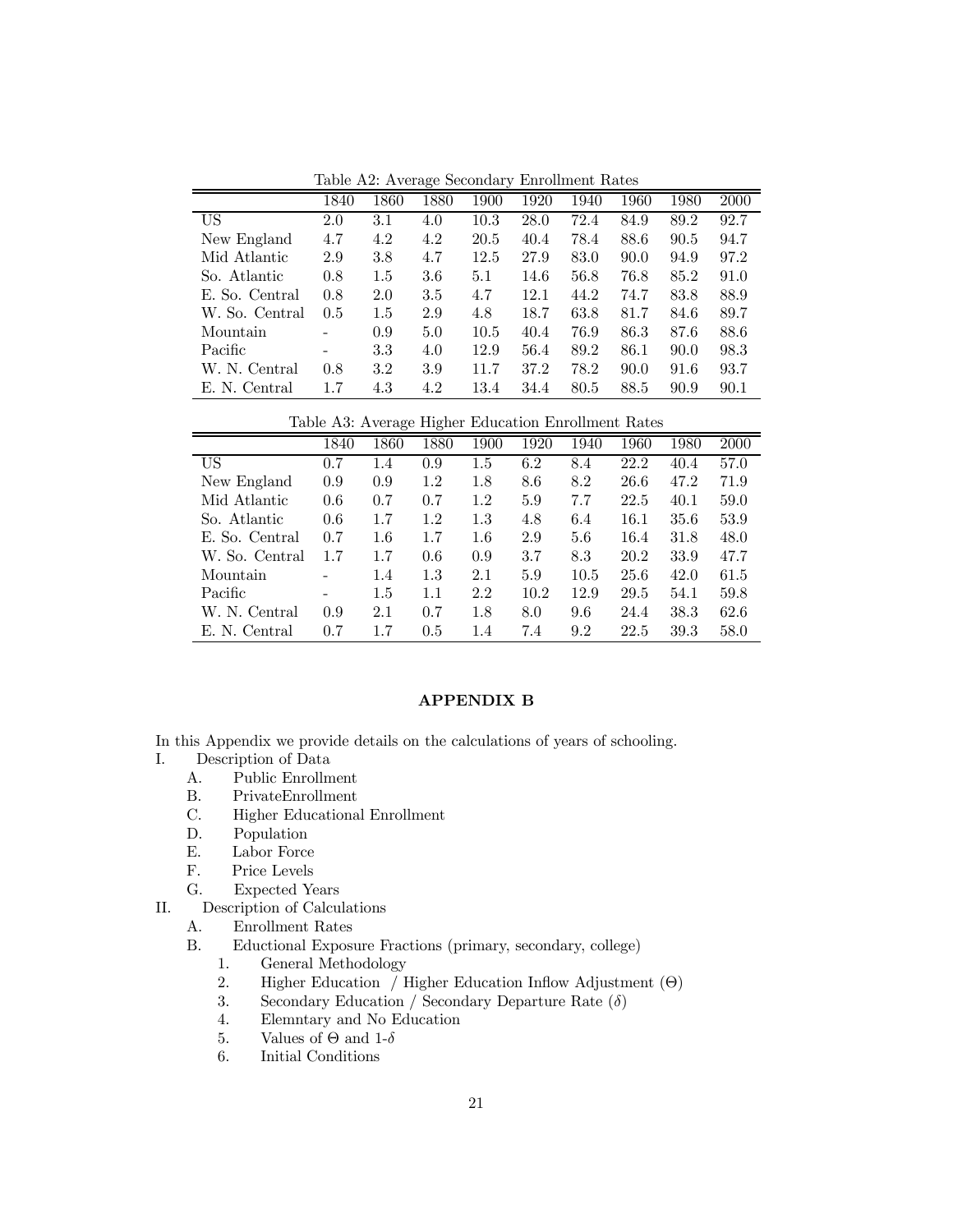- C. Educational Exposure Fractions for Foreign Born
- III. Idiosyncrasies
	- A. DC / MD / VA
	- B. AK / HA
	- C. ND / SD / Dakota
	- D. OK / Indian Territory
- IV. Labor's Share of Income
- V. First Year of Data Availability

#### Data Description

#### Public Enrollment Data.–

Public Enrollment, 1840-1916 Data for total (elementary and secondary) public enrollment are available from decennial census data, by state, in 1840, 1850, 1860, 1870. Total public enrollment data are available in Statistical Abstracts of the United States for the years 1872, 1877, 1879-1887, 1889-1891, and 1893-1916.

Data for total public enrollment for non-decennial years between 1840 and 1870 was log linearly interpolated. Data for the years 1871, 1873-1876, 1878, 1888, and 1892 was also log linearlyy interpolated.

We do not observe the fraction of total public enrollment that is elementary versus secondary until the year 1899. However, we do have national aggregates that make this breakdown in 1870, 1880, and 1890-1898.

Letting *pub.enroll*<sup>primary</sup> designate the public primary enrollment level in state i for time period t, and  $pub.enroll_{it}^{total}$  refer to the total (primary and secondary) enrollment level, we assign:

$$
pub.enroll_{it}^{\text{primary}} = publicenroll_{it}^{\text{total}} \frac{\sum_{j} pub.enroll_{j,1870}^{\text{primary}}}{\sum_{j}pub.enroll_{j,1870}^{\text{total}}}, \ t \le 1870
$$
\n
$$
(28)
$$

$$
pub.enroll_{it}^{\text{primary}} = pub.enroll_{it}^{\text{total}} \frac{\sum_{j} pub.enroll_{j,1880}^{\text{primary}}}{\sum_{j}pub.enroll_{j,1880}^{\text{total}}}, 1871 \le t \le 1880
$$
 (29)

$$
pub.enroll_{it}^{\text{primary}} = pub.enroll_{it}^{\text{total}} \frac{\sum_{j} pub.enroll_{j,1890}^{\text{primary}}}{\sum_{j}pub.enroll_{j,1890}^{\text{total}}}, 1881 \le t \le 1890
$$
 (30)

$$
pub.enroll_{it}^{\text{primary}} = pub.enroll_{it}^{\text{total}} \frac{\sum_{j} pub.enroll_{jt}^{\text{primary}}}{\sum_{j} pub.enroll_{jt}^{\text{total}}}, 1891 \le t \le 1898
$$
 (31)

$$
pub.en roll_{it}^{secondary} = publicen roll_{it}^{total} - pub.enroll_{it}^{primary}
$$
\n(32)

Beginning in 1899, we observe both  $public$  and ,  $public$  and ,  $public$  so we can simply calculate  $pub.enroll_{it}^{\text{primary}}$ .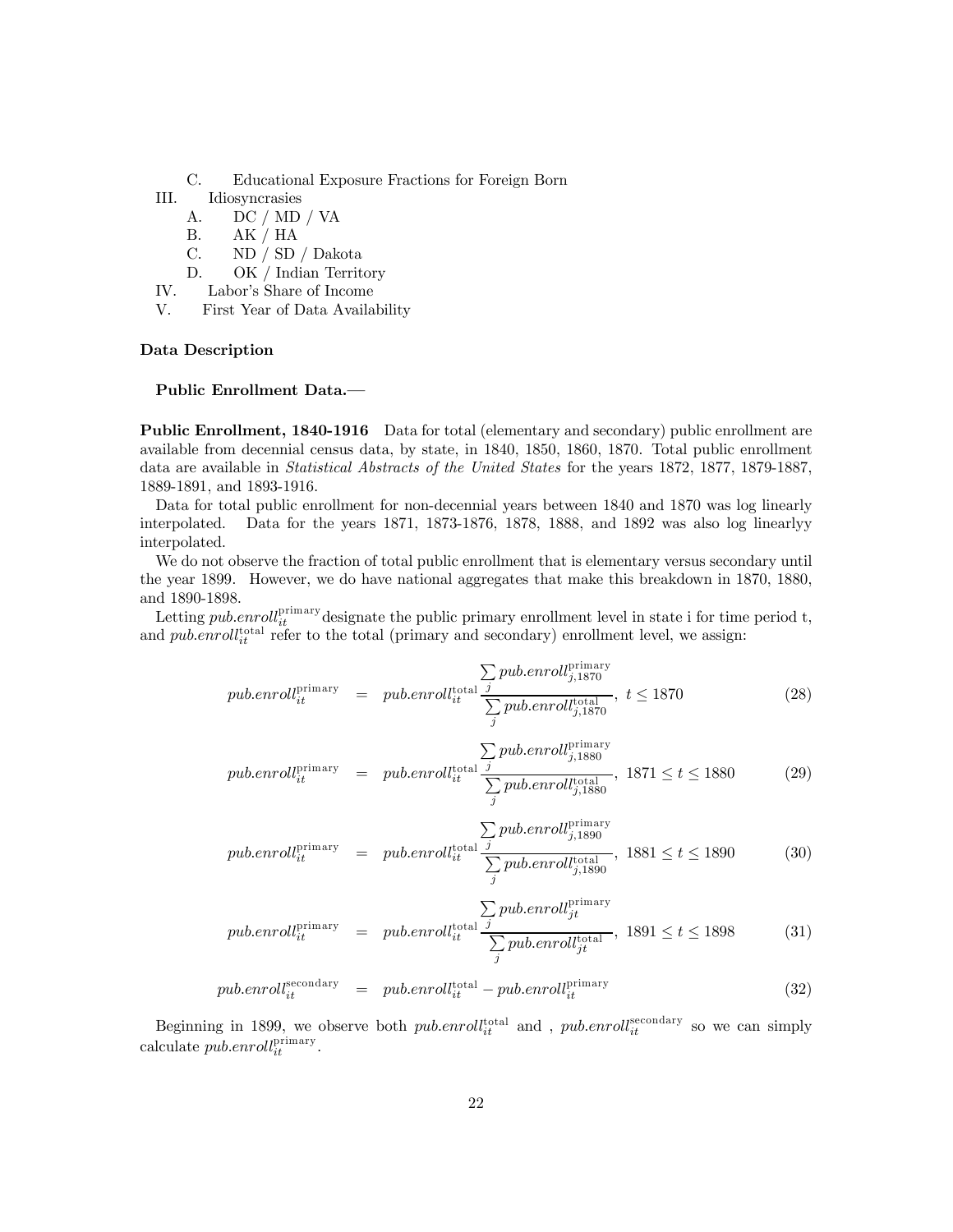Public Enrollment, 1918 - 1968 Data for public secondary enrollment and for total public enrollment are available biennially in the *Statistical Abstract of the United States* (even numbered years) from 1918 — 1968. In addition, data is also available in 1925, 1945, 1947, and 1949, 1955, and 1959. We log linearly interpolate any missing values from 1918 — 1968.

Public Enrollment, 1969 - 2000 Data from 1969 to 2000 are annual, and come from NCES, State Comparisons of Education Statistics: 1969-70 to 1996-97, as well as updates available from the NCES website.

#### Private Enrollment Data.–

Private Enrollment, 1840 - 1916 Data for total private enrollments are available from various censuses, by state in 1840, 1850, 1860, 1870, 1890, 1910, and 1920. We log linearly interpolate between the decennial values listed above for any non-decennial years.

Data for total private secondary enrollments are available on an annual basis from 1899 to 1916 from the *Statistical Abstracts of the United States*. For these years, we are able to take the measure of total private enrollment above and subtract secondary enrollment to arrive at private elementary enrollment.

Prior to 1899, we observe total private enrollment, but do not observe the breakdown into elementary and secondary. However, we do observe national aggregates in 1890. Proceeding as we did above in the public case, we calculate:

$$
pri.enroll_{it}^{\text{primary}} = pri.enroll_{it}^{\text{total}} \frac{\sum_{j} pri.enroll_{j,1890}^{\text{primary}}}{\sum_{j} pri.enroll_{j,1890}^{\text{total}}}, \ t \le 1890
$$
\n(33)

$$
pri.enroll_{it}^{\text{secondary}} = pri.enroll_{it}^{\text{total}} - pri.enroll_{it}^{\text{primary}} \tag{34}
$$

We also log linearly interpolate the secondary enrollment figures for 1891-1898 using the 1890 value (calculated directly above), and the 1899 figures.

Private Enrollment, 1918 - 1968 Data for private secondary enrollment and total private enrollment are available biennially in *Statistical Abstracts of the United States* (even numbered years) from 1918—1940 and 1948—1968. Data is also available in 1925, 1947, and 1949, 1955, and 1959. We log linearly interpolate any missing values from 1918 — 1968.

**Private Enrollment, 1969 - 2000** For the years 1968 – 1980, 1991, 1993, 1995, 1997, and 1999, we observe private elementary and secondary enrollment figures from the *Digest of Education* Statistics. We log linearly interpolate the 1992, 1994, 1996, and 1998 values.

For the years between 1980 through 1991, we are unable to obtain private elementary and private secondary enrollment figures by state directly. However we are able to obtain annual estimates of the national private elementary and private secondary totals from Projections of Education Statistics, various issues, as well as state level data on Catholic elementary and Catholic secondary enrollment figures in 1985, 1988, and 1990 — 1999 from the National Catholic Education Association, various issues. We assume that the distribution of total private elementary and total private secondary enrollment figures across states is identical to the distribution of Catholic elementary and Catholic secondary enrollment figures across states. We inflate the Catholic state level data enrollment data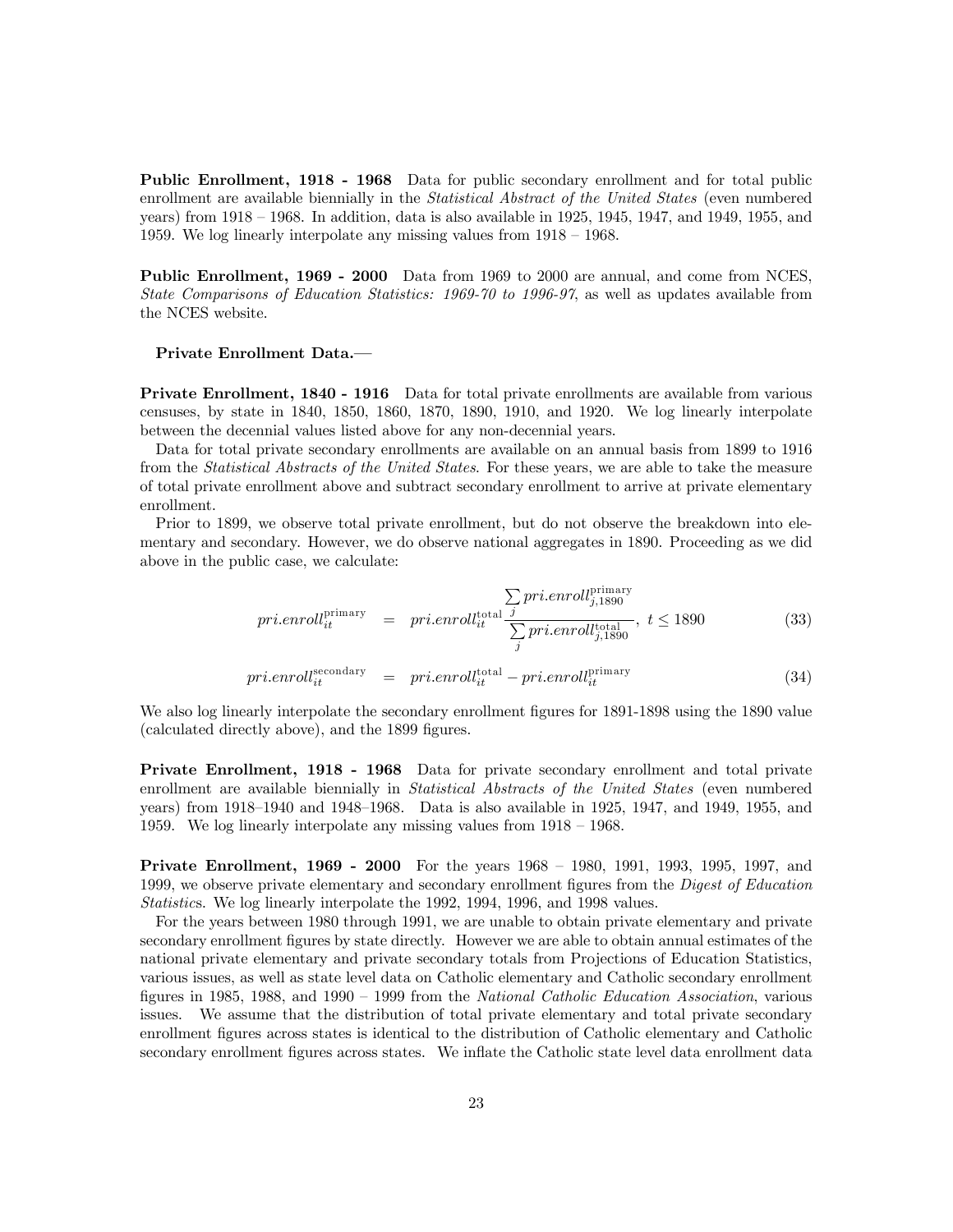to correspond to the national totals for 1985, 1988, and 1990. We log linearly interpolate values for years 1981-1984, 1986-1987, and 1988.

#### Higher Education Enrollment Data.–

1840 — 1899

Data for states are available from decennial census data in 1840, 1850, 1860, and 1870. In 1886, 1890, and 1891 data are available, typically subdivided into Medical, Theological, Law, and Liberal Arts enrollments. Data for non-census years between 1840 and 1870, as well as 1871-1885, 1887-1889, and 1892-1898 are log linearly interpolated.

1899 — 1920

Data are reported annually in *Statistical Abstracts* under a variety of titles and formats. Total higher education enrollment is the sum of sources below, except where enrollment figures are included in more than one source.

1. Schools of Technology and Institutions conferring only the B.S. degree (1899-1905)

2. Colleges and Seminaries for Women which confer degrees (1899-1910)

3. Coeducational Colleges and Universities and Colleges for men only (1899-1916, 1918)

4. Undergraduate Students in Univ., Colleges, and Schools of Tech. (1911 — 1916, 1918, 1920)

5. Professional Schools (1899-1916)

6. Public and Private Normal Schools (1899-1916, 1918, 1920)

7. Training Schools for Nurses, Comm. Schools, Manual and Industrial Training Schools (1910-1916, 1918, 1920)

1922 — 1946

Data is reported biennially in the *Statistical Abstracts* from 1922-1940, various issues, as Enrollment in Universities, Colleges, and Preparatory Schools. Similar data is also reported as Higher Education Enrollment in 1942, 1944, and 1946. Non-biennial years are log linearly interpolated.

1947 — 1968

Data is reported annually in *Statistical Abstracts*, various issues, as Institutions of Higher Educational, Fall Enrollment.

1969 — 2000

Data is reported in *State Comparisons of Education Statistics*. Higher educational enrollment is the sum of 2-year private, 2-year public, 4-year private, and 4-year public higher educational enrollment.

#### Population.–

We generally observe the age distribution of population in decennial years, beginning in 1840. In most cases, we are given data with 5-year population distributions. The usual structure is

 $<$  5, 5-9, 10-14, 15-19, 20-24. . . 55-59, 60-64, 65-69, 70-74. . . .

With the exception of calculating the average age of the population in a state, we are ultimately interested in the age groups: 5-13, 14-17, 18-24, 16-65. In order to calculate the number of persons in each group, we assume a uniform distribution of population within each age group.

In 1840, the white age distribution is reported, but only broad categories of the black age distribution are available. In order to allocate the total black distribution amongst the various age groups, we assume the fraction of total black population in each age group is identical to the fraction in the 1850 black distribution.

#### Labor Force.–

All labor force data prior to 1970 is available at a decadal frequency. For non-decennial years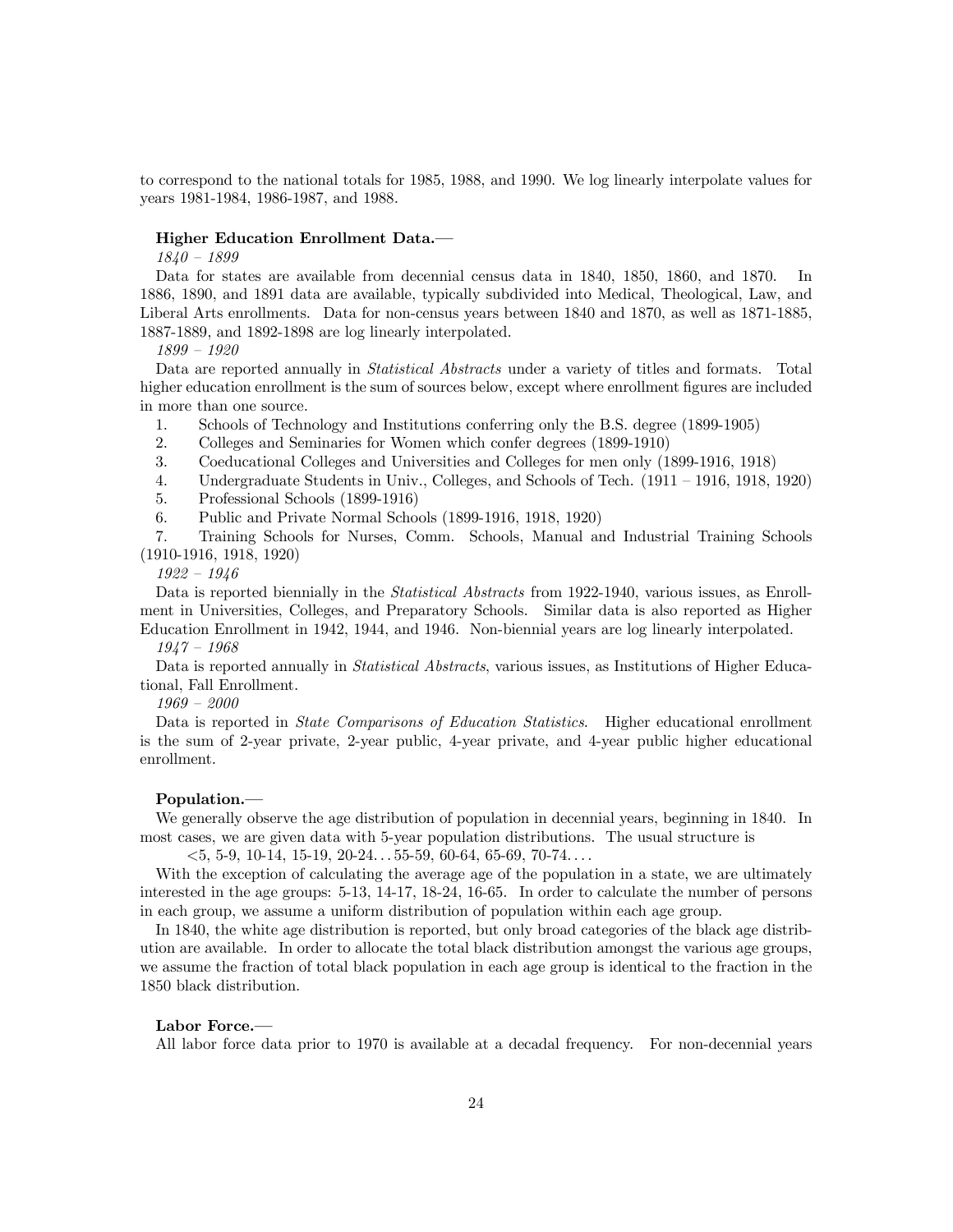prior to 1970, data is log linearly interpolated. Labor force data for 1840 — 1900 comes from Weiss (1999). Data for  $1910 - 1940$  is gainful workers, 10 years old and over, and is taken from *Historical* Statistics of the United States: Colonial Times to 1970, pp. 129—131. Data for 1950 and 1960 is decennial Census of Population data, and includes persons aged 14 and over. Data from 1970 — 2000 is Civilian Labor Force, 16 years and older, and is taken from the Bureau of Labor Statistics website.

#### Price Levels.–

National price level data from 1875-1999 is the GDP deflator, as reported in Gordon, Macroeconomics, 7th edition, pp. A1–A3. National price level data prior to 1875 is the wholesale price index (all commodities) from Warren and Pearson, printed in *Historical Statistics of the United States:* Colonial Times to 1970, pp. 201-202. Data from 1840-1875 are normalized to correspond to the price level given by Gordon in 1875.

In addition, we use three sources of information on relative price levels across regions. Mitchener and McLean (1999) and Willamson and Linder (1980) provide regional price levels for census regions which we use from 1840-1960. Data from the two sources is primarily non-overlapping. Where we have data from both sources, we take the arithmetic average of the relative price level in each region. Prior to 1880 these sources do not include relative price levels for the Pacific and Mountain region. For data prior to 1880 in each of these two regions, we extrapolate the relative regional price level using the trend observed from 1880 to 1920. Berry, Fording and Hanson (2000) display price levels for each state on an annual basis from 1960-2000. To maintain consistency, we aggregate these state level estimates into census regions. In non-decennial years, we interpolate relative price levels. We normalize regional price levels in all years to the national price level figures given in Gordon (and Warren and Pearson). All income measures are reported in 2000 dollars.

#### Expected Years.–

The portion of the population, 25 years old and over that has completed various levels of school is given in the Census of the Population in  $1940 - 2000$ . From this information, we calculate the expected number of years of school completed, conditional on being in either the primary, secondary, or higher educational group. The values for  $yrs_t^{\text{collect}}$ ,  $yrs_t^{\text{secondary}}$ , and  $yrs_t^{\text{primary}}$  were obtained from decennial census data. Let  $N(i - j)$  be the number of people who have completed between i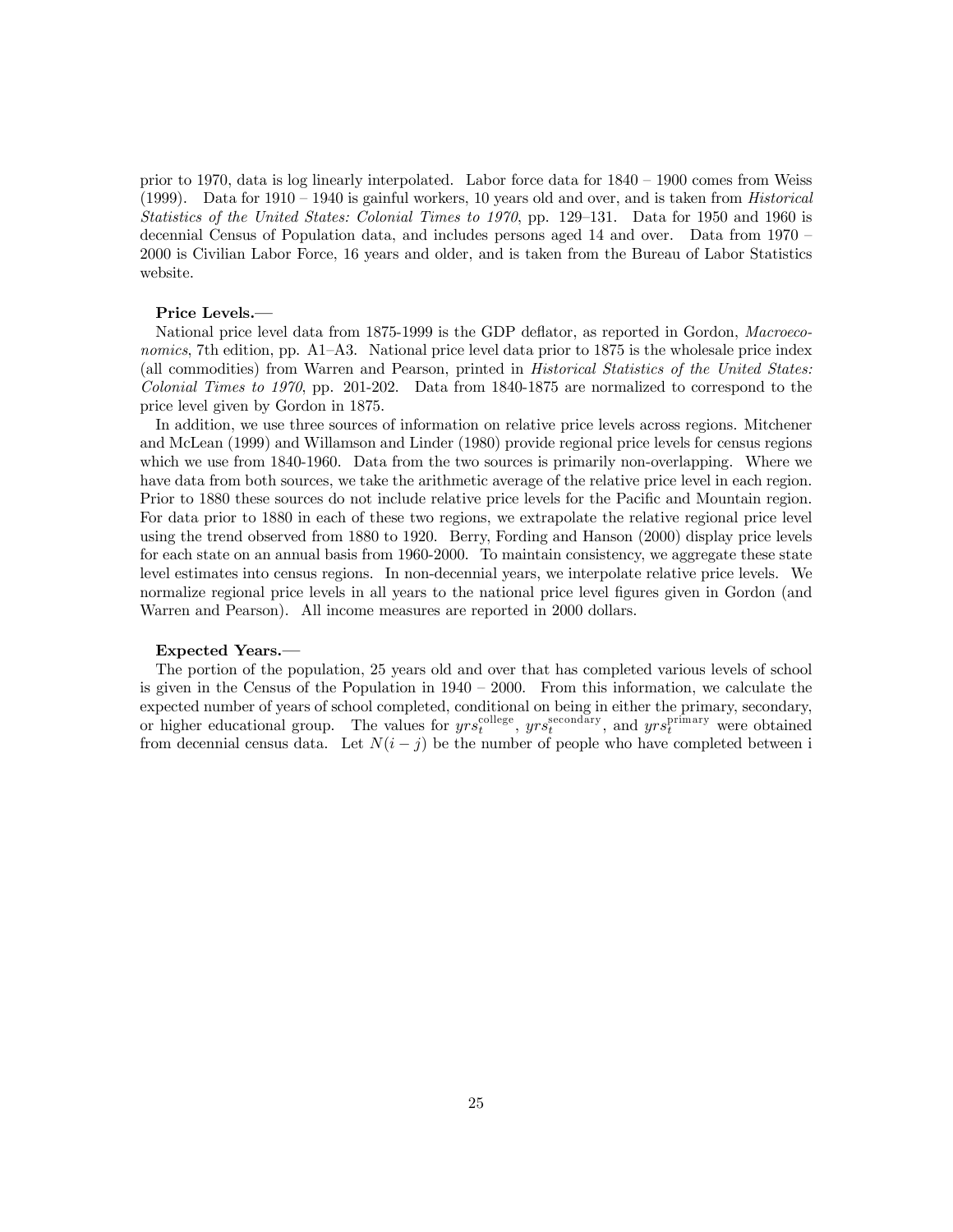and j years of schooling, inclusive.

$$
yrs_{1940}^{\text{primary}} = \frac{2.5N(1-4) + 5.5N(5-6) + 7.5N(7-8)}{N(1-4) + N(5-6) + N(7-8)}
$$
(35)

$$
yrs_{1950,1960,1970,1980}^{\text{primary}} = \frac{2.5N(1-4) + 5.5N(5-6) + 7N(7) + 8N(8)}{N(1-4) + N(5-6) + N(7) + N(8)} \tag{36}
$$

$$
yrs_{1990}^{\text{primary}} = \frac{2.5N(1-4) + 7.23N(5-8)}{N(1-4) + N(5-8)}
$$
(38)

$$
N(1-4) + N(5-8) \tag{39}
$$

$$
yrs_{2000}^{\text{primary}} = \frac{6.42N(0-8)}{N(0-8)}
$$
\n(40)

$$
yrs_{1940,1950,1960,1970}^{secondary} = \frac{10N(9-11) + 12N(12)}{N(9-11) + N(12)}
$$
\n(42)

$$
yrs_{1980}^{\text{secondary}} = \frac{9N(9) + 10N(10) + 11N(11) + 12N(12)}{N(9) + N(10) + N(11) + N(12)}
$$
\n(44)

$$
yrs_{1990,2000}^{\text{secondary}} = \frac{10.5N(9-12) + 12N(12)}{N(9-12) + N(12)}
$$
\n(46)

$$
\tag{47}
$$

$$
yrs_{1940,1950,1960}^{\text{college}} = \frac{14N(13-15) + 17N(16^+)}{N(13-15) + N(16^+)}
$$
\n(48)

$$
yrs_{1970}^{\text{college}} = \frac{14N(13-15) + 16N(16) + 18N(17^+)}{N(13-15) + N(16) + N(17^+)}
$$
(49)

$$
(50)
$$

(41)

(43)

(45)

$$
yrs_{1980}^{\text{college}} = \frac{13N(13) + 14N(14) + 15N(15) + 16N(16)}{N(13) + N(14) + N(15) + N(16) + N(17 - 18) + N(19^{+})}
$$
(51)

$$
yrs_{1990}^{\text{college}} = \frac{14N(scn+a) + 16N(b)}{N(scn) + N(a) + N(b) + N(ma) + N(pr) + N(d)}
$$
(52)

(53)  
\n
$$
yrs_{2000}^{\text{college}} = \frac{14N(\text{sc}) + 14N(a) + 16N(b) + 18N(ma) + 19.75N(\text{prg})}{N(\text{sc}) + N(\text{sc}) + N(\text{mc}) + N(\text{mc})}
$$

$$
rs_{2000}^{\text{college}} = \frac{14N(sc) + 14N(u) + 10N(v) + 16N(ma) + 19.75N(prg)}{N(sc) + N(a) + N(b) + N(ma) + N(prg)} \tag{54}
$$

 $9-12=9$ th to 12th grade, no diploma

 $\mathit{sc} =$ some college

 $\mathit{scn}$  = some college no degree

 $a=\operatorname{Associate}$  degree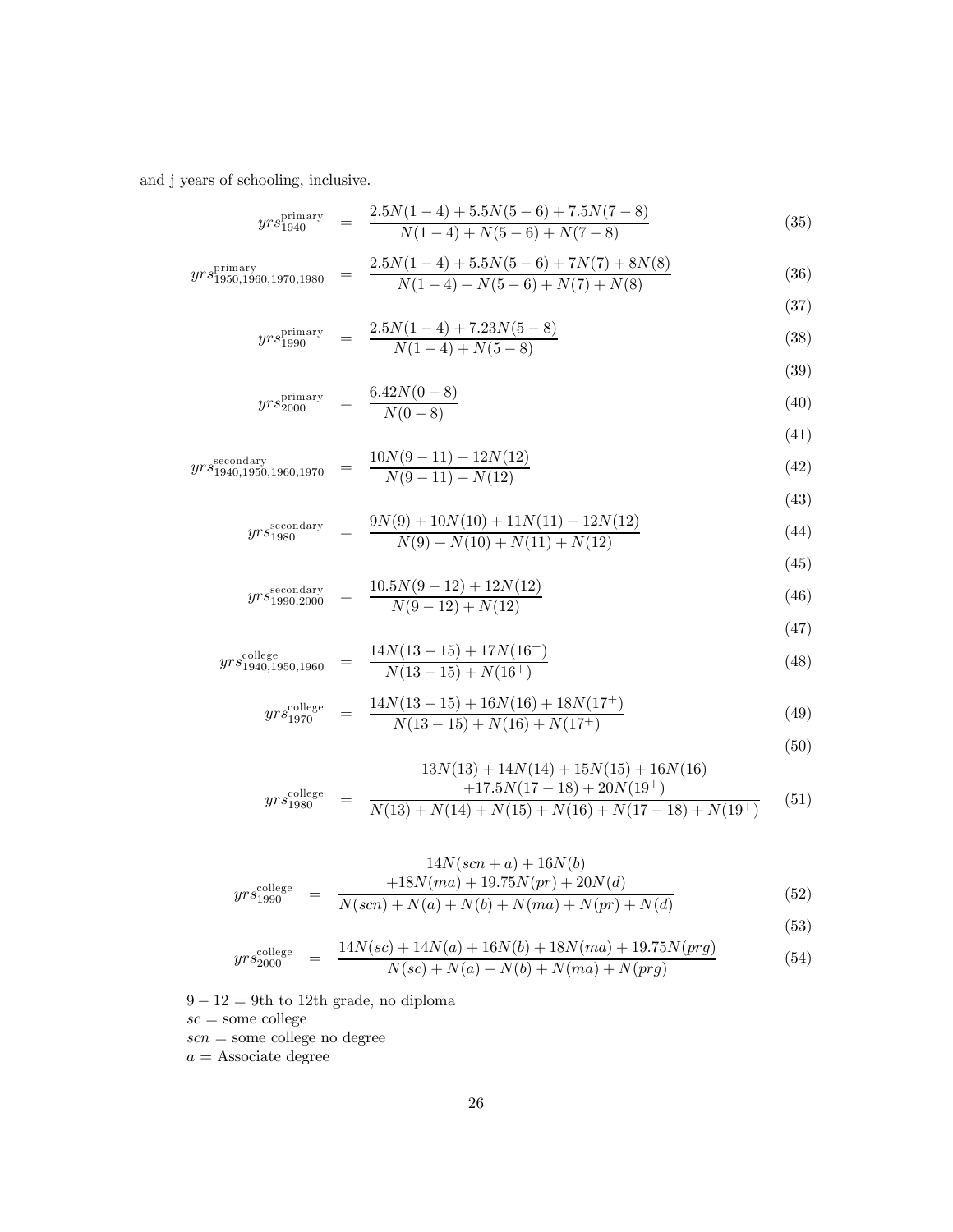$b =$ Bachelor's degree  $ma = Master's degree$ 

 $prq =$  Professional. or Graduate degree

 $pr =$ Professional school degree

 $d =$ Doctorate degree

In 1990, data are not reported as finely for those who have completed between 5 and 8 years of schooling. We need to assign a number of years of schooling to give to the group  $N(5-8)$ , but this distribution is highly skewed. We calculate the conditional distribution in the years 1960, 1970, and 1980. We assign 7.23 years in 1990.

$$
yrs_{1960}^{5\text{-}8} = \frac{5.5N(5-6)_{1960} + 7N(7)_{1960} + 8N(8)_{1960}}{N(5-6)_{1960} + N(7)_{1960} + N(8)_{1960}} = 7.22
$$
\n(55)

$$
yrs_{1970}^{5-8} = \frac{5.5N(5-6)_{1970} + 7N(7)_{1970} + 8N(8)_{1970}}{N(5-6)_{1970} + N(7)_{1970} + N(8)_{1970}} = 7.23
$$
\n(56)

$$
yrs_{1980}^{5-8} = \frac{5.5N(5-6)_{1980} + 7N(7)_{1980} + 8N(8)_{1980}}{N(5-6)_{1980} + N(7)_{1980} + N(8)_{1980}} = 7.24
$$
\n(57)

$$
yrs_{1990}^{5-8} = 7.23 \tag{58}
$$

In 2000, we need to assign a number of years of schooling to give to the group  $N(0-8)$ , whose distribution is highly skewed. We use March 2000 CPS data for the population of people age 15 or over, which gives us data that is less aggregated than the census data. We assign 7.74 years to  $N(7-8)$ , which is the average value from the 1960 (7.73), 1970 (7.75), and 1980 (7.75)  $yrs^{5-8}$ . Thus the calculated value for  $yrs_{2000}^{0.8}$  is 6.42:

$$
yrs_{2000}^{0.8} = \frac{2.5N(1-4)_{2000} + 5.5N(5-6)_{2000} + 7.74N(7-8)_{2000}}{N(1-4)_{2000} + N(5-6)_{2000} + N(7-8)_{2000}} = 6.42
$$
 (59)

Values for  $yrs_t^i$  for periods prior to 1940 were calculated by log linearly interpolating from an initial value for the year in which the state first has adequate data available (see Table A1) to the 1940 value. Initial values are 4, 10, and 14 for primary, secondary, and higher education, respectively.

All values for non-census years between 1940 and 2000 were log linearly interpolated. We do not include those persons for whom the educational attainment level is not reported.

### Description of Calculations

#### Enrollment Rates.–

Enrollment figures for public and private school are summed to obtain a total primary enrollment rate, total secondary enrollment rate, and total higher educational enrollment rate. From enrollment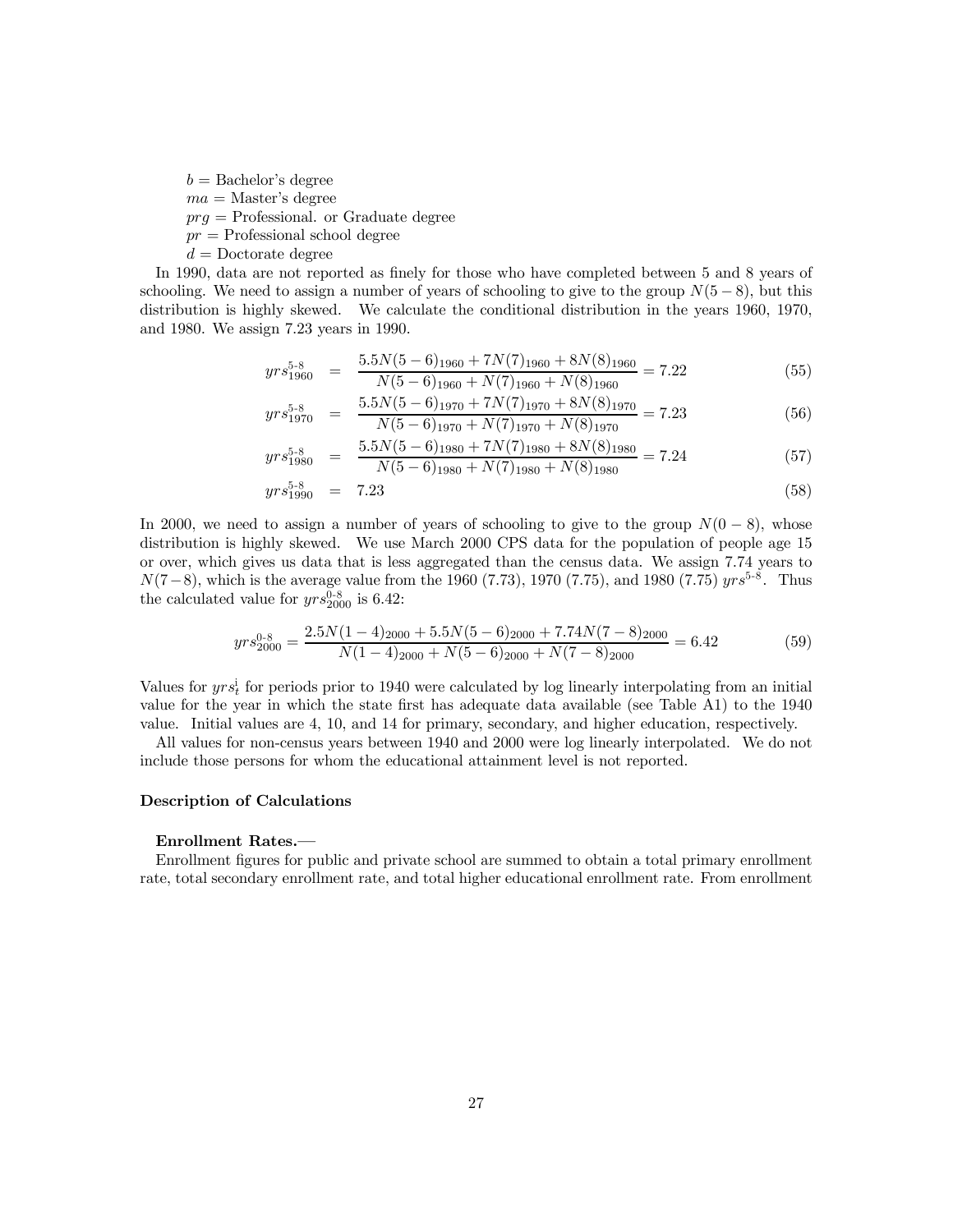data, enrollment rates are calculated as below:

$$
tot. envell_t^{\text{primary}} = pub. envell_t^{\text{primary}} + pri. envell_t^{\text{primary}} \tag{60}
$$

$$
tot. en roll_t^{\text{secondary}} = pub. en roll_t^{\text{secondary}} + pri. en roll_t^{\text{secondary}} \tag{61}
$$

$$
tot. en roll_t^{collapse} = pub. en roll_t^{collapse} + pri. en roll_t^{collapse}
$$
\n
$$
tot. en roll_t^{primary}
$$
\n(62)

$$
r_t^{\text{primary}} = \frac{tot.errorll_t^{\text{max}}}{\ell[5-13]_t} \tag{63}
$$

$$
r_t^{\text{secondary}} = \frac{tot.enrol_t^{\text{secondary}}}{\ell[14-17]_t} \tag{64}
$$

$$
r_t^{\text{colege}} = \frac{tot.enrol_t^{\text{colege}}}{\ell[18 - 24]_t} \tag{65}
$$

#### Educational Exposure Fractions.–

General Methodology To calculate the stock of human capital of each type, primary school stock, secondary school stock and higher education stock, we used a perpetual inventory method. The following will illustrate the nature of our calculations. We ignore state subscripts without loss of information. In period  $t+1$ , the stock of adults, with exposure to education level i, i=primary, secondary, and higher, but no more is given by:

$$
H_{t+1}^i = H_t^i (1 - \delta_t^i) + I_t^i
$$
\n(66)

where  $\delta_t^i$  is the departure rate from the labor force and  $I_t^i$  is the flow of new adults with exposure to education level i and no more. We first illustrate the general methodology where we assume a common departure rate for all education categories. We then estimate the departure rate separately for the secondary and higher educational classes.

It is useful to put the human capital measure as a fraction of the labor force. Thus, we normalize and produce

$$
\frac{H_{t+1}^i}{L_{t+1}} = \frac{H_t^i}{L_t} \frac{L_t}{L_{t+1}} (1 - \delta_t) + \frac{I_t^i}{L_{t+1}} \tag{67}
$$

$$
h_{t+1}^i = h_t^i \frac{L_t}{L_{t+1}} (1 - \delta_t) + \frac{I_t^i}{L_{t+1}}
$$
\n(68)

where  $h_t^i$  measures the share of the labor force exposed to education level i, and no more in year t.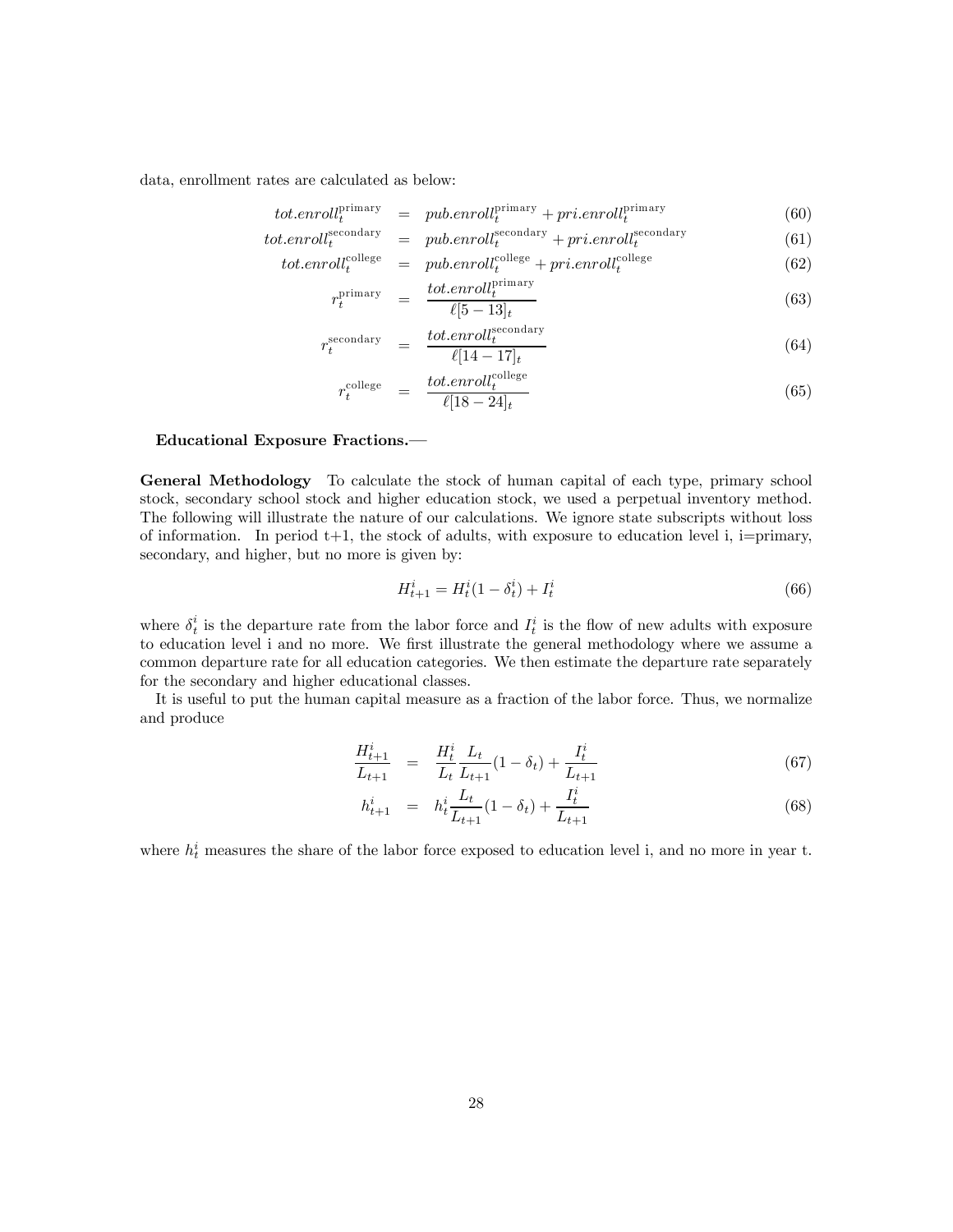The flows into education categories are given by:

$$
I_t^{\text{college}} = \frac{r_t^{\text{college}} \Theta_t l f p r_t^{\text{college}} \ell [18 - 24]_t}{7} \tag{69}
$$

$$
I_t^{\text{secondary}} = \frac{\left(r_t^{\text{secondary}} - r_t^{\text{collect}} \Theta_t\right) l f p r_t^{\text{secondary}} \ell [14 - 17]_t}{4} \tag{70}
$$

$$
I_t^{\text{primary}} = \frac{\left(r_t^{\text{primary}} - r_t^{\text{secondary}}\right) l f p r_t^{\text{primary}} \ell [5 - 13]_t}{9} \tag{71}
$$

$$
I_t^{\text{none}} = \frac{\left(1 - r_t^{\text{primary}}\right) l f p r_t^{\text{none}} \ell [5 - 13]_t}{9} \tag{72}
$$

where  $r_t^i$  i=college, secondary and primary are the respective enrollment rates,  $l f p r_t^i$  are the labor force participation rates for education category i,  $\ell[i-j]$  is the number of people between the ages of i and j, inclusive, and  $\Theta_t$  is the decade and state specific parameter to adjust the inflow into the higher educational category, described below.

In order to proceed we need a measure of  $\delta_t$  , the departure rate of adults. As  $L_{t+1} = L_t (1 - \delta_t) +$  $I_t^{\text{collect}} + I_t^{\text{secondary}} + I_t^{\text{primary}} + I_t^{\text{none}}$ , dividing through by  $L_{t+1}$  and then using definitions above, allows for the calculation of  $\frac{L_t}{L_{t+1}}(1-\delta_t)$ :

$$
\frac{L_t}{L_{t+1}}(1 - \delta_t) = 1 - \frac{+\frac{(r_t^{\text{prinner}} - r_t^{\text{collage}} \ell[18 - 24]_t + (r_t^{\text{reconductive}} - r_t^{\text{collage}} \Theta_t) l f p r_t^{\text{reconductive}} \ell[14 - 17]_t}{9}}{L_{t+1}}}
$$
\n
$$
\frac{L_t}{L_{t+1}}(1 - \delta_t) = 1 - \frac{+\frac{(r_t^{\text{prinner}} - r_t^{\text{scondary}}) l f p r_t^{\text{prinner}} \ell[5 - 13]_t + (1 - r_t^{\text{prinner}}) l f p r_t^{\text{none}} \ell[5 - 13]_t}{9}}{L_{t+1}}
$$
\n
$$
(73)
$$

With this information, we can calculate each of the shares of the labor force in each schooling category.

Higher Education / Higher Education Inflow Adjustment  $(\Theta)$  Using this method produced a much smaller share of the labor force exposed to higher education than the census figures. Thus we estimate the death rate of those exposed to higher education independently. We assumed that there is no death, just retirement from the labor force after 45 years of work. The stock of adults exposed to higher education is then given as:

$$
H_{t+1}^{\text{college}} = H_t^{\text{college}} - I_{t-45}^{\text{college}} + I_t^{\text{college}} \tag{74}
$$

$$
\frac{H_{t+1}^{\text{college}}}{L_{t+1}} = \frac{H_t^{\text{college}}}{L_t} \frac{L_t}{L_{t+1}} - \frac{I_{t-45}^{\text{college}}}{L_{t-45}} \frac{L_{t-45}}{L_{t+1}} + \frac{I_t^{\text{college}}}{L_{t+1}}
$$
(75)

Thus, to calculate the higher education share in period t, we must measure  $\frac{I_{t-45}^{\text{collapse}}}{L_{t-45}}$ , which requires higher education enrollment data in period t-45. For the earlier portion of our sample, we do not observe enrollment rates early enough to make this calculation. Where necessary, we linearly interpolate between the 0 and the value of the higher education enrollment rate the first time it is observed. See Table B.2 for the years in which each state is first calculated and for the first time we observe higher educational enrollment figures. Unfortunately we do not observe  $L_{t-45}$  until we have 45 years of state data. We assume a constant labor force participation rate and use additional population data to calculate  $L_{t-45}$ .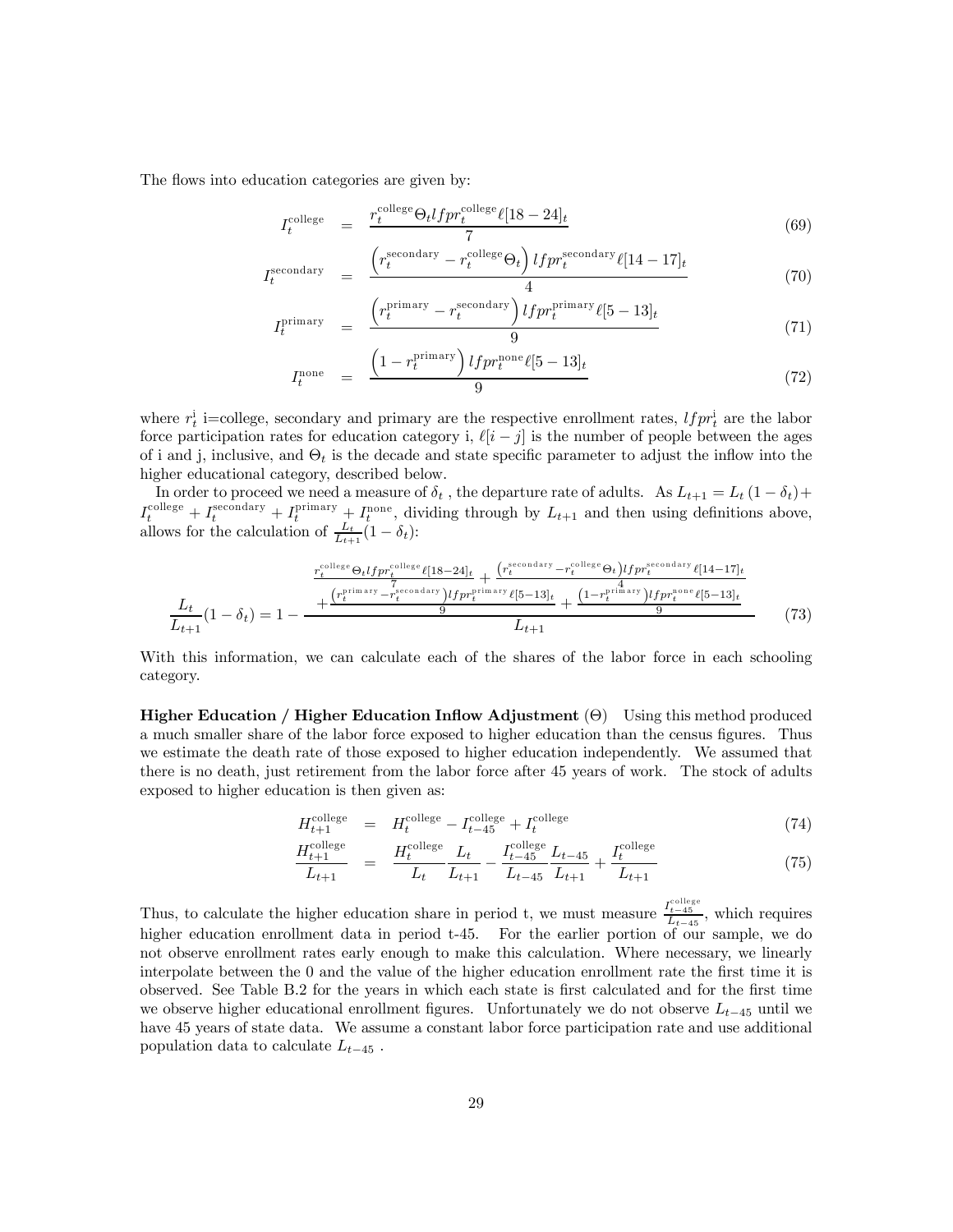There is an additional complication concerning the higher educational category. Since our calculations of the inflow to all categories are equal to the total enrollment across all ages in the category divided by the total population across all age in the category, they implicitly assume the enrollment rate is constant across ages within each education category. We are assuming that enrollment rate of 12-year olds is the same as the enrollment rate of 13-year olds, and more problematically, that the enrollment rate of 18-year olds is identical to the enrollment rate of 19-year olds.

To the extent that this assumption is erroneous, such that enrollment rates decrease with age within a category, the true the inflow in to the category will be understated. For an illustration, consider an extreme case. Suppose there are 700 students whose age distribution is uniform across ages  $18 - 24$ . Suppose that 70 of the 100 persons aged 18 are enrolled in higher education, while no one above age 18 is enrolled (a 100 percent attrition rate between age 18 and age 19). As enrollment data is reported to us aggregated across ages, the data we would observe would be a higher educational enrollment rate of 10 percent (70 enrolled students and 700 college-aged students). This would seem to imply that only 10 percent of college-aged students were being exposed to some college. In fact, in this case 70 percent of all college aged students are being exposed to some college.

While this assumption is implicit in our calculations for the inflow to all of the educational categories, it is most troublesome where there is a high attrition rate between ages. While the attrition rate between 11th and 12th grade is greater than zero, it certainly is the case that the attrition rate between the first and second year of college is larger. As a result, we feel it is necessary to increase the inflow into the higher education category to address this issue, and as such we multiply the measured inflow by a factor we denote denote  $\Theta_t$ , where this parameter is state specific and decade specific from 1940-2000.

We next describe the methodology to obtain the value of  $\Theta_t$  for each state. Recall that the equations for the law of motion for the higher education category and the inflow into the higher education category are:

$$
H_{t+1}^{\text{college}} = H_t^{\text{college}} - I_{t-45}^{\text{college}} + I_t^{\text{college}} \tag{76}
$$

$$
I_t^{\text{college}} = \frac{r_t^{\text{college}} \Theta_t l f p r_t^{\text{college}} \ell [18 - 24]_t}{7} \tag{77}
$$

We observe the time path of the enrollment rate, labor force participation rate, college-aged population and the labor force. By iteratively substituting in the law of motion equation, one could solve for  $h_{t+10}^{\text{collapse}}$  as a function of the initial condition  $h_t^{\text{collapse}}$ , and the time path of the other observables. Therefore, if we knew the initial and terminal conditions  $h_t^{\text{collect}}$  and  $h_{t+10}^{\text{collapse}}$ , we could solve for the value of  $\Theta_t$ . The decennial censuses report the fraction of the labor force that has been exposed to higher education at the decadal frequency from 1940 to 2000, which we denote  $\widetilde{h}_t^{\text{collect}}$ . To calculate the value of  $\Theta_t$  for the 1940-1950 period, we use  $\tilde{h}_{1940}^{\text{collect}}$  for the initial condition and use  $\tilde{h}_{1950}^{\text{collapse}}$  for the terminal condition, and then solve for  $\Theta_t$  for each state. Similarly, to calculate the value of  $\Theta_t$  for the 1950-1960 period, we utilize information on  $\widetilde{h}_{1950}^{\text{collapse}}$  and  $\widetilde{h}_{1960}^{\text{collapse}}$  and continue in the same fashion for the remaining decades. The interpretation of  $\Theta_t$  would be the value of that  $\Theta_t$  that is consistent with the census initial condition, the census terminal condition, and the enrollment rates and other observables.

For the period prior to 1940, we have no available decennial census data on higher education attainment. We choose a value of theta equal to 1.33 for all states, which is the labor force weighted average value across all states in census years. While somewhat arbitrary, the higher education enrollment rate is still quite small prior to 1940, only 8.2% for the nation as a whole in 1940. We experimented with alternative values for Θ including state specific Θ and this had little to no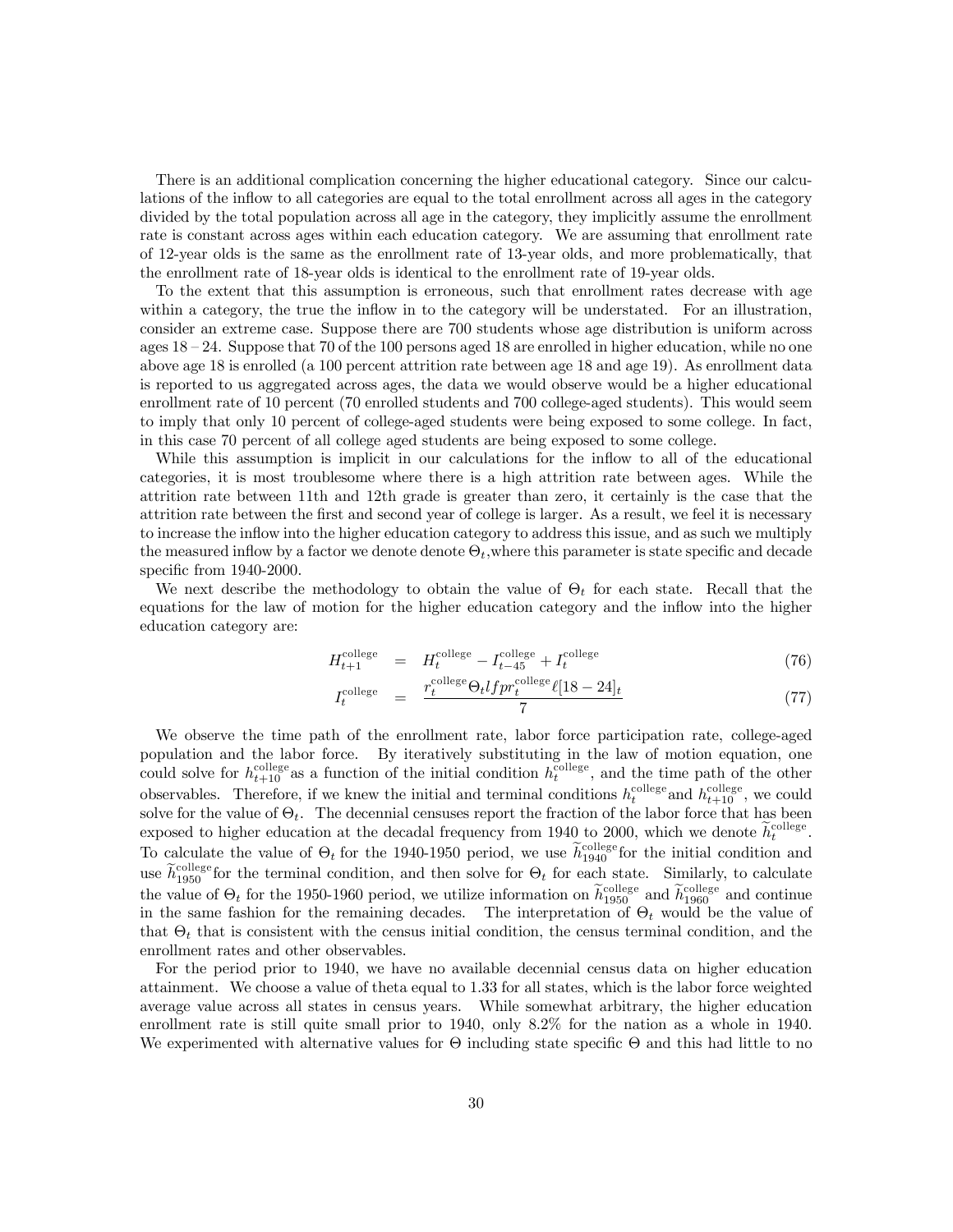quantitative impact.

Secondary Education / Secondary Departure Rate  $(\delta)$  After making the adjustments for higher educated category described above, we then utilized a common departure rate for the remaining educational categories (secondary, primary, and none). However, we found that this resulted in calculated shares exposed to elementary education that were less than zero in some states. As a result, we utilize a separate departure rate for the secondary category,  $\delta_t^{\text{secondary}}$ , and a departure rate for the remaining elementary and none categories,  $\delta_t^{\text{primary}}$ .

To determine the value of  $\delta_t^{\text{secondary}}$  we proceed with the same general procedure as was utilized for the higher education category. We again observe the time path of enrollment rates, the labor force participation rates, the secondary-aged population and the labor force. By iteratively substituting into the law of motion equation, one could solve for  $h_{t+10}^{\text{secondary}}$  as a function of the initial condition  $h_t^{\text{secondary}}$ , and the time path of the other observables. The result would be a  $10^{th}$  order polynomial in  $(1-\delta_t^{\text{secondary}})$ , where we assumed that within the decade  $\delta_t^{\text{secondary}}$  is constant. As with the higher education category, the census provides data at the decadal frequency from 1940 to 2000 on the fraction of the labor force that has been exposed to secondary education which we denote  $\tilde{h}_t^{\text{secondary}}$ . t To calculate  $\delta_t^{\text{secondary}}$  from 1940 to 1950, we proxy for the initial condition using  $\tilde{h}_{1940}^{\text{secondary}}$ . For each state and decade, we utilize a simple grid search. We begin with a value of  $\delta_t^{\text{secondary}} = 0.0001$ and then increase the value in increments of 0.0001.<sup>37</sup> For each incremental value of  $\delta_t^{\text{secondary}}$ , we use the initial condition  $\tilde{h}_{1940}^{\text{secondary}}$  and methodology described above to calculate the time path of the fraction of the labor force exposed to secondary education,  $\hat{h}^{\text{secondary}}_t$ . We then compare,  $\hat{h}^{\text{secondary}}_{1950}$ , the value in the terminal period implied by the initial condition and that specific value of delta, to the value reported by the decennial census,  $\tilde{h}_{1950}^{\text{secondary}}$ . We choose the value of  $\delta_t^{\text{secondary}}$  that most closely matches  $h_{1950}^{\text{secondary}}$  to  $h_{1950}^{\text{secondary}}$ . The interpretation of  $\delta_t^{\text{secondary}}$  would be the value that is consistent with the initial census condition, the terminal census condition, and enrollment rates and other observables. We continue by utilizing the values of  $\widetilde{h}_{1950}^{\text{secondary}}$  and  $\widetilde{h}_{1960}^{\text{secondary}}$  to calculate the value of  $\delta_t^{\text{secondary}}$  from 1950 and 1960, and do the same for the remaining decades.

For values prior to 1940, use the value of delta calculated between 1940 and 1950, capped from above by .9999.

Elementary and No Education Having selected the value of  $\delta_t^{\text{secondary}}$ , we can calculate the share of workers exposed to secondary education using the following equation:

$$
h_{t+1}^{\text{secondary}} = h_t^{\text{secondary}} \frac{L_t}{L_{t+1}} \left( 1 - \delta_t^{\text{secondary}} \right) + \frac{I_t^{\text{secondary}}}{L_{t+1}} \tag{78}
$$

Given that we have calculated for  $h_t^{\text{collect}}$  and  $h_t^{\text{secondary}}$  in all periods, we can proceed to calculate the shares for primary and no schooling.

 $37 \text{ In order to fit the shares of the labor force exposed to secondary school and no more, we allowed for the 1 – }$  $\delta^{\text{secondary}}$  term to exceed 1. While this would be problematic in an infinite horizon world, it is not for a ten year horizon. The states where  $1 - \delta^{\text{secondary}} > 1$  are those states with high rates of population growth, much of it driven by internal migration from other states of the US. For example the states with these unusual values, both labor force weighted 1940-2000 and unweighted 1940-2000, are: Florida, Arizona, Colorado, Nevada, and Alaska.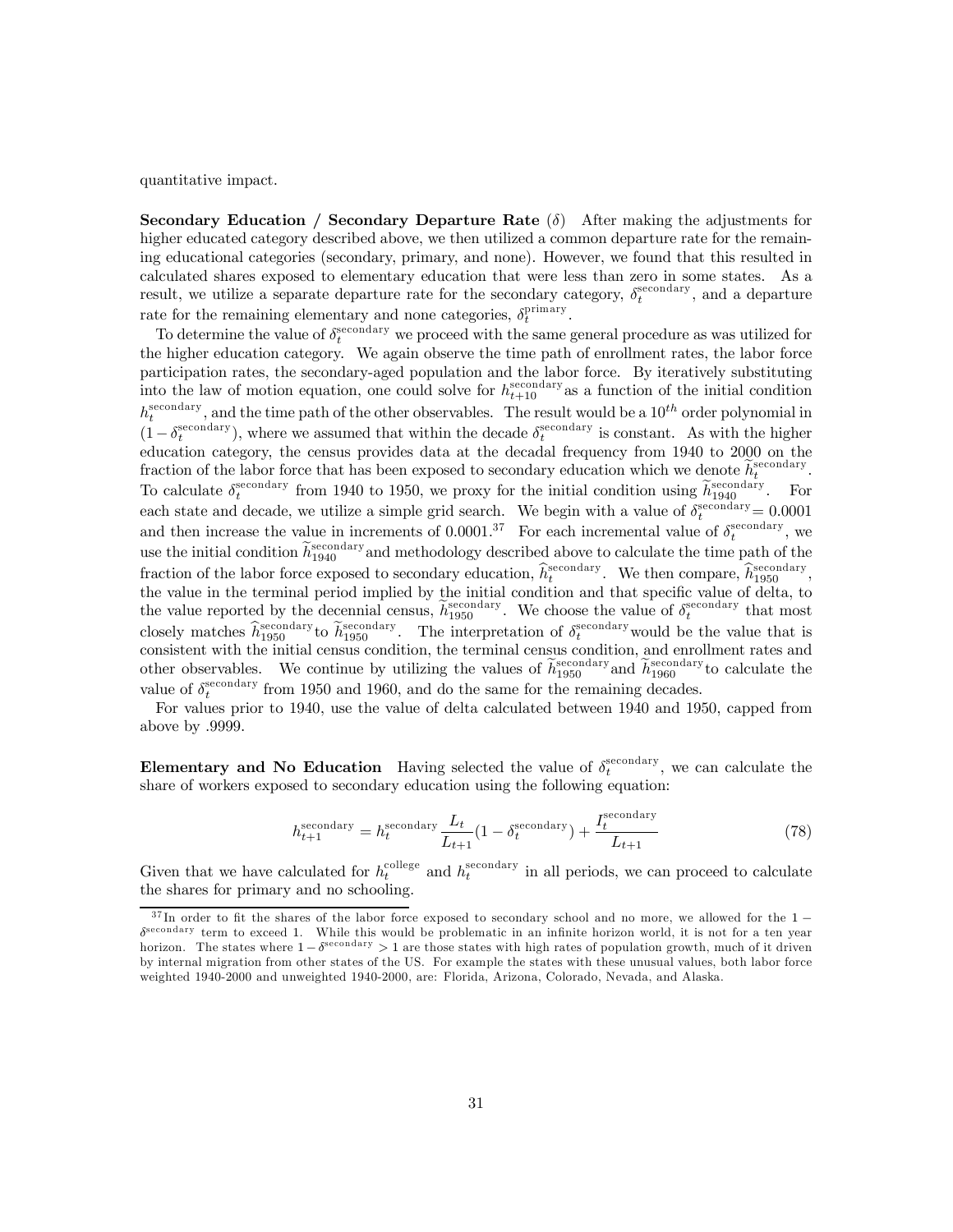The next set of equations shows how we can identify the term  $\frac{L_t}{L_{t+1}} \left(1 - \delta_t^{\text{primary}}\right)$ .

$$
L_{t+1} = H_{t+1}^{\text{collect}} + H_{t+1}^{\text{secondary}} + H_{t+1}^{\text{primary}} + H_{t+1}^{\text{none}}
$$
(79)  
\n
$$
L_{t+1} = H_{t+1}^{\text{collect}} + H_{t+1}^{\text{secondary}} + \left(H_t^{\text{primary}} + H_t^{\text{none}}\right) \left(1 - \delta_t^{\text{primary}}\right)
$$
  
\n
$$
+ \left(I_t^{\text{primary}} + I_t^{\text{none}}\right)
$$
(80)

$$
1 - h_{t+1}^{\text{college}} - h_{t+1}^{\text{secondary}} = \left( h_t^{\text{primary}} + h_t^{\text{none}} \right) \frac{L_t}{L_{t+1}} \left( 1 - \delta_t^{\text{primary}} \right) + \frac{I_t^{\text{primary}} + I_t^{\text{none}}}{L_{t+1}}
$$

$$
\frac{L_t}{L_{t+1}} \left( 1 - \delta_t^{\text{primary}} \right) = \frac{1 - h_{t+1}^{\text{college}} - h_{t+1}^{\text{secondary}} - \left( \frac{I_t^{\text{primary}}}{L_{t+1}} + \frac{I_t^{\text{none}}}{L_{t+1}} \right)}{\left( h_t^{\text{primary}} + h_t^{\text{none}} \right)}
$$
\n
$$
\frac{L_t}{L_{t+1}} \left( 1 - \delta_t^{\text{primary}} \right) = \frac{1 - h_{t+1}^{\text{college}} - h_{t+1}^{\text{secondary}} - \left( \frac{\left( r_t^{\text{primary}} - r_t^{\text{secondary}} \right) l f p r_t^{\text{primary}} \ell [5-13]_t}{+ \frac{\left( 1 - r_t^{\text{primary}} \right) l f p r_t^{\text{primary}} \ell [5-13]_t}{9} \right)}}{\left( h_t^{\text{primary}} + h_t^{\text{none}} \right)}
$$
\n
$$
(82)
$$

We occasionally measure primary and secondary enrollment rates that are larger than unity. There are a couple of reasons why this occurs. The data contains individuals that were held back in school, and also there are people that receive education for the first time starting at an unusual age. Since we have very limited information on repeaters as well as unusual starters, we treat all cases as the latter.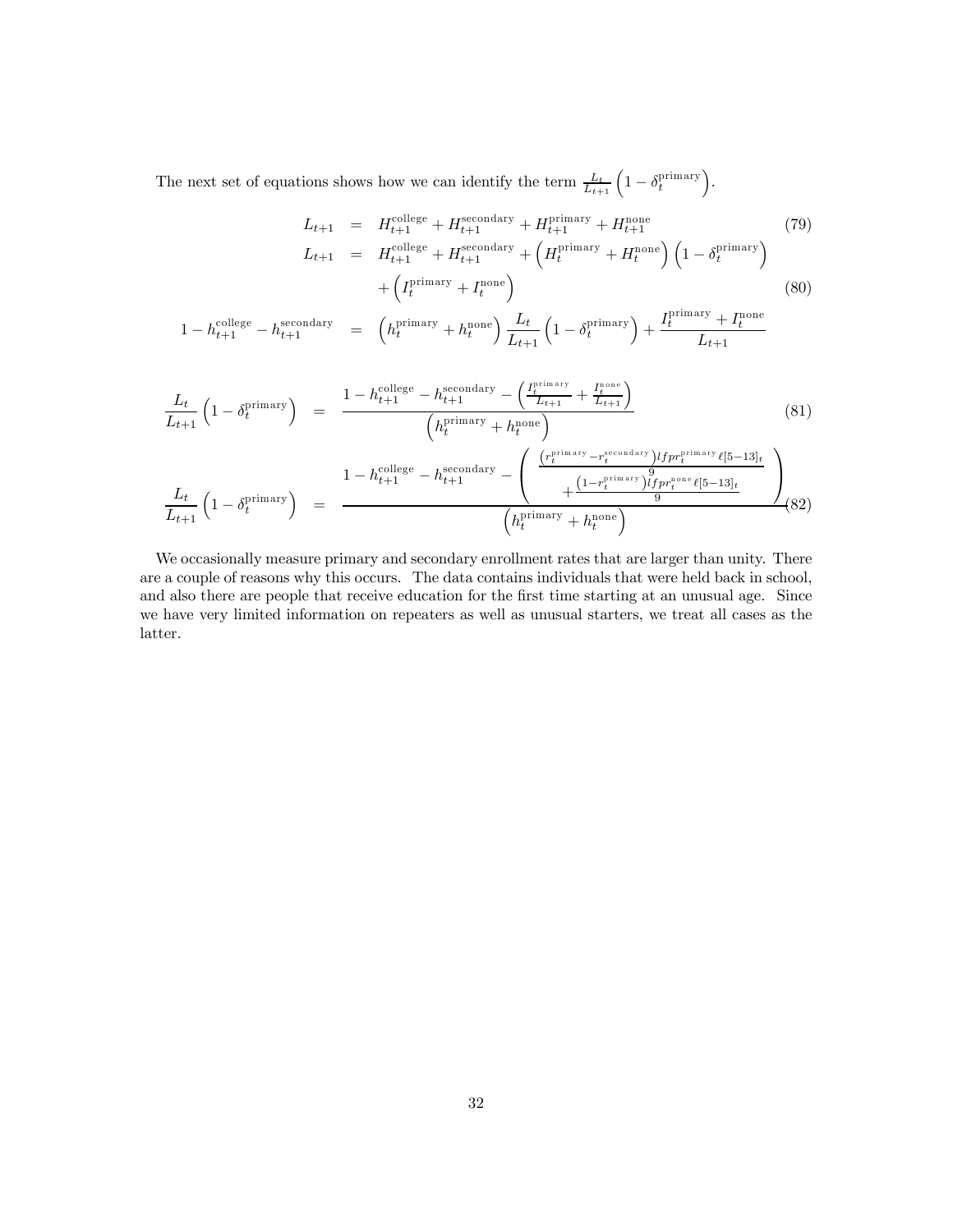# Values of  $\Theta_t$  and  $1 - \delta_t^{\rm secondary}$

|                     |                       |                       |            |                       |                       | Labor Force Weighted and Unweighted |                       |                       |
|---------------------|-----------------------|-----------------------|------------|-----------------------|-----------------------|-------------------------------------|-----------------------|-----------------------|
| <b>NE</b>           | $\overline{\Theta^u}$ | $\overline{\Theta^w}$ | ESC        | $\overline{\Theta^u}$ | $\overline{\Theta^w}$ | WNC                                 | $\overline{\Theta^u}$ | $\overline{\Theta^w}$ |
| CT                  | 1.694                 | 1.473                 | AL         | 1.180                 | 1.188                 | IA                                  | 1.099                 | 1.099                 |
| ME                  | 1.677                 | $1.635\,$             | KY         | 1.119                 | 1.146                 | KS                                  | 1.255                 | 1.230                 |
| MA                  | 1.078                 | 1.033                 | MS         | 1.080                 | 1.095                 | MN                                  | 1.511                 | 1.544                 |
| NH                  | 1.737                 | 1.727                 | TN         | 1.337                 | 1.359                 | MO                                  | 1.155                 | 1.180                 |
| R I                 | 1.042                 | 0.958                 |            |                       |                       | ΝE                                  | 1.172                 | 1.169                 |
| VT                  | 1.217                 | 1.212                 |            |                       |                       | <b>ND</b>                           | 0.986                 | 0.983                 |
|                     |                       |                       |            |                       |                       | SD                                  | 1.215                 | 1.215                 |
|                     |                       |                       |            |                       |                       |                                     |                       |                       |
| МA                  |                       |                       | <b>WSC</b> |                       |                       | <b>ENC</b>                          |                       |                       |
| NJ                  | 2.028                 | 1.815                 | AR         | 1.254                 | 1.301                 | IL                                  | 1.215                 | 1.187                 |
| NY                  | 1.000                 | 0.977                 | LA         | 1.106                 | 1.074                 | IN                                  | 1.176                 | 1.175                 |
| PA                  | 1.021                 | 1.015                 | OK         | 0.961                 | 0.985                 | $\rm MI$                            | 1.197                 | 1.166                 |
|                     |                       |                       | TX         | 1.583                 | 1.560                 | OН                                  | 1.216                 | 1.191                 |
|                     |                       |                       |            |                       |                       | WI                                  | 1.270                 | 1.238                 |
|                     |                       |                       |            |                       |                       |                                     |                       |                       |
| SA                  |                       |                       | $\rm{MTN}$ |                       |                       | PAC                                 |                       |                       |
| DE                  | 2.049                 | 1.666                 | AZ         | 1.805                 | 1.501                 | $\mathbf{A}\mathbf{K}$              | 2.112                 | 1.879                 |
| $\operatorname{DC}$ | 0.753                 | 0.724                 | CO         | 1.812                 | 1.768                 | CA                                  | 1.585                 | 1.312                 |
| FL                  | 2.574                 | 2.054                 | ID         | 1.603                 | 1.666                 | HI                                  | 1.906                 | 1.653                 |
| GА                  | 2.065                 | 2.157                 | MT         | 1.435                 | 1.470                 | <b>OR</b>                           | 1.531                 | 1.522                 |
| MD                  | 1.691                 | 1.552                 | NV         | 4.236                 | 3.052                 | WA                                  | 1.717                 | 1.680                 |
| ΝC                  | 1.448                 | 1.458                 | NΜ         | 1.731                 | 1.461                 |                                     |                       |                       |
| SC                  | 1.567                 | 1.560                 | UT         | 1.327                 | 1.399                 |                                     |                       |                       |
| VA                  | 1.678                 | 1.564                 | WΥ         | 1.514                 | 1.351                 |                                     |                       |                       |
| WV                  | 0.672                 | 0.670                 |            |                       |                       |                                     |                       |                       |

Table B1a. Average Values of  $\Theta_t$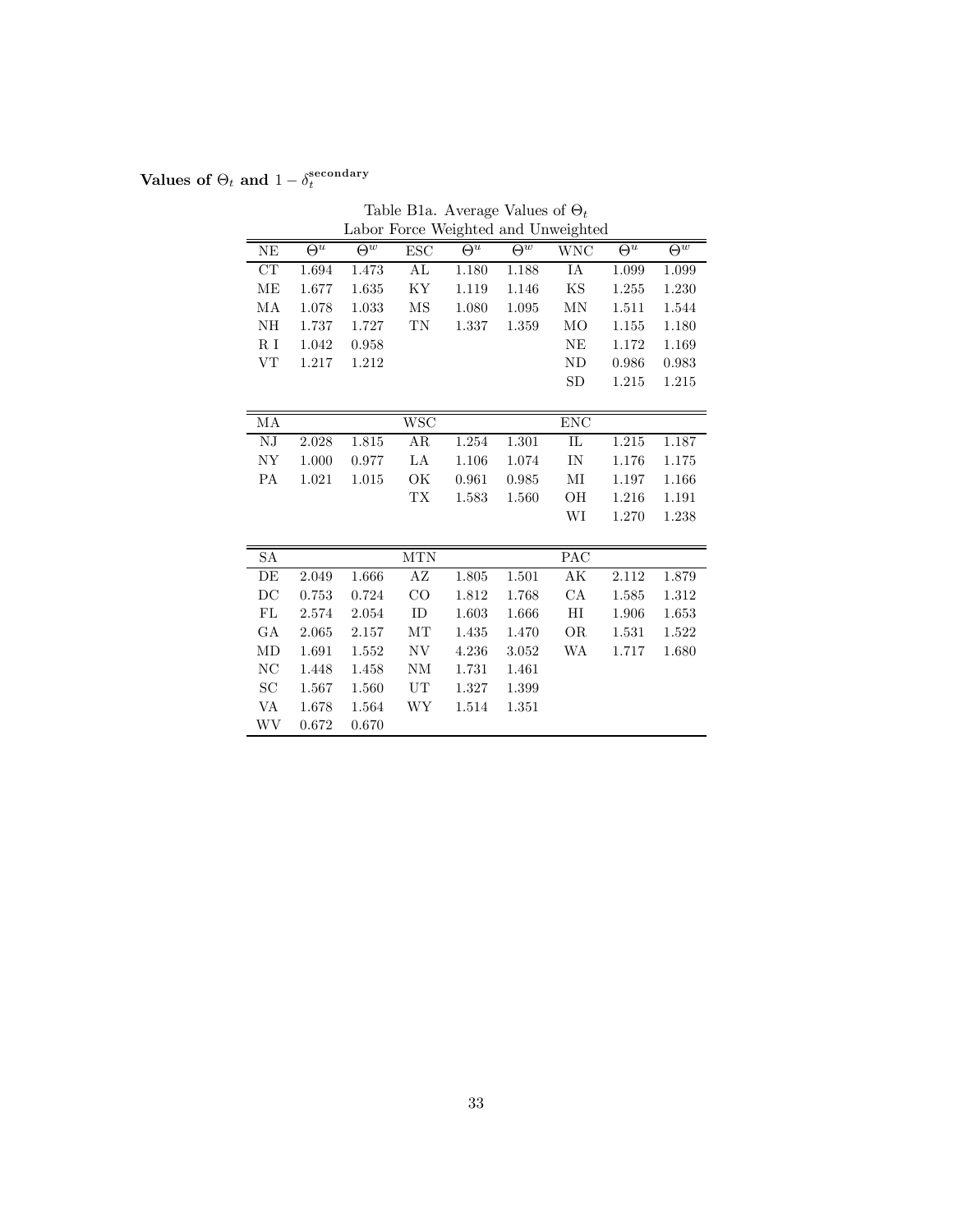|                     |                         |                         |                     |                         | Labor rorce weighted and Unweighted |                |                         |                         |
|---------------------|-------------------------|-------------------------|---------------------|-------------------------|-------------------------------------|----------------|-------------------------|-------------------------|
| NE                  | $1-\delta^{\mathrm{u}}$ | $1-\delta^{\mathrm{w}}$ | <b>ESC</b>          | $1-\delta^{\mathrm{u}}$ | $1-\delta^{\mathrm{w}}$             | <b>WNC</b>     | $1-\delta^{\mathrm{u}}$ | $1-\delta^{\mathrm{w}}$ |
| CT                  | 0.988                   | 0.982                   | AL                  | .981                    | .982                                | IA             | 0.973                   | 0.973                   |
| ME                  | 0.981                   | 0.982                   | ΚY                  | 0.977                   | 0.979                               | KS             | 0.982                   | 0.981                   |
| MA                  | 0.978                   | 0.976                   | $\overline{\rm MS}$ | 0.972                   | 0.973                               | MN             | 0.986                   | 0.987                   |
| NH                  | 1.000                   | 1.000                   | TN                  | 0.989                   | 0.991                               | M <sub>O</sub> | 0.984                   | 0.985                   |
| R <sub>I</sub>      | 0.980                   | 0.978                   |                     |                         |                                     | NE             | 0.977                   | 0.978                   |
| VT                  | 0.985                   | 0.986                   |                     |                         |                                     | <b>ND</b>      | 0.957                   | 0.958                   |
|                     |                         |                         |                     |                         |                                     | <b>SD</b>      | 0.970                   | 0.972                   |
|                     |                         |                         |                     |                         |                                     |                |                         |                         |
| MA                  |                         |                         | <b>WSC</b>          |                         |                                     | <b>ENC</b>     |                         |                         |
| ${\rm N J}$         | 0.988                   | 0.985                   | AR                  | .975                    | .977                                | $\rm IL$       | 0.983                   | 0.981                   |
| NY                  | 0.974                   | 0.973                   | LA                  | 0.977                   | 0.979                               | IN             | 0.985                   | 0.983                   |
| PA                  | 0.975                   | 0.975                   | ОK                  | 0.973                   | 0.975                               | $\rm MI$       | 0.983                   | 0.982                   |
|                     |                         |                         | <b>TX</b>           | 0.998                   | 0.998                               | OН             | 0.983                   | 0.981                   |
|                     |                         |                         |                     |                         |                                     | WI             | 0.985                   | 0.985                   |
|                     |                         |                         |                     |                         |                                     |                |                         |                         |
| ${\rm SA}$          |                         |                         | <b>MTN</b>          |                         |                                     | PAC            |                         |                         |
| DE                  | 0.996                   | 0.992                   | AZ                  | 1.030                   | 1.023                               | AK             | 1.014                   | 1.002                   |
| DC                  | 0.962                   | 0.961                   | CO                  | 1.012                   | 1.011                               | CA             | 1.003                   | 0.992                   |
| FL                  | 1.026                   | 1.017                   | ID                  | 0.990                   | 0.994                               | $_{\rm HI}$    | 0.988                   | 0.983                   |
| GA                  | 0.998                   | 1.003                   | MT                  | 0.980                   | 0.982                               | <b>OR</b>      | 1.000                   | 0.999                   |
| MD                  | $1.004\,$               | 0.997                   | NV                  | 1.050                   | 1.045                               | WA             | 1.000                   | 0.999                   |
| $\rm NC$            | 0.988                   | 0.992                   | <b>NM</b>           | 0.992                   | 0.986                               |                |                         |                         |
| $\operatorname{SC}$ | 0.987                   | 0.990                   | UT                  | 0.997                   | 0.998                               |                |                         |                         |
| VA                  | 0.998                   | 0.996                   | WY                  | 0.985                   | 0.981                               |                |                         |                         |
| WV                  | 0.955                   | 0.955                   |                     |                         |                                     |                |                         |                         |
|                     |                         |                         |                     |                         |                                     |                |                         |                         |

Table B1b: Average values of  $1 - \delta_t^{\text{secondary}}$ <br>Labor Force Weighted and Unweighted

The values are displayed in the figures B1 and B2 below. For brevity we present only the unweighted values by census region for both the 1-  $\delta_t^{\text{sec}\text{ondary}}$  and the  $\Theta_t$ , the weighted values look similar.

**Initial Conditions** The initial condition for  $h_t^i$ ,  $i =$  college, secondary and primary were the respective enrollment rate of each class divided by two.

#### Educational Exposure Fractions for Foreign Born.–

In the calculation of our measure of years of schooling in state i, recall that we multiply the fraction of state i's residents that were born in state j by the years of schooling in state j (assuming no mobility):

$$
E_{it} = \sum_{j} S_{ijt} \widehat{E}_{jt} \tag{83}
$$

We derived our measure of  $\hat{E}_{jt}$  from observing the enrollment rates in state j and using the perpetual inventory methodology described above. Because a fraction of the residents of state i's residents are foreign born, we require a measure of  $E_{for,t}$ , the average years of schooling for the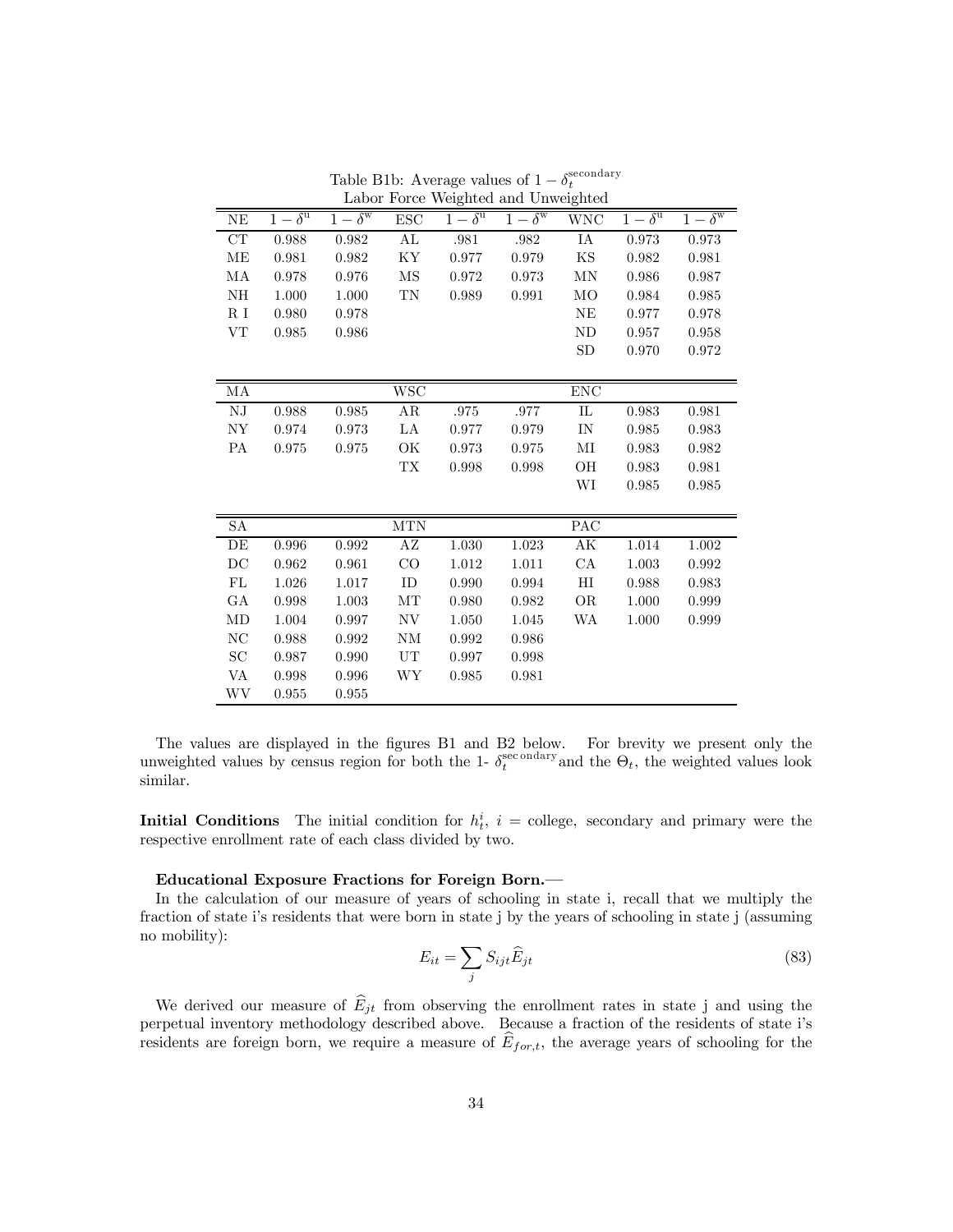foreign born. If we could observe the share of the foreign born in each education category, we would simply calculate:

$$
\widehat{E}_{for,t} = h_{for,t}^{\text{primary}} y r s_{for,t}^{\text{primary}} + h_{for,t}^{\text{secondary}} y r s_{for,t}^{\text{secondary}} + h_{for,t}^{\text{collapse}} y r s_{for,t}^{\text{collect}} \tag{84}
$$

However, this data is not available, and thus we cannot calculate the corresponding measures of  $h_{for,t}^{\text{primary}}, h_{for,t}^{\text{secondary}}$  and  $h_{for,t}^{\text{collect}}$ .

We use two different adjustment algorithms. We initially calculate the average years of schooling excluding the contributions made by the foreign born, which we denote  $E_{it}$ :

$$
\widetilde{E}_{it} = \sum_{j \neq for} S_{ijt} \widehat{E}_{jt} \tag{85}
$$

We then assign the number of years of schooling to the foreign born  $\widehat{E}_{for,t}$  so that our overall years of schooling measure,  $E_{it}$  equals the years of schooling reported by the census, yrscen<sub>it</sub>:

$$
\widehat{E}_{for,t} = \frac{\left(\text{yrseen}_{it} - \widetilde{E}_{it}\right)}{S_{i,for,t}}
$$
\n(86)

We then place a lower and upper bound on average years of schooling assigned to foreigners by:

$$
\widehat{E}_{for,t} \in \left[1, yrs_{it}^{\text{college}}\right] \tag{87}
$$

We allocate the shares among the educational categories such that:

$$
\widehat{E}_{for,t} = \widehat{h}_{for,t}^{\text{primary}} y r s_{it}^{\text{primary}} + \widehat{h}_{for,t}^{\text{secondary}} y r s_{it}^{\text{secondary}} + \widehat{h}_{for,t}^{\text{collect}} y r s_{it}^{\text{collect}} \tag{88}
$$

Although there is no unique allocation, we assigned the shares using the following algorithm, in order to preserve the equality of (87):

If  $\widehat{E}_{for,t} < yrs_{it}^{\text{primary}}$ , we allocate between the none and primary categories, assigning zero for the secondary and college. In this case,  $\widehat{E}_{for,t} = \frac{yrs_{it}^{\text{primary}}}{S_{i,for,t}}$  and  $\widehat{h}_{for,t}^{\text{none}} = \left(1 - \widehat{h}_{for,t}^{\text{primary}}\right)$ . If  $yrs_{it}^{\text{primary}}$  $\widehat{E}_{for,t} < yrs_{it}^{\text{secondary}}$ , we assign zero for the none and college categories and allocate between the primary and secondary categories. If  $yrs_{it}^{\text{secondary}} < \widehat{E}_{for,t} < yrs_{it}^{\text{collect}}$ , we assign zero for the none and primary categories and allocate between the secondary and college groups. If  $\widehat{E}_{for,t} > yrs_{it}^{\text{collapse}},$ we allocate between the secondary and college categories, assigning zero for the none and primary.

#### Idiosyncrasies

#### DC / MD / VA.–

We observe extremely high private enrollment rates for District of Columbia throughout the sample, presumably due to a large number of non-residents attending the District of Columbia schools. We surmise that these enrollment figures are overstated as many residents of Maryland and Virginia are attending District of Columbia schools. From 1910 — 1999, we assign a private elementary enrollment rate equal to zero for DC. We apportion those private elementary students enrolled in DC into the private elementary enrollment figures for Maryland and Virginia, using the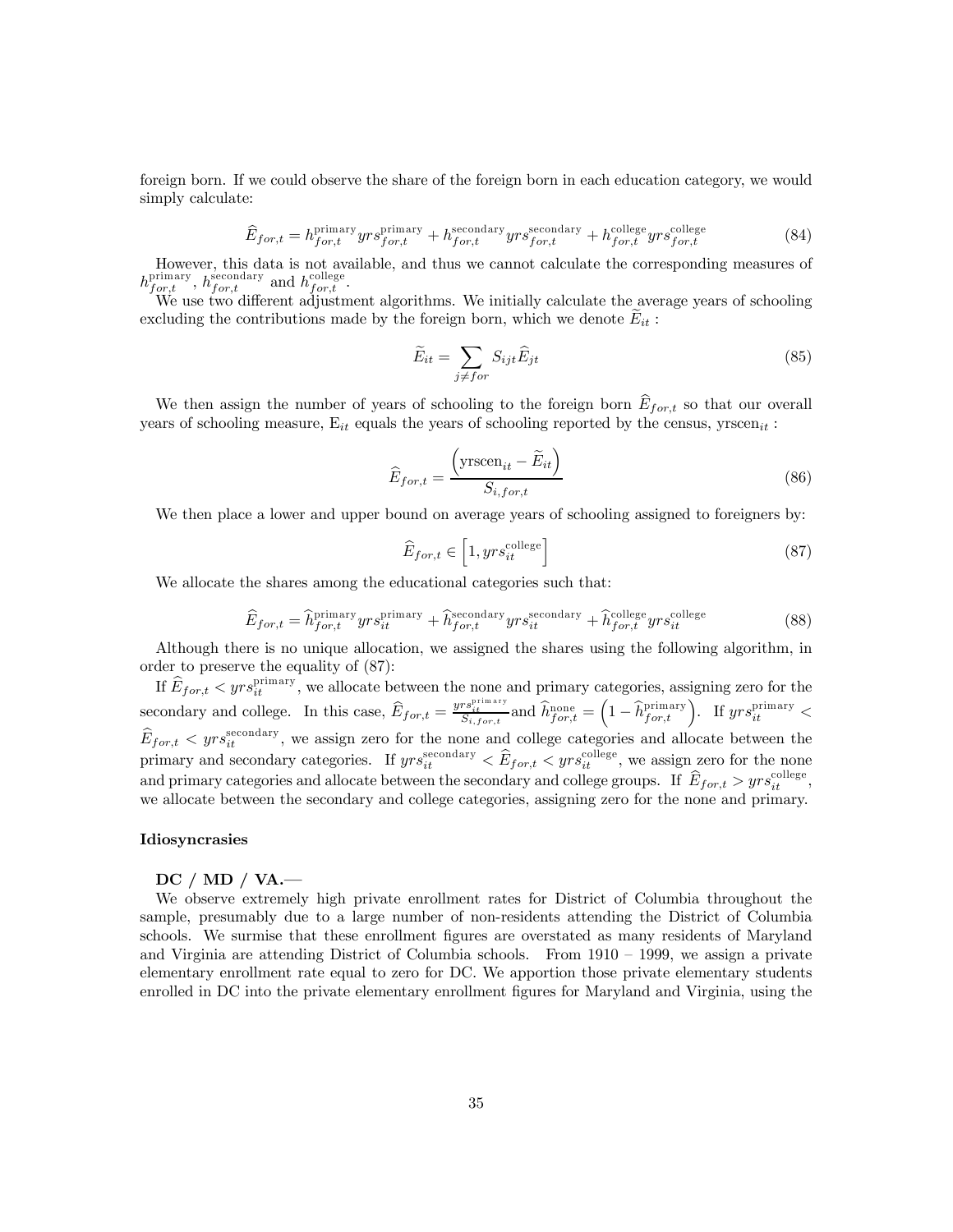population aged 5-13.

$$
pri.enroll_{Md,t}^{primary} = pri.enroll_{Md,t}^{primary} + \left(\frac{\ell[5-13]_{Md,t}}{\ell[5-13]_{Va,t} + \ell[5-13]_{Md,t}}\right) pri.enroll_{DC,t}^{primary}
$$
\n
$$
pri.enroll_{Va,t}^{primary} = pri.enroll_{Va,t}^{primary}
$$
\n(89)

$$
+ \left( \frac{\ell[5-13]_{Va,t}}{\ell[5-13]_{Va,t} + \ell[5-13]_{Md,t}} \right) pri. en roll_{DC,t}^{primary}
$$
 (90)

We allow the private secondary enrollment rate in DC to be no higher than the private secondary enrollment rate in the state of Massachusetts. We first calculate the enrollment rate in excess of the enrollment rate in DC, and then calculate the implied excess enrollment (students). We then apportion the excess enrollment into MD and VA, weighted by the population aged 14-17 in each state.

$$
pri.enroll_{DC,t}^{\text{secondary}} = pri.r_{Ma,t}^{\text{secondary}} \ell[14-17]_{DC,t}
$$
\n(91)

$$
pri.enroll_{Md,t}^{secondary} = pri.enroll_{Md,t}^{secondary} + \left(\frac{\ell[14-17]_{Md,t} \cdot (pri.r_{DC,t}^{secondary} - pri.r_{Ma,t}^{secondary})}{\ell[14-17]_{Va,t} + \ell[14-17]_{Md,t}}\right) \ell[14-17]_{DC,t}(92)
$$

$$
pri.enroll_{Va,t}^{secondary} = pri.enroll_{Va,t}^{secondary}
$$

$$
+ \left( \frac{\ell[14-17]_{Va,t} \cdot (pri.r_{DC,t}^{secondary} - pri.r_{Ma,t}^{secondary})}{\ell[14-17]_{Va,t} + \ell[14-17]_{Md,t}} \right) \ell[14-17]_{DC,t}(93)
$$

 $AK / HA.$ 

 $yrs_t^{\text{collect}}$ ,  $yrs_t^{\text{secondary}}$ , and  $yrs_t^{\text{primary}}$  for Alaska in 1939 and for Hawaii in 1940 were set as 14.5, 10.5, and 5.5 respectively.

#### ND / SD/ Dakota.–

From 1880 through 1890, population and enrollment figures are reported for Dakota, which is the aggregate of North Dakota and South Dakota. In 1890, we first observe separate figures for North Dakota and South Dakota. Where data is available, we allocate a constant fraction of Dakota population and enrollment figures to each of North and South Dakota, based on the population of each state in 1890.

#### OK / Indian Territory.

We first include Oklahoma in our data set only after the *Statistical Abstract* reported data for Oklahoma, rather than Indian Territory.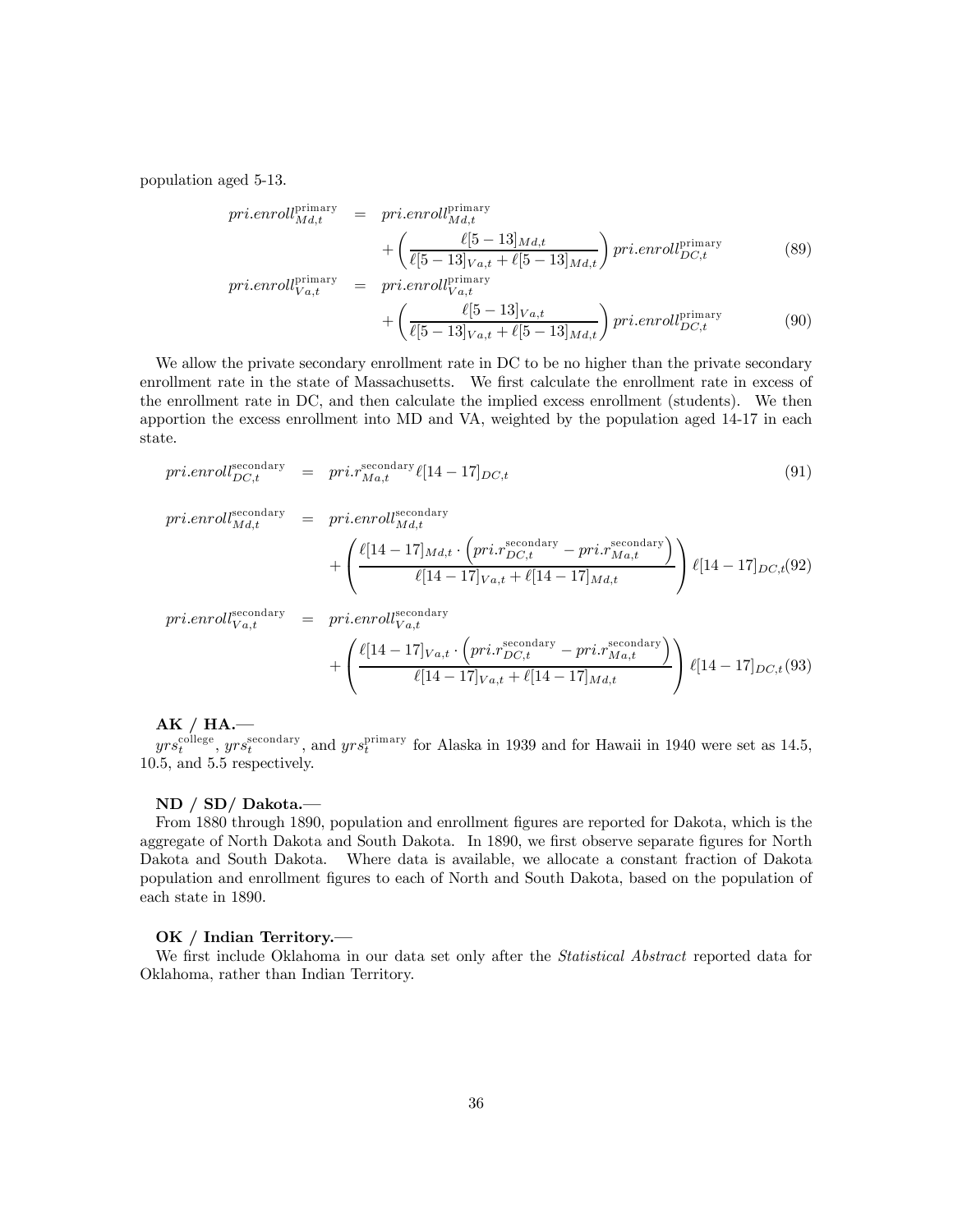# Labor's Share of Income

| line             | period                 | Emp.<br>Comp. | Table D2. Labor bliare and Capital bliare of Hicome<br>$\overline{Entrep}$ .<br>Net Inc. | $(1) + (2)$ | Div.    | Int.    | Rent             | $(3) + (4) + (5)$ |
|------------------|------------------------|---------------|------------------------------------------------------------------------------------------|-------------|---------|---------|------------------|-------------------|
|                  |                        | (1)           | (2)                                                                                      |             | (3)     | (4)     | (5)              |                   |
| $\mathbf{1}$     | 1870-1880              | 50.0          | 26.4                                                                                     | 76.5        | 15.8    |         | $\overline{7.8}$ | 23.6              |
| $\,2$            | 1880-1890              | 52.5          | 23.0                                                                                     | $75.4\,$    | 16.5    |         | $\!\!\!\!\!8.2$  | 24.6              |
| $\boldsymbol{3}$ | 1890-1900              | 50.4          | 27.3                                                                                     | 77.7        | 14.7    |         | 7.7              | 22.4              |
| $\overline{4}$   | 1900-1910              | 47.1          | 28.8                                                                                     | 75.8        | 15.9    |         | 8.3              | 24.2              |
|                  |                        |               |                                                                                          |             |         |         |                  |                   |
| $\bf 5$          | 1899-1908              | $59.5\,$      | 23.8                                                                                     | 83.3        | $5.3\,$ | 5.1     | 6.4              | 16.7              |
| $\,6$            | 1904-1913              | $59.6\,$      | 23.3                                                                                     | $82.9\,$    | $5.7\,$ | $5.1\,$ | $6.3\,$          | 17.1              |
| $\,7$            | 1909-1918              | 59.7          | 23.3                                                                                     | 83.0        | 6.5     | 4.9     | 5.7              | 17.0              |
| $8\,$            | 1914-1923              | 63.0          | 20.8                                                                                     | 83.8        | $5.6\,$ | $5.3\,$ | $5.3\,$          | 16.2              |
| $\boldsymbol{9}$ | 1919-1928              | 65.1          | 18.3                                                                                     | 83.4        | $5.4\,$ | $6.0\,$ | $5.2\,$          | $16.6\,$          |
|                  |                        |               |                                                                                          |             |         |         |                  |                   |
| 10               | 1919-1928              | 61.7          | 19.5                                                                                     | 81.2        | $5.6\,$ | 6.1     | 7.1              | 18.8              |
| 11               | 1924-1933              | 63.1          | 16.6                                                                                     | 79.7        | $6.5\,$ | 7.8     | $5.9\,$          | $20.3\,$          |
| 12               | 1929-1938              | 64.9          | 15.9                                                                                     | 80.8        | 6.6     | 8.4     | 4.3              | 19.2              |
| $13\,$           | 1909-1913              |               |                                                                                          | $69.5\,$    |         |         |                  | $30.5\,$          |
| $14\,$           | 1914-1918              |               |                                                                                          | 67.0        |         |         |                  | 33.0              |
| $15\,$           | 1919-1923              |               |                                                                                          | 69.5        |         |         |                  | $30.5\,$          |
| 16               | 1924-1928              |               |                                                                                          | 69.7        |         |         |                  | $30.3\,$          |
| 17               | 1929-1933              |               |                                                                                          | 69.2        |         |         |                  | 30.8              |
| $18\,$           | 1934-1938              |               |                                                                                          | 70.4        |         |         |                  | $29.6\,$          |
| $19\,$           |                        |               |                                                                                          | 72.1        |         |         |                  | 27.9              |
| $20\,$           | 1939-1943<br>1944-1948 |               |                                                                                          | 74.9        |         |         |                  | 25.1              |
| $21\,$           | 1949-1953              |               |                                                                                          | $74.5\,$    |         |         |                  | $25.5\,$          |
|                  |                        |               |                                                                                          |             |         |         |                  |                   |
| 22               | 1954-1958              |               |                                                                                          | 77.3        |         |         |                  | 22.7              |
| 23               | 1909-1958              |               |                                                                                          | 71.4        |         |         |                  | 28.6              |
| $24\,$           | 1909-1929              |               |                                                                                          | 68.9        |         |         |                  | 31.1              |
| 25               | 1929-1958              |               |                                                                                          | 73.0        |         |         |                  | 27.0              |

Table B2: Labor Share and Capital Share of Income<sup>38</sup>

3 8Lines (1)-(12) Table reprinted from Table 15, National Income: A Summary of Findings, Kuznets, NBER (1946), p. 50.

Lines (13)-(25) from Table 4, Denison, The Sources of Economic Growth in the United States and the Alternatives Before US, Committee for Economic Development (1962) p. 30.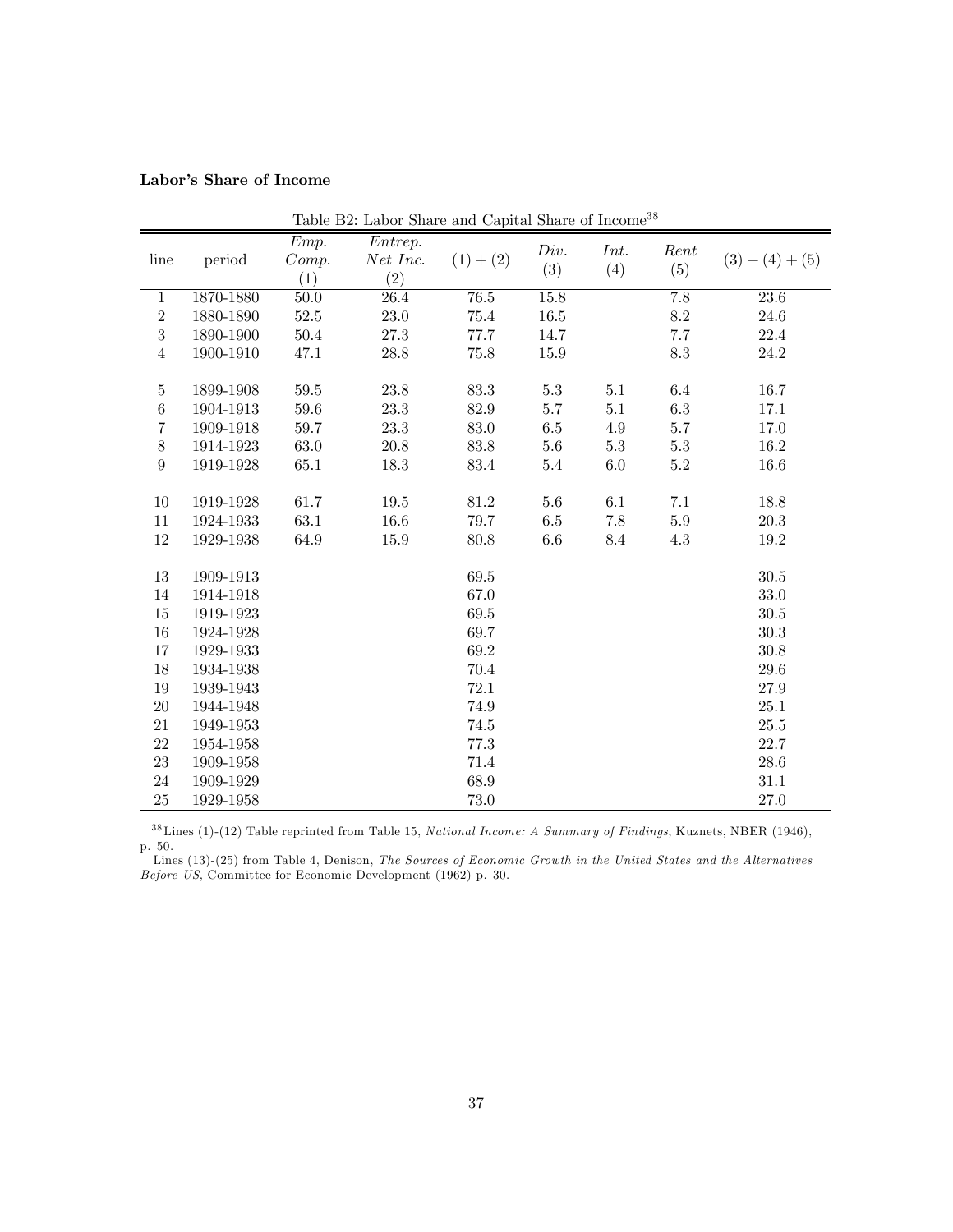#### First Year of Data Availability

| State           | $\overline{1^{st}}$ year | $\overline{1^{st}}$ year of | дуапаріе.<br>State | $\overline{1^{st}}$ year | $1^{st}$ year of |
|-----------------|--------------------------|-----------------------------|--------------------|--------------------------|------------------|
|                 | general                  | higher ed.                  |                    | general                  | higher ed.       |
| Alabama         | 1840                     | 1840                        | Montana            | 1870                     | 1870             |
| Alaska          | 1939                     | 1924                        | Nebraska           | 1860                     | 1870             |
| Arizona         | 1872                     | 1899                        | Nevada             | 1870                     | 1886             |
| Arkansas        | 1840                     | 1850                        | New Hampshire      | 1840                     | 1840             |
| California      | 1850                     | 1860                        | New Jersey         | 1840                     | 1840             |
| Colorado        | 1870                     | 1870                        | New York           | 1840                     | 1840             |
| Delaware        | 1840                     | 1840                        | North Carolina     | 1840                     | 1840             |
| D.C.            | 1850                     | 1850                        | North Dakota       | 1890                     | 1890             |
| Florida         | 1840                     | 1870                        | Ohio               | 1840                     | 1840             |
| Georgia         | 1840                     | 1840                        | Oklahoma           | 1890                     | 1899             |
| Hawaii          | 1940                     | 1922                        | Oregon             | 1850                     | 1860             |
| Idaho           | 1870                     | 1899                        | Pennsylvania       | 1840                     | 1840             |
| <b>Illinois</b> | 1840                     | 1840                        | Rhode Island       | 1840                     | 1840             |
| Indiana         | 1840                     | 1840                        | South Carolina     | 1840                     | 1840             |
| Iowa            | 1840                     | 1850                        | South Dakota       | 1890                     | 1890             |
| Kansas          | 1860                     | 1860                        | Tennessee          | 1840                     | 1840             |
| Kentucky        | 1840                     | 1840                        | Texas              | 1850                     | 1850             |
| Louisiana       | 1840                     | 1840                        | Utah               | 1860                     | 1870             |
| Maine           | 1840                     | 1840                        | Vermont            | 1840                     | 1840             |
| Maryland        | 1840                     | 1840                        | Virginia           | 1840                     | 1840             |
| Massachusetts   | 1840                     | 1840                        | Washington         | 1860                     | 1870             |
| Michigan        | 1840                     | 1840                        | West Virginia      | 1870                     | 1870             |
| Minnesota       | 1860                     | 1860                        | Wisconsin          | 1850                     | 1850             |
| Mississippi     | 1840                     | 1840                        | Wyoming            | 1870                     | 1890             |
| Missouri        | 1840                     | 1840                        |                    |                          |                  |

Table B3: First Year General Enrollment Data and Higher Education Enrollment Data is Available.

#### APPENDIX C

To analyze the return to schooling, we need information on the income per worker. Since 1929, the Bureau of Economic Analysis has reported state level annual income data. Total and per capita state income for 1840, 1880, 1900 and 1919-1921 are documented by Richard Easterlin in his works,"Interregional Differences in Per Capita Income, Population, and Total Income 1840-1950" in Trends in the American Economy in the Nineteenth Century and Analyses of Economic Change in Population Redistribution and Economic Growth, United States, 1870-1950. These data exclude transfer payments, likely small during this time period, and the figures for 1840 do not include all components of personal income. For the Census years not reported by Easterlin, 1850, 1860, 1870, 1890, and 1910, we generate the missing state per capita income using data available from the Easterlin sources above, the 1850 through 1910 Censuses, and the Historical Statistics of the United States: Colonial Times to 1970 (HSUS). In order to calculate state per worker income, we calculate value added by each industry at the state level. Although data is not available for every industry, production value is reported for agriculture in the Census from 1870 through 1910 and production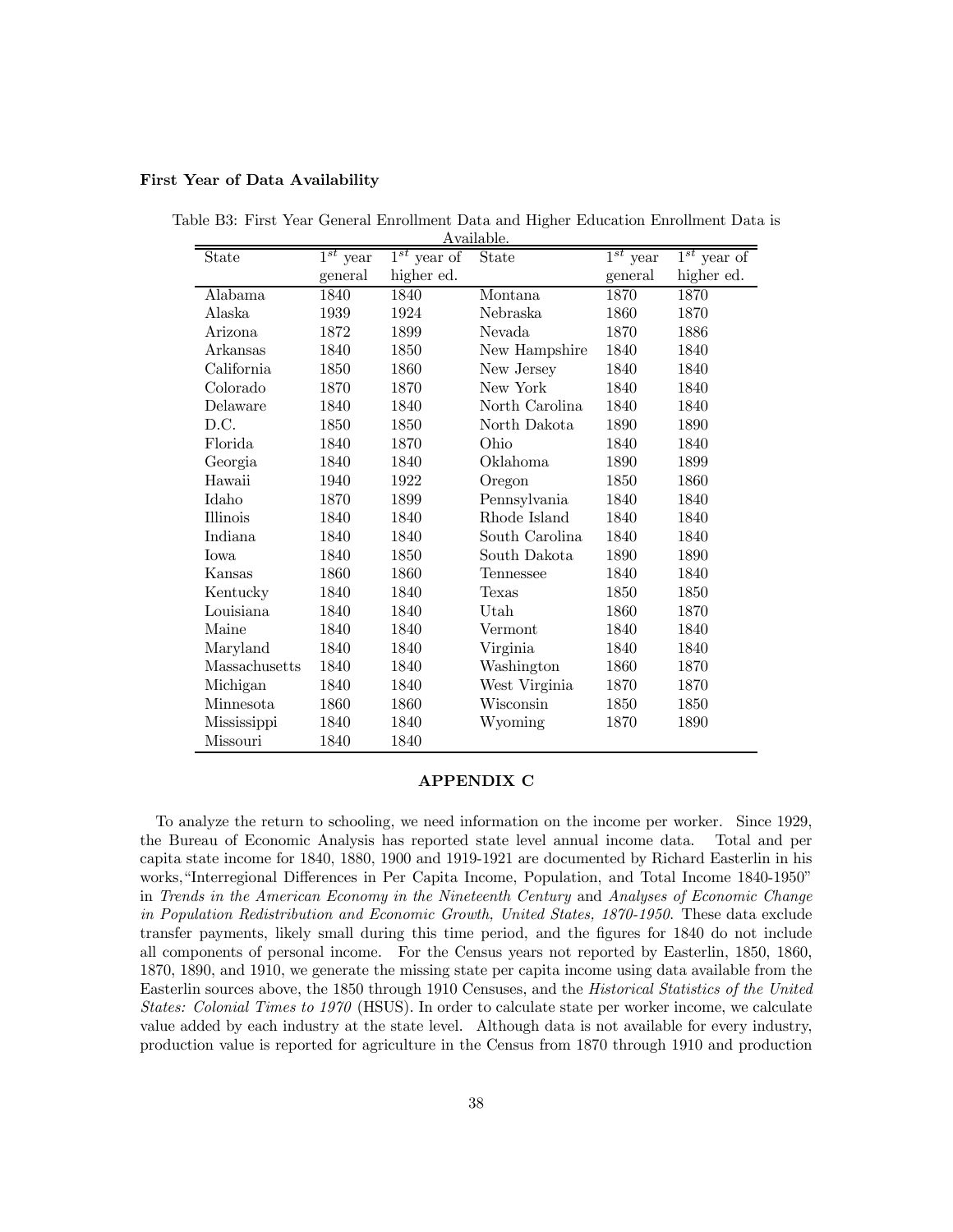value and materials are reported in the Census from 1850 through 1910 for manufacturing.

#### Agricultural Production Value

From 1870 to 1910, each Census reports the value of agricultural products at the state level,  $Y_{it}^{ag}$ . To determine the state values of agricultural production for 1850, and 1860, we estimate the relationship of the production value of agricultural products sold within a state on the total value of farmland and buildings and agricultural labor force. We use national data at the decadal frequency from Towne and Rasmussen on the fraction of agricultural output that is value added.

Agricultural labor force is reported in the Census in 1840, 1850, and 1870 through 2000. There are two issues. The first, as documented by Weiss, suggests that the 1840 to 1870 and 1890 censuses systematically undersampled rural areas. As the labor force is likely to be almost exclusively engaged in agriculture in these areas, the census measure of agricultural labor is underestimated. Weiss provides an estimate of the overall labor force in each state, which we then compare to the overall labor force reported in the Census data. In cases where the Weiss estimate is larger than the census estimate, we interpret the difference as underreported agricultural labor and add this difference to the census measure of agricultural labor. Second, while the census does report a measure of the agricultural labor force in 1850, it usefulness is diminished because it does not include slave labor.<sup>39</sup> To estimate the total agricultural labor force for 1850 and 1860, we use the agricultural labor force reported in 1840, which includes slaves, and in 1870, which includes freed slaves, to construct the portion of the state labor force engaged in agricultural production, fraction<sup>ag</sup>. In non-slave holding regions, where the omission of slave labor is not problematic, we calculate fraction $_{it}^{ag}$  in 1850 using the Census data.<sup>40</sup> We then linearly interpolate fraction<sub>it</sub> between 1840 and 1870 (between 1850) and 1870 for slave-holding regions and New England). We complete our measure of agricultural labor force in these intervening years by multiplying fraction<sub>it</sub> by the total labor force in each state.<sup>41</sup>

Values of agricultural products are not available in 1850, 1860, and 1920. We estimate the following relationship:

$$
\ln(Y_{it}^{ag}) = \beta_1 \ln(farmvalue_{it}) + \beta_2 \ln(aglabor_{it}) + \beta_3 Z \tag{94}
$$

To predict agricultural products 1850 and 1860, we use values from 1870 and 1880. To predict agricultural products in 1920, we estimate the relationship using data from 1910 and 1930.<sup>42</sup> The Census reports the production value of agricultural products and data on total farmland value comes from HSUS. With our measures of agricultural capital, farmvalue<sub>it</sub>, and labor, aglabor<sub>it</sub>, where Z is the vector of region dummies and year<sub>t</sub> is a time trend. We then take the exponential of the predicted value,  $\widehat{Y}_{it}^{a\tilde{g}}$ , to estimate state level agricultural production value for 1850, 1860, and 1920. Results of these regressions are reported in Table C1 below.

<sup>&</sup>lt;sup>39</sup> The 1860 census reports data hundreds of detailed occupations, but we do not attempt to map these occupations into the broader agricultural labor force.

<sup>&</sup>lt;sup>40</sup> These regions are the Middle Atlantic, Mountain, Pacific, East North Central, and West North Central regions. We do not include the New England region because data in 1850 appear unreliable.

 $^{41}$  No data on agricultural labor force is reported for Kansas, Nebraska, Texas, and Washington in 1840, therefore, we are unable to calculate the fraction of the labor force in agriculture using the methodology described above. For 1860, we proxy the agricultural labor force for these states by the number of persons listing their occupation as farmers.

<sup>&</sup>lt;sup>42</sup> Additionally, data on agricultural products is not available in Arizona and New Mexico in 1890. We again regress using Eq. 95 and use data from 1880 and 1900 to estimate values for these two states.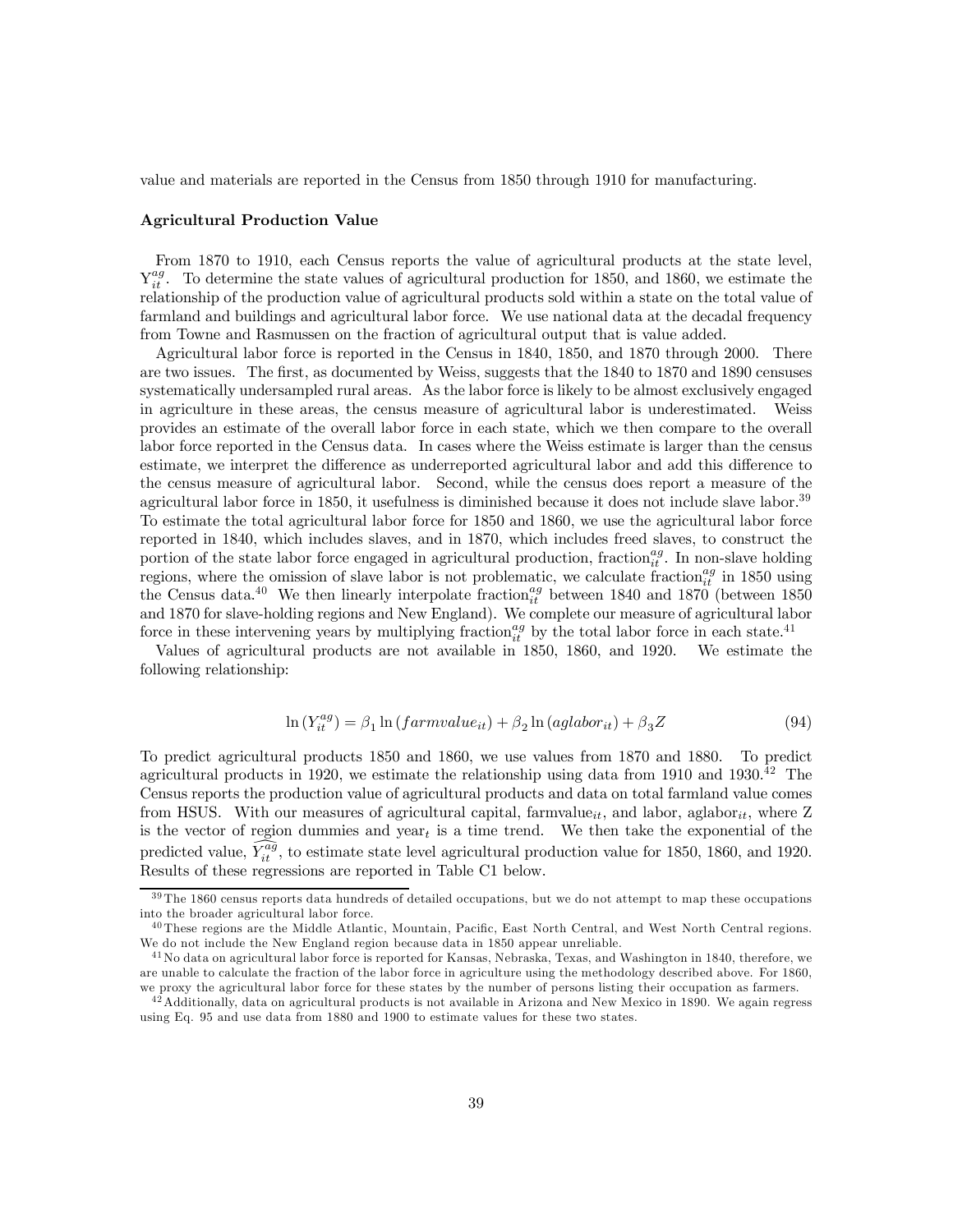| variable         | coefficient | std.error | coefficient | std. error |
|------------------|-------------|-----------|-------------|------------|
| ln(farmvalue)    | 0.288       | 0.059     | 0.874       | 0.078      |
| ln(aglabor)      | 0.577       | 0.066     | 0.147       | 0.080      |
| NΕ               | 5.201       | 0.739     | $-0.812$    | 0.968      |
| МA               | 5.557       | 0.824     | $-0.936$    | 1.055      |
| SА               | 5.040       | 0.731     | $-0.898$    | 1.000      |
| ESC              | 5.281       | 0.759     | $-0.758$    | 1.021      |
| <b>WSC</b>       | 5.357       | 0.734     | $-0.878$    | 1.043      |
| <b>MTN</b>       | 5.028       | 0.613     | $-1.008$    | 0.992      |
| <b>WNC</b>       | 5.365       | 0.768     | $-1.189$    | 1.102      |
| <b>ENC</b>       | 5.482       | 0.817     | $-1.225$    | 1.095      |
| <b>PAC</b>       | 5.415       | 0.719     | $-1.174$    | 1.078      |
|                  |             |           |             |            |
| N                | 86          |           | 96          |            |
| $\overline{R}^2$ | 0.9997      |           | 0.9997      |            |
| data used        | 1870, 1880  |           | 1910, 1930  |            |
|                  |             |           |             |            |
| predict          | 1850,1860   |           | 1920        |            |

Table C1: Regressions of Natural Log Agricultural Production

We use national data at the decadal frequency from Towne and Rasmussen on the fraction of agricultural output that is value added to convert the predicted values into predicted value added agricultural output.

#### Manufacturing Value Added

The value added by manufacturers at the state level,  $Y_{it}^{manu}$ , is calculated by subtracting the value of materials used from the value of products sold reported in the Census from 1850 through 1920. Because the 1840 Census does not report the value added by manufacturing, we use the relationship between value added and the manufacturing labor force from 1850 through 1860 to determine value added in 1840. We regress the natural log of value added in the manufacturing sector, mvalue<sub>it</sub>, on the natural log of the manufacturing labor force, mlabor<sub>it</sub>, interacted with regions as well as individual census region effects, Z:<sup>43</sup>

$$
\ln(mvalue_{it}) = \beta_1 Z + \beta_2 (Z \ln(mlabor_{it})) + \beta_3 year_t \tag{95}
$$

Taking the exponential of the predicted  $ln(mvalue_{it})$  generates the 1840 estimate of value added by manufacturing.

#### Mining Value Added

The output of precious metals is an important component of state income in the Pacific and Mountain region, particularly so in the early portion of out data set. As will be discussed in the following section, our income calculations allow for a component of income not captured by

<sup>&</sup>lt;sup>43</sup>Data on manufacturing labor are not available in 1890 and 1910. We calculate the fraction of the labor force engaged in manufacturing, fraction $^{min}_{it}$  in 1880, 1900, and 1920. We linearly interpolate the value of fraction $^{min}_{it}$  in 1890 and 1910, and multiply the result by the total labor force.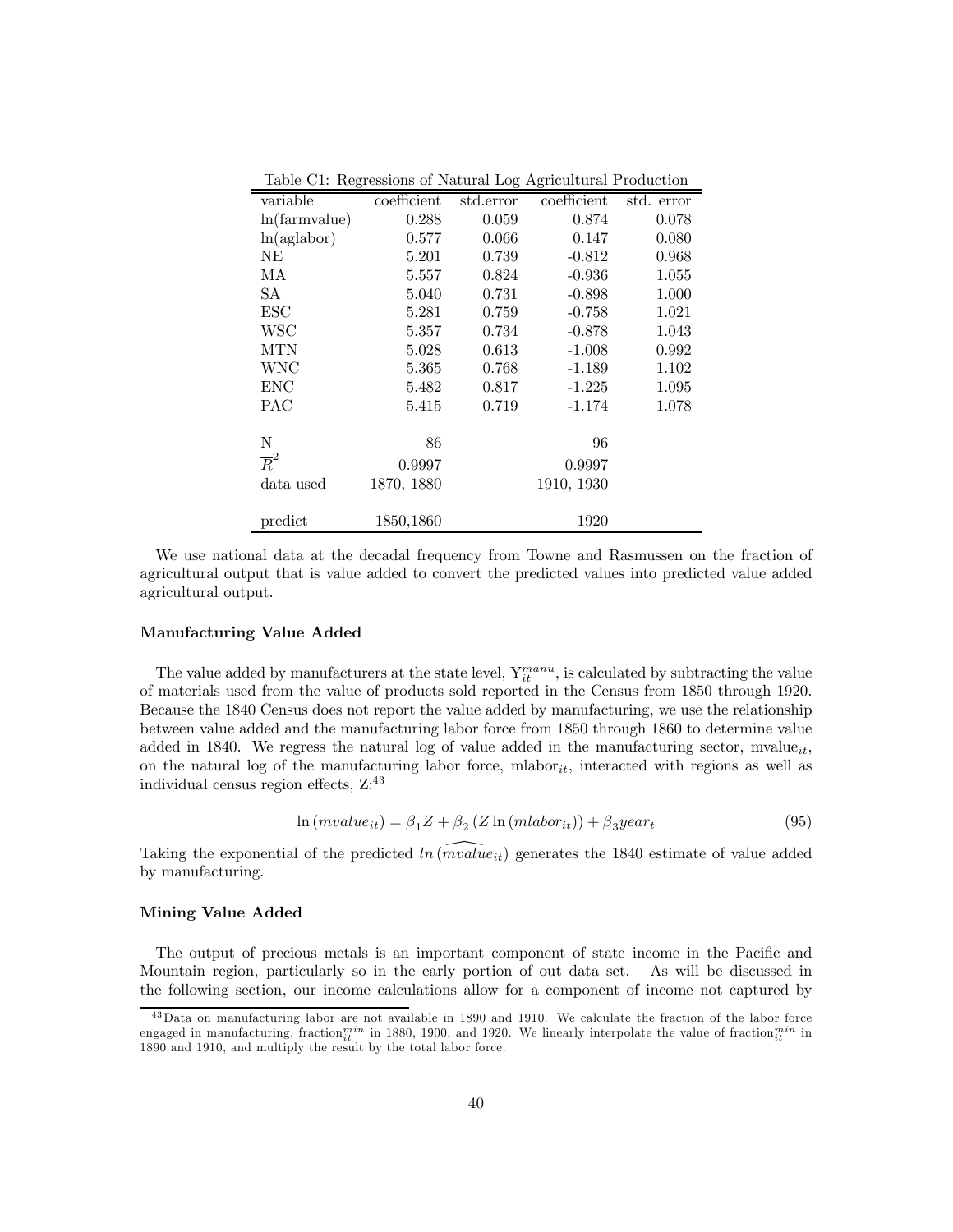agriculture and mining. However, our methodology implicitly assumes that this component is relatively stable over time. Given the nature of gold and silver discoveries and subsequent rushes, we find this assumption unsatisfactory for these regions. As a result, we have collected data on precious metals mining output for the Mountain and Pacific regions.

Value added in the precious metals mining sector of the economy is calculated by subtracting the value of materials from the value of mining products, product\_value $_{it}$ , where available. A measure of mining products is available at the state level from the 1890 Census Report on Mineral Industries in the United States for 1870 and 1890.<sup>44</sup> A measure of materials used and labor is also available. This allows a measure of mining value added in 1890,  $Y_{i,1890}^{mn}$ , to be calculated.

$$
Y_{i,1890}^{mn} = product\_value_{it} - materials_{it}
$$
\n(96)

We next calculate per worker value added in 1890:

$$
y_{i,1890}^{mn} = \frac{Y_{i,1890}^{mn}}{L_{i,1890}^{mn}} \tag{97}
$$

and fraction of output that is value added,  $frac Y_{i,1890}$ :

$$
fracY_{i,1890} = \frac{Y_{i,1890}}{product\_value_{i,1890}}\tag{98}
$$

The 1870 Census report, The Statistics of Mining, gives data on employment, materials, and output of precious metals in 1870, but appears to be only a partial sample of all mining establishments. We do not use the measures of total products, value added and employment, but maintain measures of per worker products, value added, and employment.<sup>45</sup> Thus, we calculate  $y_{i,1870}^{mn}$  and  $frac Y_{i,1870}$ and then use these values with the 1890 values to interpolate to obtain  $y_{i,1880}^{mn}$  and  $frac Y_{i,1880}$ . Prior to 1870, data is not as detailed. We assume that products per worker for each state in 1850 and 1860 is equal to it's value in  $1870.<sup>46</sup>$  Thus:

$$
y_{i,1850}^{mn} = y_{i,1860}^{mn} = y_{i,1870}^{mn} \tag{99}
$$

We do the same for the fraction of products that is value added.

$$
fracY_{i,1850}^{mn} = fracY_{i,1860}^{mn} = fracY_{i,1870}^{mn}
$$
\n(100)

We next turn out attention to employment in precious metals mining. Direct measures of precious metals mining employment are available in 1840, and 1890 (and in 1870 we have a sample), as are measures of non-precious metal mining employment. This overlapping data will be exploited below. Data on precious metals employment data do not exist directly in 1850, 1860, and 1880, yet measures of total employment in mining (precious and non-precious) are available in these years.

Let employment in precious metals mining be  $L_{it}^{prec}$ , and employment in non-precious metals mining,  $L_{it}^{nonprec}$ . In 1840, 1870, and 1890 we calculate:

$$
fracL_{it}^{prec} = \frac{L_{it}^{prec}}{(L_{it}^{prec} + L_{it}^{nonprec})}
$$
(101)

<sup>4 4</sup>Data is not readily available from this source for 1890. Instead, we use the values in 1889

<sup>4 5</sup> In addition, we maintain the fraction of all mining labor that is engaged in precious metals mining. See below. <sup>46</sup> There is only one state, California, for which we have data in 1850. We make a separate adjustment for this state below.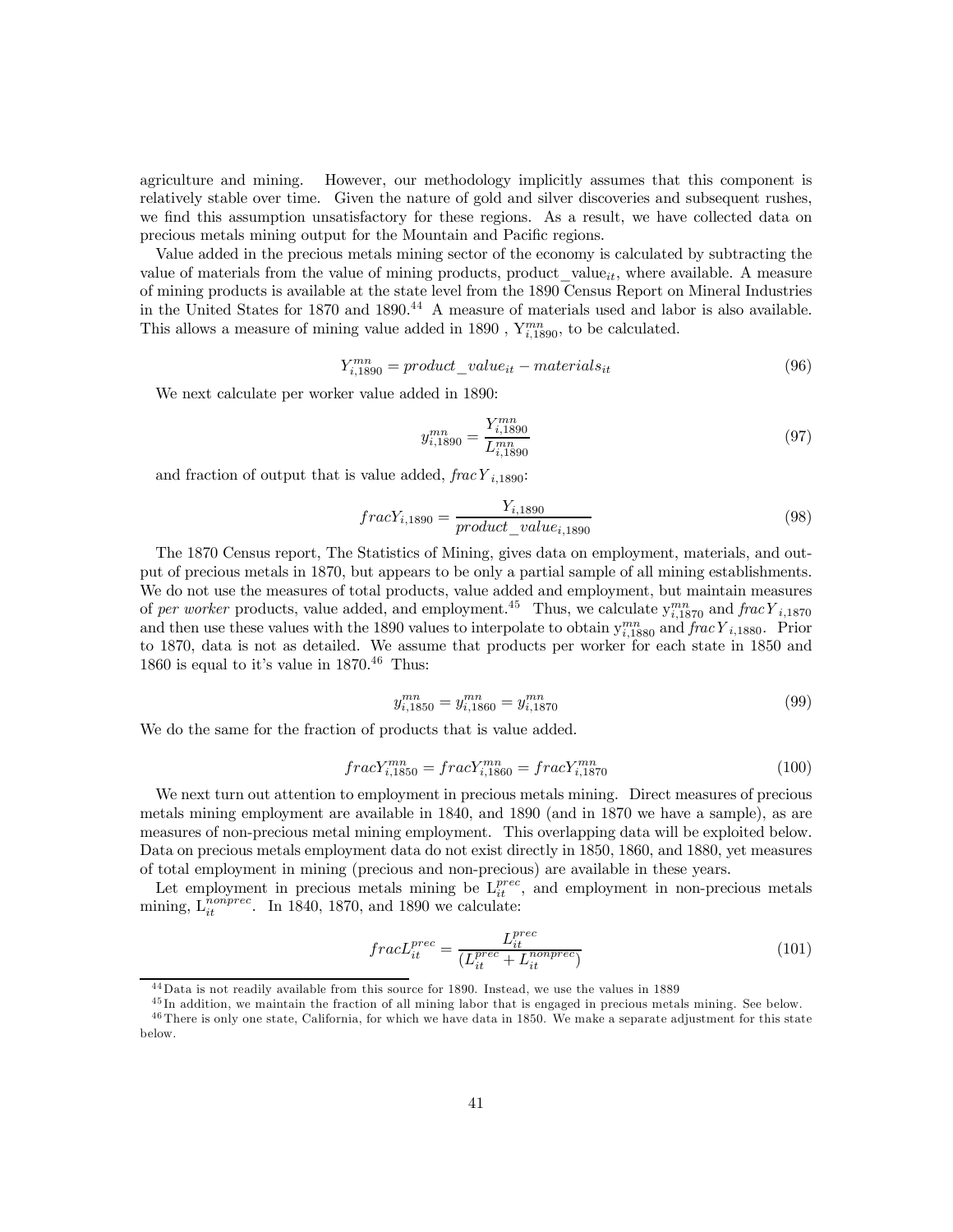For states in which we have no data prior to 1870, we assume that  $frac{p^{tree}}{it}$  in 1850 and 1860 are identical to the 1870 values in each state. We also interpolate between 1870 and 1890 to acquire 1880 values. Thus:

$$
frac_{i,1850} = fracL_{i,1860}^{prec} = fracL_{i,1870}^{prec}
$$
\n(102)

Next, we calculate labor in the precious metal sector,  $L_{it}^{prec}$ , in 1850, 1860, and 1880 as,

$$
L_{it}^{prec} = frac{L_{it}^{prec}} \left( L_{it}^{prec \& nonprec} \right) \tag{103}
$$

And to correct for the fact that  $L_{it}^{prec}$  in 1870 is a sample, we geometrically interpolate between the value of  $L_{it}^{prec}$  in 1860 and 1880.

Finally, we can calculate our measure of  $Y_{it}^{mn}$  for 1850, 1860, 1870, and 1880:

$$
Y_{it}^{mn} = y_{it}^{mn} L_{it}^{mn} fracL_{it}^{prec}
$$
\n
$$
(104)
$$

As a check on the reasonableness of our calculations, we compare the sum of mining output across the states to the national output figures given for 1850 and 1860 in the 1890 Census report. We find we overestimate mining output in 1860. We assume that California has the same share of national mining output in 1860 as it does in 1850. We then renormalize all other states so that the sum is equal to the national total.

# Total State Income

Adding the value added of products produced by manufacturers and mines and the estimated value added from agricultural production at the state level generates the total state income attributable to manufacturing, mining, and agriculture:

$$
Y_{it}^{ag + manu + mn} = Y_{it}^{ag} + Y_{it}^{manu} + Y_{it}^{mn}
$$
\n
$$
(105)
$$

for  $1840 \le t \le 1920.^{47}$ 

Unfortunately for us, this measure of income is not the total state income, but only the of portion of state income resulting from manufacturing, mining, and agriculture. In order to account for the remaining industries in a states' economy, we turn to the total income calculations reported by Easterlin. In Trends in the American Economy in the Nineteenth Century, Easterlin calculates the total state income level for 1840 and in Analyses of Economic Change in Population Redistribution and Economic Growth, United States, 1870-1950, he reports total state income for 1880, 1900, and 1919-1921(1920). For 1840, 1880, 1900, and 1920, we calculate the difference between our estimated,  $Y_{it}^{ag + manu + mn}$ , and Easterlin's total state income,  $Y_{it}^{E}$ :

$$
Y_{it}^{not} = Y_{it}^E - Y_{it}^{ag + manu + mn}
$$
\n
$$
(106)
$$

for t=1840, 1880, 1900, and 1920. We then calculate the ratio of income generated outside agriculture, manufacturing, and mining over income produced by agriculture, manufacturing, and mining:<sup>48</sup>

 $47$  We only make our mining adjustments in 1850, 1860, 1870, and 1890 for the Mountain and Pacific regions. We do not adjust mining for states outside of these regions. That is,  $Y_{ii}^{mn} = 0$  for all other regions.<br><sup>48</sup>We occasionally observe a measure of  $Y_{ii}^{not}$  that is less than zero in 1840. For these states, the sum of agricu

mining, and manufacturing income exceeds the figure given as total income by Easterlin. We replace the measure of  $Y_{it}^{not}$  with zero. Cases are rare and magnitudes are small.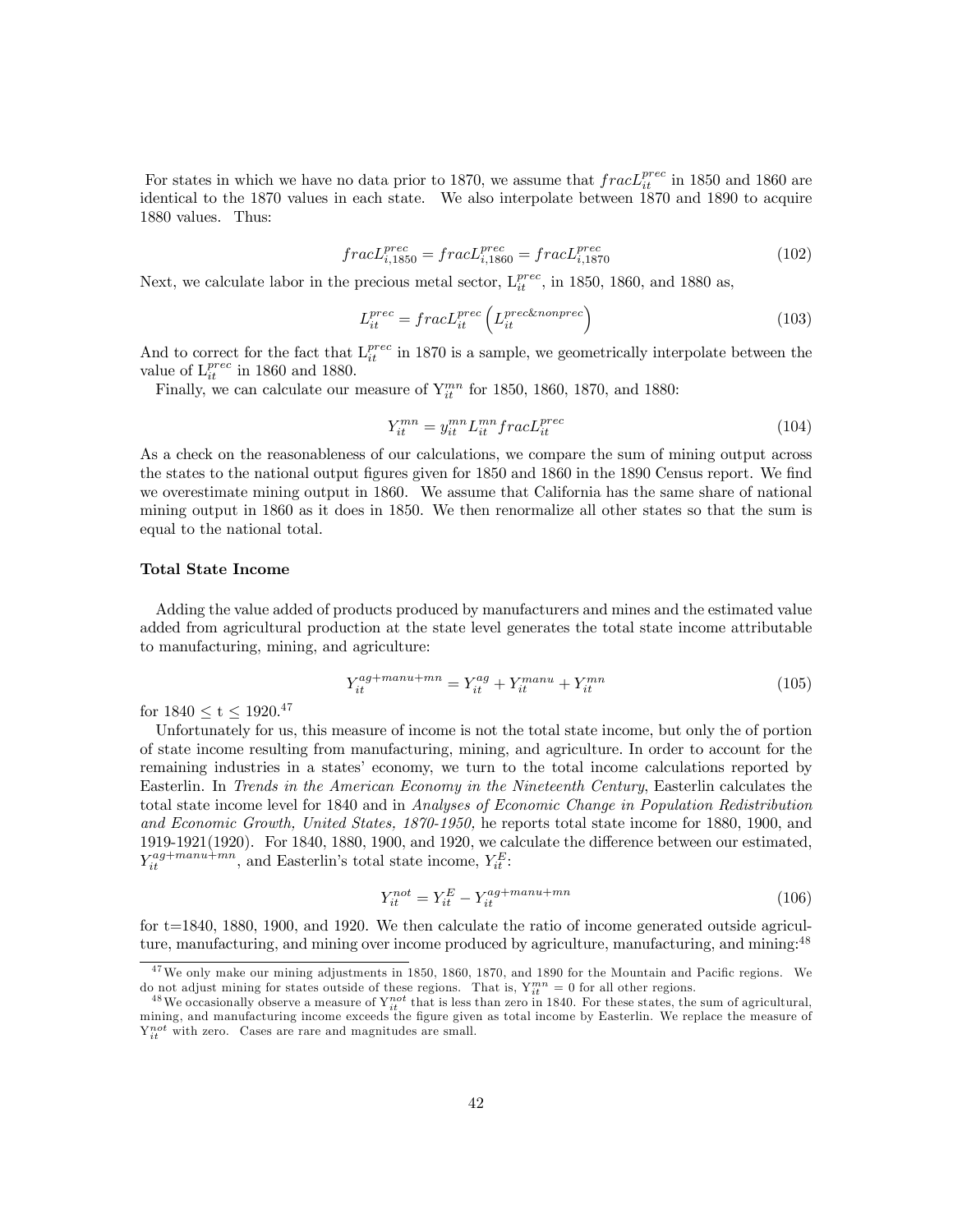$$
Y_{it}^{notshare} = \frac{Y_{it}^{not}}{Y_{it}^{ag + manu + mn}} \tag{107}
$$

For the states with 1840 Easterlin incomes, listed in Table C2, we estimate the ratio of income generated outside agriculture, manufacturing, and mining over income produced by agriculture, manufacturing, and mining for 1850, 1860, 1870, 1890, and 1910 using the following methods:

$$
\widehat{Y}_{i,1850}^{notshare} = (Y_{i,1840}^{notshare})^{.75} (Y_{i,1880}^{notshare})^{.25}
$$
\n(108)

$$
\widehat{Y}_{i,1860}^{notshare} = (Y_{i,1840}^{notshare})^{.5} (Y_{i,1880}^{notshare})^{.5}
$$
\n(109)

$$
\widehat{Y}_{i,1870}^{notshare} = (Y_{i,1840}^{notshare})^{.25} (Y_{i,1880}^{notshare})^{.75}
$$
\n(110)

$$
\widehat{Y}_{i,1890}^{notshare} = (Y_{i,1880}^{notshare})^{5} (Y_{i,1900}^{notshare})^{5}
$$
\n(111)

$$
\hat{Y}_{i,1910}^{notshare} = (Y_{i,1900}^{notshare})^{.5} (Y_{i,1920}^{notshare})^{.5}
$$
\n(112)

For the states without 1840 incomes, listed in Table C3, we use the 1880 ratio of income generated outside agriculture, manufacturing, and mining over income produced by agriculture, manufacturing, and mining,  $Y_{i,1880}^{notshare}$ , in order to determine  $Y_{i,t}^{notshare}$ , for t =1850, 1860, 1870. For 1890, and 1910 we use the similar method as above:

$$
\widehat{Y}_{i,1850}^{notshare} = (Y_{i,1880}^{notshare})
$$
\n(113)

$$
\widehat{Y}_{i,1860}^{notshare} = (Y_{i,1880}^{notshare}) \tag{114}
$$

$$
\widehat{Y}_{i,1870}^{notshare} = (Y_{i,1880}^{notshare})
$$
\n(115)

$$
\widehat{Y}_{i,1890}^{notshare} = \left(Y_{i,1880}^{notshare}\right)^{.5} \left(Y_{i,1900}^{notshare}\right)^{.5} \tag{116}
$$
\n
$$
\widehat{Y}_{i,1890}^{notshare} = \left(Y_{i,1880}^{notshare}\right)^{.5} \left(Y_{i,1900}^{notshare}\right)^{.5} \tag{117}
$$

$$
\widehat{Y}_{i,1910}^{notshare} = (Y_{i,1900}^{notshare})^{.5} (Y_{i,1920}^{notshare})^{.5}
$$
\n(117)

Using these ratios we calculate our final total state income,  $Y_{it}^{all}$ , for all non-Easterlin years:

$$
\widehat{Y}_{it}^{all} = Y_{it}^{ag + manu + mn} \left[ 1 + \widehat{Y}_{i,t}^{not share} \right] \tag{118}
$$

In order of find our calculated per worker income, we simple take total state income in year and divide it by the states' labor force reported by the census, except 1850 and 1860 where the our labor force figures are adjusted for slaves:

$$
y_{it} = \frac{\hat{Y}_{it}^{all}}{L_{it}} \tag{119}
$$

We then put our per worker income measures into real terms by adjusting for both national and regional differences in prices. See Appendix B for more details on price levels.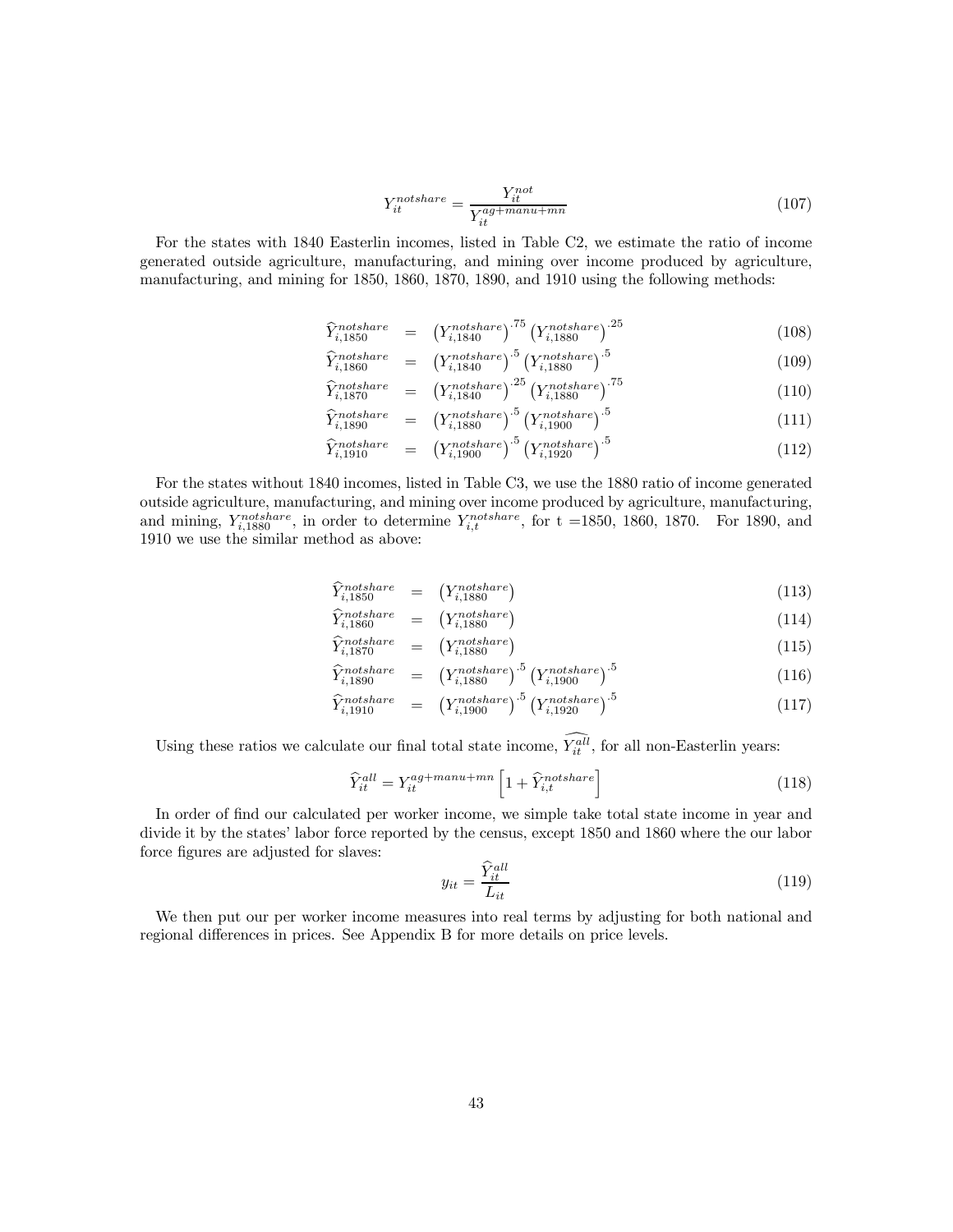Table C2: 1840 State Incomes Reported By Easterlin

| Alabama         | <b>I</b> owa  | Mississippi    | Pennsylvania   |
|-----------------|---------------|----------------|----------------|
| Arkansas        | Kentucky      | Missouri       | Rhode Island   |
| Connecticut     | Louisiana     | New Hampshire  | South Carolina |
| Delaware        | Maine         | New Jersey     | Tennessee      |
| Florida         | Maryland      | New York       | Vermont        |
| Georgia         | Massachusetts | North Carolina | Virginia       |
| <b>Illinois</b> | Michigan      | Ohio           | Wisconsin      |
| Indiana         |               |                |                |

Table C3: 1840 State Incomes Not Reported By Easterlin (with first year of agriculture and manufacturing data availability)

|                  | ◡                     |               | ◡<br>J 1              |
|------------------|-----------------------|---------------|-----------------------|
| State            | First Year Calculated | State         | First Year Calculated |
| Arizona          | 1870                  | New Mexico    | 1850                  |
| California       | 1850                  | Oregon        | 1850                  |
| Colorado         | 1870                  | South Dakota  | 1910                  |
| Idaho            | 1870                  | Texas         | 1850                  |
| Kansas           | 1860                  | Utah          | 1850                  |
| <b>Minnesota</b> | 1860                  | Washington    | 1860                  |
| Montana          | 1870                  | West Virginia | 1870                  |
| Nebraska         | 1860                  | Wyoming       | 1870                  |
| Nevada           | 1870                  |               |                       |

# INCOME BOUNDS

In this section we present income per worker bounds for the period 1840-1920. Since we imputed non-agricultural, non-manufacturing, non-mining output per worker (the not sectors) for each state, we provide bounds on our estimates in this section. First, our procedure replaces our state level estimate of the non-agricultural, non-manufacturing, and non-mining output per worker with the national 10th (90th) percentile values of non-agricultural, non-manufacturing, non-mining output per worker. We then recalculate the overall real output per worker using these national 10th (90th) percentile bounds for the non-agricultural, non-manufacturing, and non-mining sector. The results do not change substantively if instead we use the census regions or the North, South and West region values instead. The figure below presents the results of this exercise. In the panel graph each panel presents our estimates of the region's output per worker, and the two bounds as well as the US values for each. The census region figures are always in green and the US values are always in red.

The following Table presents our regional estimates as well as the percent deviation between the estimates and the two bounds for each census year.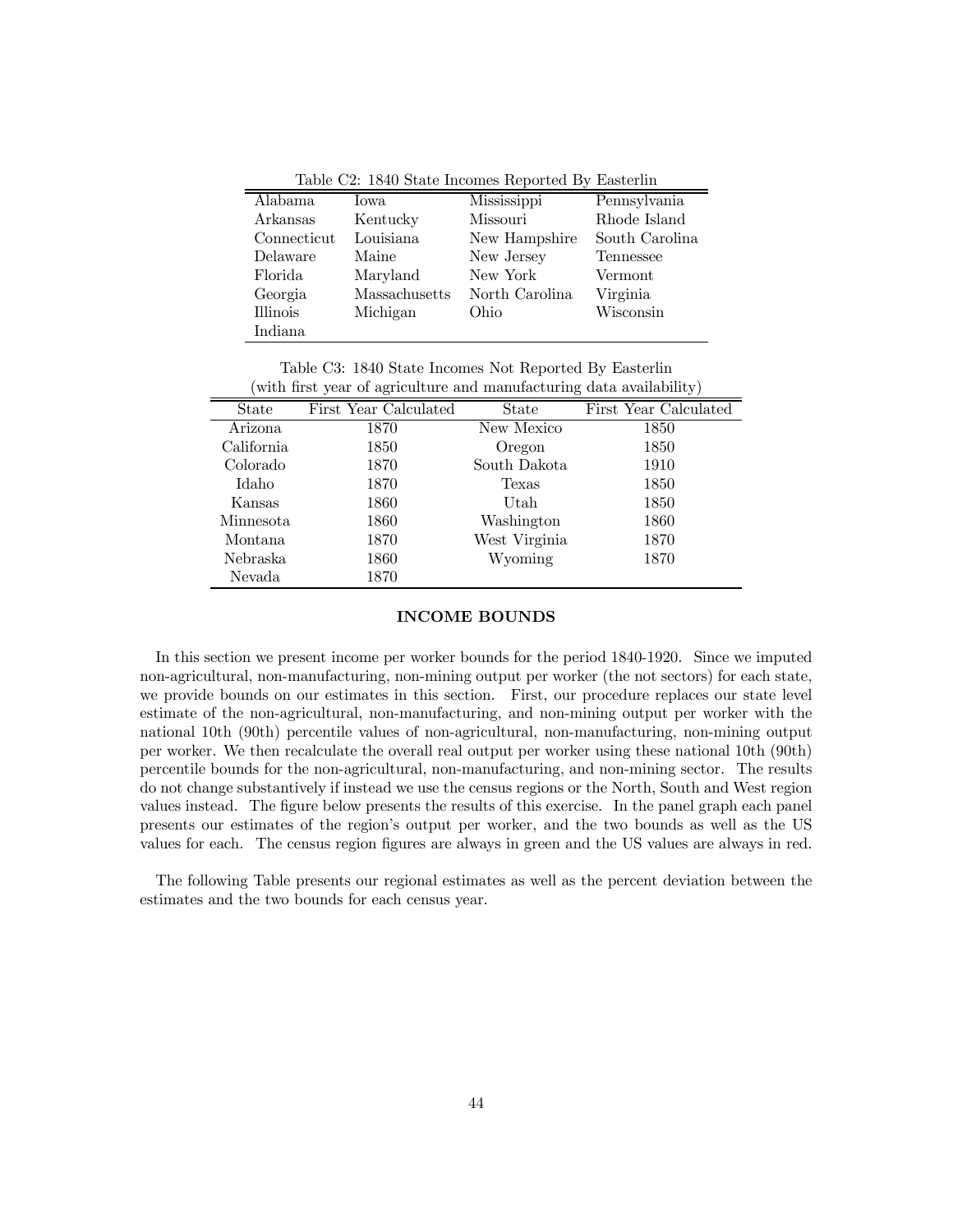|                      | 1840           |                |               | 1870          |                                                                                        | 1890          |
|----------------------|----------------|----------------|---------------|---------------|----------------------------------------------------------------------------------------|---------------|
| region               |                | 1850           | 1860          |               | 1880                                                                                   |               |
| US                   | 4114           | 6691           | 7302          | 7612          | 9449                                                                                   | 11514         |
|                      | (.884, 1.113)  | (.788, 1.443)  | (.740, 1.408) | (.728, 1.248) | (.755, 1.103)                                                                          | (.759, 1.171) |
| NE                   | 5267           | 9077           | 9999          | 9717          | 10998                                                                                  | 13818         |
|                      | (.756, 1.067)  | (.700, 1.123)  | (.669, 1.114) | (.694, 1.082) | (.817, 1.125)                                                                          | (.820, 1.215) |
| <b>MATL</b>          | 5528           | 7901           | 8840          | 10910         | 12954                                                                                  | 16786         |
|                      | (.885, 1.054)  | (.768, 1.599)  | (.688, 1.447) | (.643, 1.120) | (.693, 1.023)                                                                          | (.691, 1.074) |
| <b>SATL</b>          | 2342           | 3302           | 3647          | 3728          | 4751                                                                                   | 5400          |
|                      | (.935, 1.322)  | (.877, 1.579)  | (.831, 1.637) | (.808, 1.570) | (.960, 1.519)                                                                          | (.930, 1.557) |
| <b>ESC</b>           | 3683           | 5344           | 5928          | 4869          | 5447                                                                                   | 5695          |
|                      | (.965, 1.053)  | (.931, 1.243)  | (.879, 1.265) | (.850, 1.314) | (.880, 1.258)                                                                          | (.854, 1.256) |
| <b>WSC</b>           | 5042           | 7392           | 7729          | 6312          | 5971                                                                                   | 6922          |
|                      | (.739, 1.001)  | (.636, 1.218)  | (.605, 1.302) | (.597, 1.043) | (.807, 1.211)                                                                          | (.772, 1.174) |
| <b>MTN</b>           |                | 10250          | 12606         | 12124         | 10951                                                                                  | 13840         |
|                      |                | (.220, 1.000)  | (.237, 1.000) | (.404, 1.079) | (.594, 1.085)                                                                          | (.565, 1.033) |
| PAC                  |                | 43207          | 24257         | 16500         | 13786                                                                                  | 15438         |
|                      |                | (.337, 1.000)  | (.344, 1.000) | (.416, 1.000) | (.576, 1.000)                                                                          | (.614, 1.057) |
| <b>WNC</b>           | 3503           | 4635           | 5698          | 6799          | 9248                                                                                   | 10972         |
|                      | (1.000, 1.259) | (1.000, 2.548) | (.862, 1.957) | (.837, 1.415) | (.743, 1.053)                                                                          | (.784, 1.195) |
| $\operatorname{ENC}$ | 4540           | 7335           | 7444          | 7288          | 11147                                                                                  | 12965         |
|                      | (.998, 1.148)  | (.939, 1.647)  | (.908, 1.599) | (.895, 1.452) | (.749, 1.045)                                                                          | (.791, 1.183) |
|                      |                |                |               |               | Table C4 (continued): National and Regional Income and Bounds (10th, 90th) percentiles |               |
|                      | region         | 1900           | 1910          | 1920          | average                                                                                |               |
|                      | US             | 11477          | 12554         | 14429         |                                                                                        |               |
|                      |                | (.738, 1.147)  | (.855, 1.170) | (.857, 1.188) | (.789, 1.221)                                                                          |               |
|                      | NE             | 13073          | 14230         | 15706         |                                                                                        |               |
|                      |                | (.781, 1.163)  | (.889, 1.177) | (.887, 1.175) | (.779, 1.138)                                                                          |               |
|                      | <b>MATL</b>    | 14947          | 16234         | 18469         |                                                                                        |               |
|                      |                | (.676, 1.055)  | (.798, 1.100) | (.796, 1.099) | (.733, 1.175)                                                                          |               |
|                      | <b>SATL</b>    | 5929           | 7909          | 9770          |                                                                                        |               |
|                      |                | (.908, 1.560)  | (.936, 1.293) | (.920, 1.310) | (.901, 1.483)                                                                          |               |
|                      | $\rm{ESC}$     | 5900           | 6774          | 7947          |                                                                                        |               |
|                      |                | (.898, 1.408)  | (.952, 1.332) | (.973, 1.452) | (.909, 1.287)                                                                          |               |
|                      | <b>WSC</b>     | 7641           | 8633          | 11512         |                                                                                        |               |
|                      |                | (.755, 1.227)  | (.850, 1.149) | (.780, 1.115) | (.727, 1.161)                                                                          |               |
|                      | <b>MTN</b>     | 13838          | 11789         | 13823         |                                                                                        |               |
|                      |                | (.560, 1.018)  | (.771, 1.144) | (.784, 1.160) | (.517, 1.065)                                                                          |               |
|                      | <b>PAC</b>     | 14992          | 14188         | 17607         |                                                                                        |               |
|                      |                | (.578, 1.012)  | (.765, 1.109) | (.724, 1.045) | (.544, 1.028)                                                                          |               |
|                      | WNC            | 12395          | 13167         | 13486         |                                                                                        |               |
|                      |                | (.756, 1.098)  | (.907, 1.220) | (.937, 1.327) | (.870, 1.452)                                                                          |               |
|                      | ${\rm ENC}$    | 13440          | 14682         | 15842         |                                                                                        |               |
|                      |                | (.763, 1.126)  | (.886, 1.167) | (.917, 1.215) | (.871, 1.287)                                                                          |               |
|                      |                |                |               |               |                                                                                        |               |

Table C4: National and Regional Income and Bounds (10th, 90th) percentiles

These bounds are constructed using the following method. First we calculate the total income produced by workers not in agriculture, manufacturing, mining,  $\hat{Y}_{it}^{not}$ , by state, year: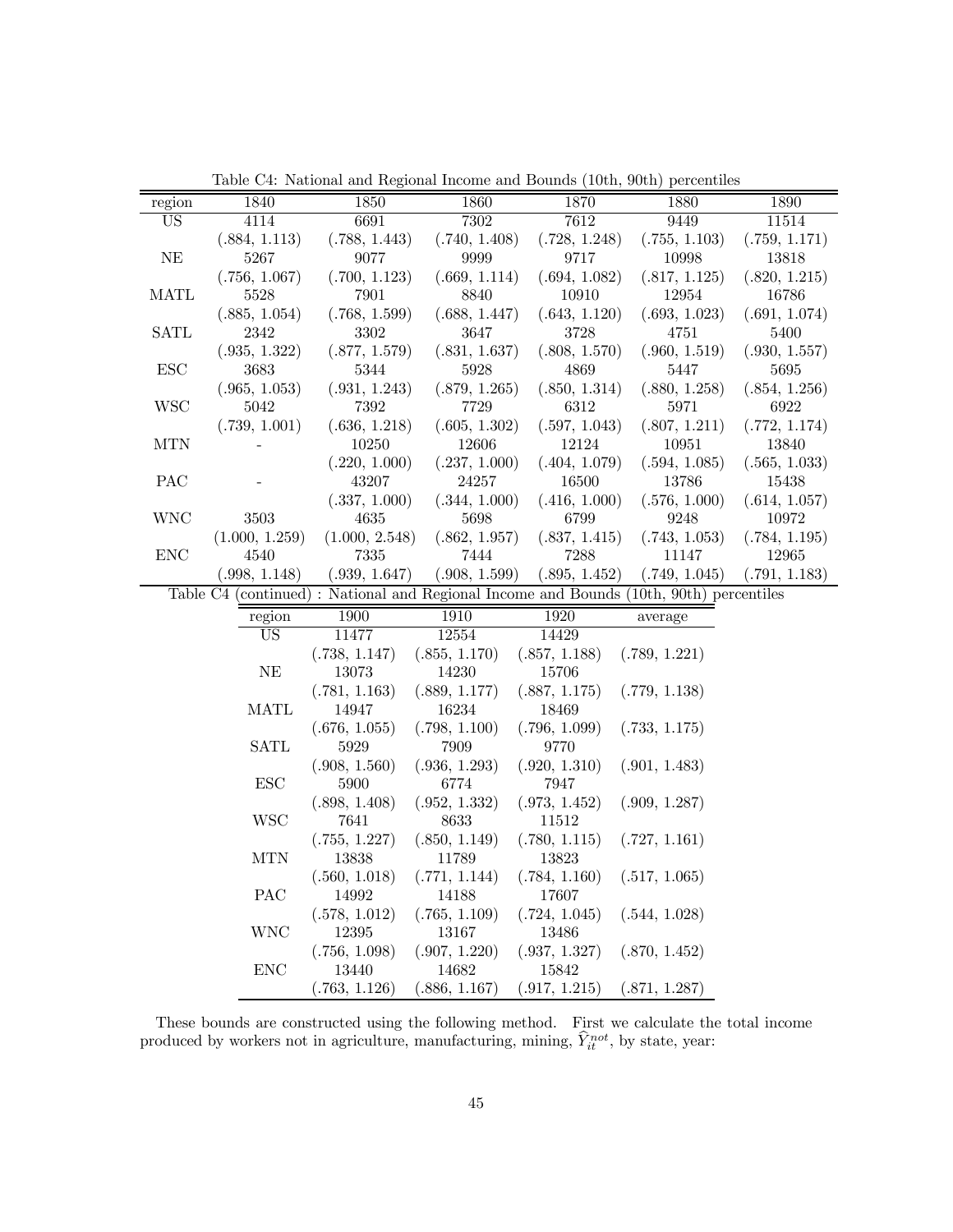$$
\widehat{Y}_{it}^{not} = \widehat{Y}_{it}^{all} - Y_{it}^{ag + man + mn}
$$
\n(120)

We then calculate the per worker income for workers not in agriculture, manufacturing, mining,  $\hat{y}_{it}^{not}$ , by dividing the total income produced by workers not employed in agriculture, manufacturing, mining by the number of workers in these other industries:

$$
\widehat{y}_{it}^{not} = \frac{\widehat{Y}_{it}^{not}}{L_{it}^{not}}\tag{121}
$$

In order to compare not per worker incomes across states, we deflate our nominal measures using the same deflator constructed in Appendix B (Price Levels), to create the real not per worker income,  $\hat{y}_{it}^{not}$  For each state, we generate two real income per worker bound series: one by replacing a state's own real not per worker income with the national 10th percentile real not per worker income, multiplying by the number of workers in the not sector, adding this result to the total income from agriculture, mining, and manufacturing, and dividing by the total number of workers in the state:

$$
\widetilde{y}_{it}^{10th} = \frac{\widetilde{y}_{it}^{10th, not} L_{it}^{not} + \widetilde{y}_{it}^{ag + man + mn} L_{it}^{ag + man + mn}}{L_{it}^{at} + L_{it}^{ag + man + mn}}
$$
\n(122)

and the other by replacing a state's own real not per worker income with the national 90th percentile real per worker income for employees in the non-sector and repeating the similar process as above:

$$
\widetilde{y}_{it}^{90th} = \frac{\widetilde{y}_{it}^{90th, not} L_{it}^{not} + \widetilde{y}_{it}^{ag + man + mn} L_{it}^{ag + man + mn}}{L_{it}^{ag + man + mn}}
$$
\n(123)

For the 90th percentile, if a states actual not per worker income is higher; we simply used the states own. For the 10th percentile: if a state's real not per worker income was lower, we simply used the states own, so that for both series a state's overall real per worker income always lay on or between the constructed 90th and 10th percentile real income per worker bounds.

#### APPENDIX D

Table D1 below presents the labor force weighted correlations of our years of schooling in the labor force with the two separate state human capital measures of Mulligan and Sala-i-Martin (1997,2000).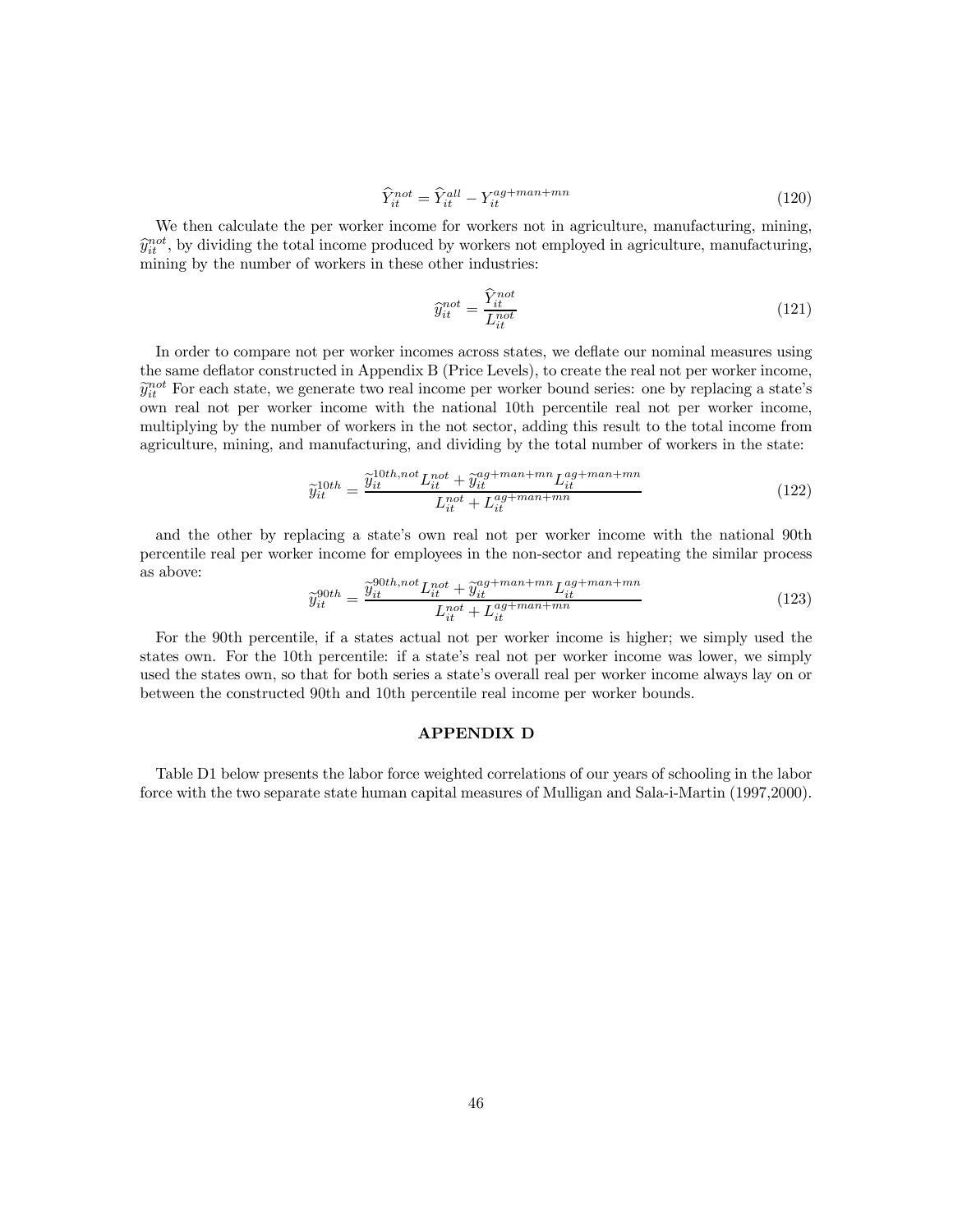|                  | 1001, 2000       |                              |                      |
|------------------|------------------|------------------------------|----------------------|
| 1940             | yrs of schooling | hc1997                       | hc2000               |
| yrs of schooling | 1                |                              |                      |
| hc1997           | .9258            | 1                            |                      |
| hc2000           | .9138            | 0.9754                       | 1                    |
| 1950             | yrs of schooling | $\overline{\text{hc}}$ 1997  | hc2000               |
| yrs of schooling | 1                |                              |                      |
| hc1997           | .9306            | 1                            |                      |
| hc2000           | .8851            | .9311                        | 1                    |
| 1960             | yrs of schooling | hc1997                       | hc2000               |
| yrs of schooling | 1                |                              |                      |
| hc1997           | .8268            | 1                            |                      |
| hc2000           | .8041            | .9426                        | 1                    |
| 1970             | yrs of schooling | $\overline{\mathrm{hc}1997}$ | $\overline{hc}$ 2000 |
| yrs of schooling | 1                |                              |                      |
| hc1997           | .8326            | 1                            |                      |
| hc2000           | .7567            | .8639                        | 1                    |
| 1980             | yrs of schooling | $\overline{\text{hc}}$ 1997  | hc2000               |
| yrs of schooling | 1                |                              |                      |
| hc1997           | .8828            | 1                            |                      |
| hc2000           | .7887            | .9231                        | 1                    |
| 1990             | yrs of schooling | hc1997                       | hc2000               |
| yrs of schooling | 1                |                              |                      |
| hc1997           | .7835            | 1                            |                      |
| hc2000           | .6521            | .9418                        | 1                    |

Table D1: Correlation of Years of Schooling in the Labor Force with Mulligan and Sala-i-Martin  $(1997, 2000)$ 

One way to compare our estimates of years of schooling in the labor force with the values of years of schooling by state from the Census is to compare the means and standard deviations, both weighted and unweighted. Table D2 provides evidence that our estimates are similar, if not identical with the census values. The largest differences occur in 1960. With the exception of 1960, the mean of our estimates differs from the Census by less than 1.1 percent. Our standard deviations closely match the census standard deviations.

Table D2: Average Years of Schooling: Census and Estimates

| year | Census | Census    | Estimate | Estimate  | $\%$ dev. | Census   | Estimate | $\%$ dev. |
|------|--------|-----------|----------|-----------|-----------|----------|----------|-----------|
|      | mean   | std. dev. | mean     | std. dev. | mean      | weighted | weighted | weighted  |
|      |        |           |          |           |           | mean     | mean     | mean      |
| 1940 | 8.48   | 1.07      | 8.51     | 1.03      | 0.3       | 8.37     | 8.41     | 0.5       |
| 1950 | 9.33   | 1.00      | 9.32     | 0.93      | $-0.1$    | 9.32     | 9.33     | 0.02      |
| 1960 | 10.47  | 0.62      | 10.16    | 0.73      | $-3.0$    | 10.46    | 10.23    | $-2.1$    |
| 1970 | 10.97  | 0.65      | 10.85    | 0.63      | $-1.1$    | 10.92    | 10.87    | $-0.5$    |
| 1980 | 12.06  | 0.55      | 11.95    | 0.54      | $-0.9$    | 12.01    | 11.96    | $-0.4$    |
| 1990 | 12.82  | 0.42      | 12.80    | 0.44      | $-0.2$    | 12.75    | 12.74    | $-0.1$    |
| 2000 | 13.54  | 0.35      | 13.47    | 0.42      | $-0.5$    | 13.52    | 13.48    | $-0.3$    |

An alternative way to compare our estimates with the census data is to regress the census years of schooling on our calculated years of schooling. Table D3 details how well we fit the census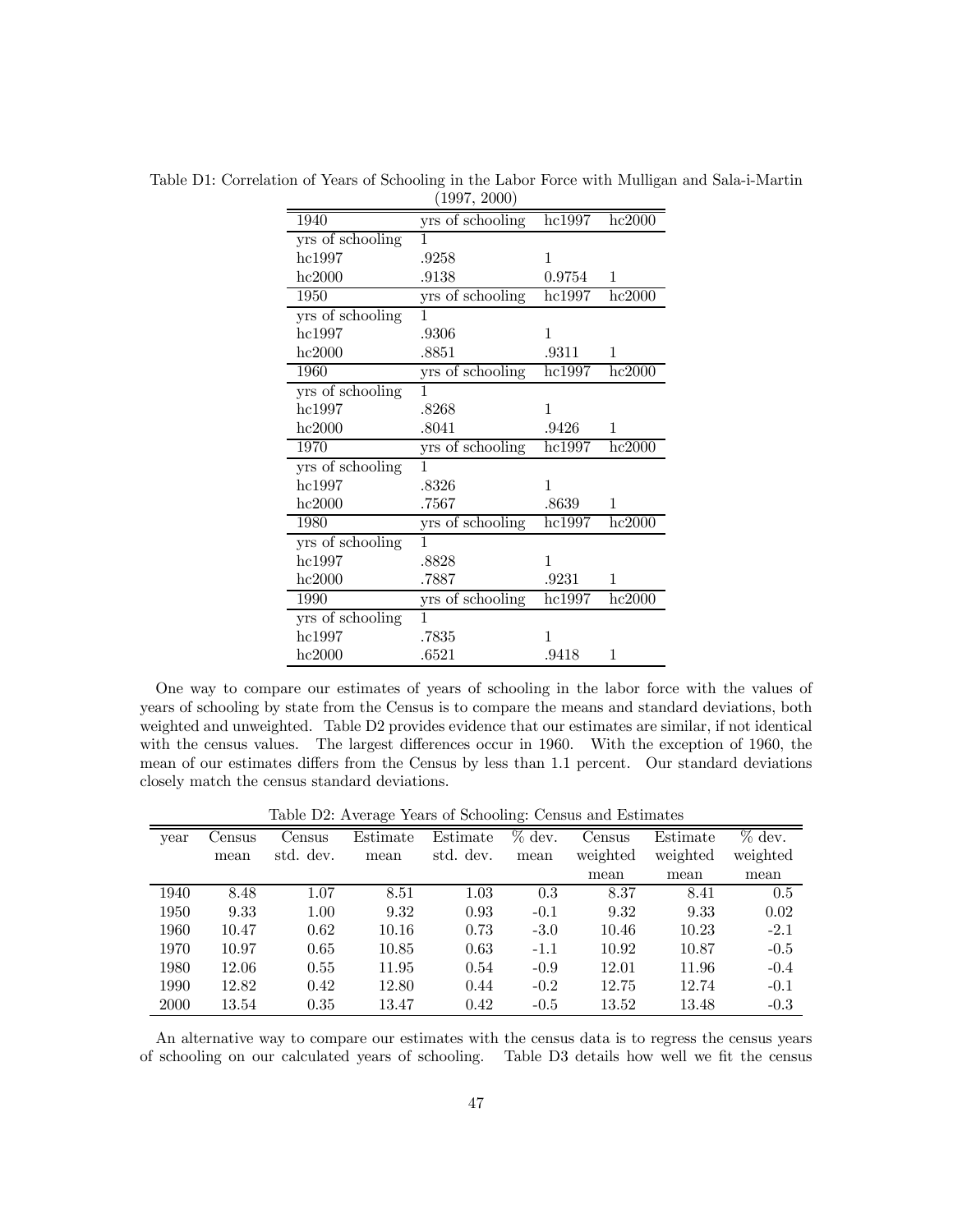information using labor force weighted regressions as well as unweighted regressions.<sup>49</sup> Overall, the our calculations fit the data extremely well, but this may be a result of the observed time trend in education. Therefore, we also present results for each decade. If our estimates were identical to the census measures, the resulting slope coefficient of years of schooling would equal 1 and the intercept would equal 0. The final row of the table contains the result of the joint test of this hypothesis. Overall we reject the null hypothesis that our estimated slope coefficient is 1 and our intercept is 0, however for 1940, 1950, and 1990 (weighted) we cannot reject the null. Our fit is quite good, in the unweighted regressions our  $\overline{R}^2$  are typically over .85 with the exception of 1960. For the weighted regressions, we report the correlation coefficient in the row marked  $\rho$ , as reported  $\overline{R}^2$  are not meaningful in weighted regressions. With the exception of 1960, all correlations easily exceed .9.

Table D3: Regressions of Average Years of Schooling from the Census on Estimates (standard errors)

|                  |                         |          |          | beandard orrors |         |         |         |         |
|------------------|-------------------------|----------|----------|-----------------|---------|---------|---------|---------|
| variable         | $\mathop{\mathrm{ALL}}$ | 1940     | 1950     | 1960            | 1970    | 1980    | 1990    | 2000    |
| weighted         |                         |          |          |                 |         |         |         |         |
| E                | 0.9930                  | 1.000    | 1.019    | 0.7280          | 1.003   | 0.965   | 0.965   | 0.877   |
|                  | (0.005)                 | (0.032)  | (0.032)  | (0.050)         | (0.034) | (0.035) | (0.033) | (0.041) |
| constant         | 0.129                   | $-0.046$ | $-0.176$ | 3.01            | 0.017   | 0.469   | 0.459   | 1.70    |
|                  | (0.061)                 | (0.274)  | (0.299)  | (0.512)         | (0.373) | (0.419) | (0.423) | (0.549) |
| $\overline{N}$   | 355                     | 49       | 51       | 51              | 51      | 51      | 51      | 51      |
| $\rho$           | .9897                   | 9617     | .9513    | .8853           | .9415   | .9415   | 9547    | .9359   |
| prob > F         | .0000                   | .3199    | .8408    | 0000            | .0195   | .0077   | .3697   | .0002   |
| unweighted       |                         |          |          |                 |         |         |         |         |
| E                | 0.9956                  | 0.9957   | 1.031    | 0.7480          | 0.9727  | 0.9584  | 0.9151  | 0.785   |
|                  | (0.008)                 | (0.041)  | (0.047)  | (0.055)         | (0.049) | (0.048) | (0.040) | (0.042) |
| constant         | 0.139                   | 0.009    | $-0.280$ | 2.87            | 0.419   | 0.608   | 1.11    | 2.97    |
|                  | (0.085)                 | (0.351)  | (0.443)  | (0.565)         | (0.534) | (0.579) | (0.516) | (0.562) |
| N                | 355                     | 49       | 51       | 51              | 51      | 51      | 51      | 51      |
| $\overline{R}^2$ | .9795                   | .9249    | .9049    | .7837           | 8866    | .8865   | .9115   | .8760   |
| prob > F         | 0.0000                  | .8000    | 0.7868   | .0000           | .0009   | 0003    | .0488   | .0000   |

To further determine the robustness of our methodology, we also compare the individual educational category components (workers exposed to elementary school and no more; workers exposed to secondary school and no more; and workers exposed to higher education) to those reported by the Census.<sup>50</sup> Tables D4 through D7 present the unweighted and labor force weighted means and standard deviations reported by the census as well as our calculated shares of the labor force represented by each education category.. $51$ 

<sup>&</sup>lt;sup>49</sup> This seems reasonable as it seems much more important to fit New York or California than to give those states equal weight as states like North and South Dakota.

<sup>&</sup>lt;sup>50</sup>We thank the anonymous referees for suggesting this additional measure of goodness of fit.

<sup>&</sup>lt;sup>51</sup> For those with no education exposure we match the means and standard deviations quite well, although the shares are so small that we choose not to report the regressions on these shares.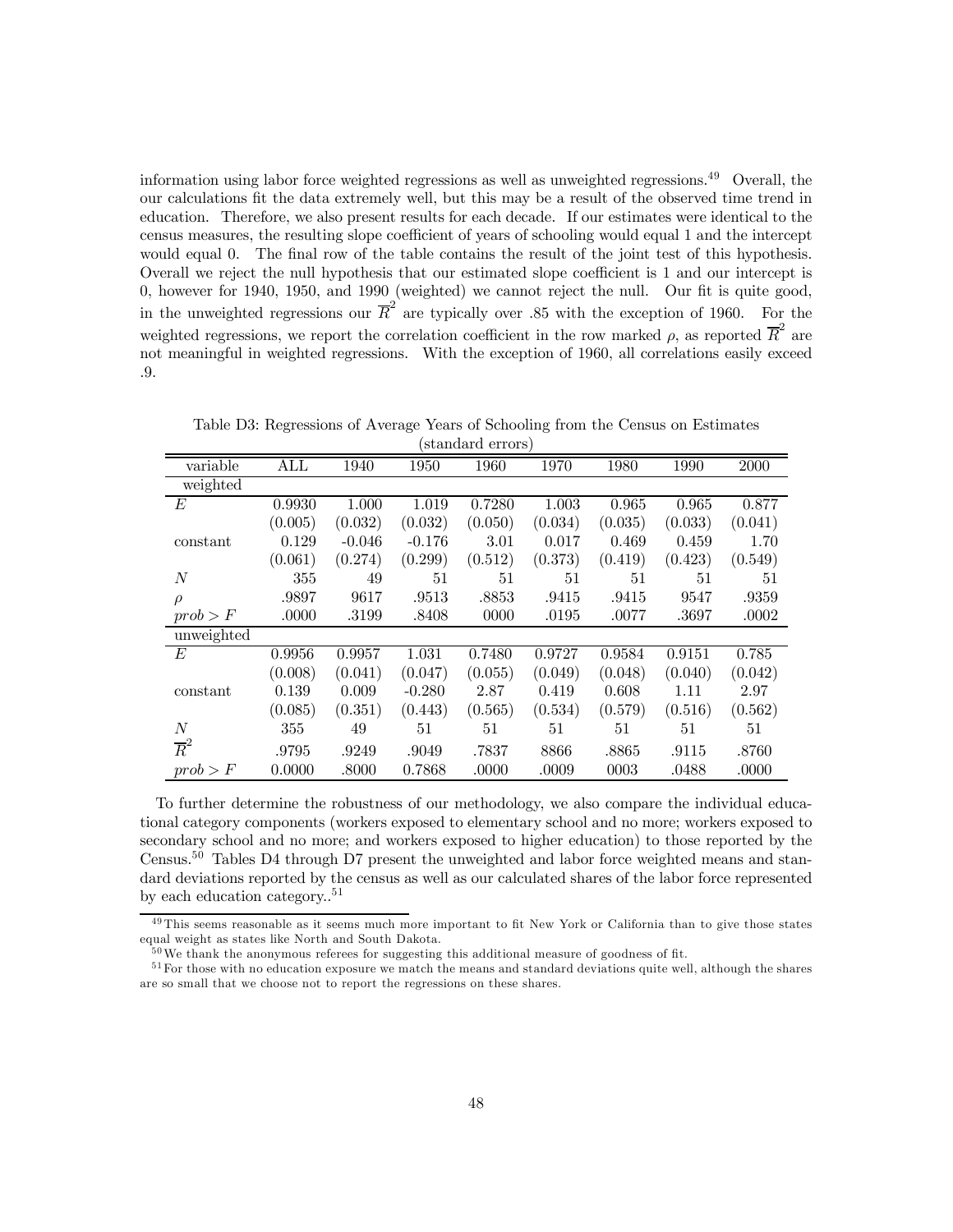| Table D4. Exposed to two schooling. Census and Estimates |        |           |          |           |          |          |  |
|----------------------------------------------------------|--------|-----------|----------|-----------|----------|----------|--|
| year                                                     | Census | Census    | Estimate | Estimate  | Census   | Estimate |  |
|                                                          | mean   | std. dev. | mean     | std. dev. | weighted | weighted |  |
|                                                          |        |           |          |           | mean     | mean     |  |
| 1940                                                     | .032   | .023      | .034     | .035      | .034     | .032     |  |
| 1950                                                     | .022   | .018      | .027     | .030      | .022     | .020     |  |
| 1960                                                     | .000   | .000      | .015     | .017      | .000     | .012     |  |
| 1970                                                     | .012   | .006      | .013     | .013      | .012     | .009     |  |
| 1980                                                     | .006   | .004      | .008     | .009      | .007     | .006     |  |
| 1990                                                     | .007   | .004      | .006     | .006      | .009     | .006     |  |
| 2000                                                     | .000   | .000      | .002     | .003      | .000     | .001     |  |

Table D4: Exposed to No Schooling: Census and Estimates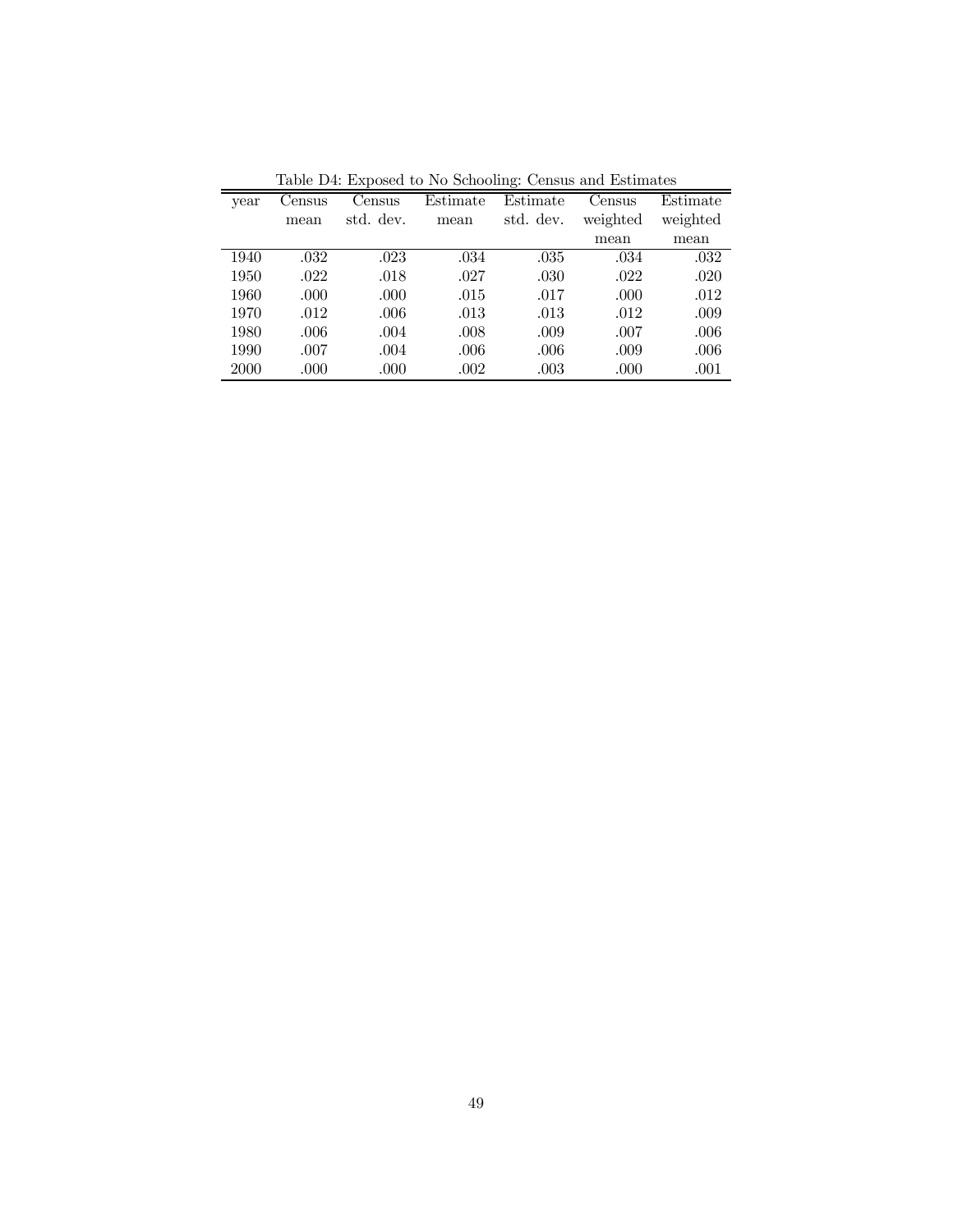Table D5: Exposed to Elementary School and No More: Census and Estimates

| year | Census | Census    | Estimate | Estimate  | Census   | Estimate |
|------|--------|-----------|----------|-----------|----------|----------|
|      | mean   | std. dev. | mean     | std. dev. | weighted | weighted |
|      |        |           |          |           | mean     | mean     |
| 1940 | .482   | .076      | .527     | .115      | .490     | .554     |
| 1950 | .378   | .083      | .415     | .102      | .380     | .431     |
| 1960 | .308   | .074      | .326     | .082      | .307     | .324     |
| 1970 | .208   | .058      | .259     | .063      | .206     | .257     |
| 1980 | .128   | .042      | .164     | .048      | .128     | .164     |
| 1990 | .065   | .024      | .090     | .038      | .065     | .092     |
| 2000 | .047   | .016      | .059     | .033      | .053     | .063     |

Table D6: Exposed to Secondary School and No More: Census and Estimates

| vear | Census | Census    | Estimate | Estimate  | Census   | Estimate |
|------|--------|-----------|----------|-----------|----------|----------|
|      | mean   | std. dev. | mean     | std. dev. | weighted | weighted |
|      |        |           |          |           | mean     | mean     |
| 1940 | .346   | .062      | .341     | .093      | .344     | .320     |
| 1950 | .423   | .062      | .414     | .079      | .429     | .411     |
| 1960 | .483   | .048      | .461     | .063      | .489     | .462     |
| 1970 | .525   | .037      | .496     | .046      | .532     | .504     |
| 1980 | .503   | .039      | .477     | .036      | .505     | .479     |
| 1990 | .437   | .051      | .430     | .037      | .433     | .438     |
| 2000 | .397   | .053      | .382     | .040      | .391     | .378     |

| Table D7: Exposed to Higher Education: Census and Estimates |                  |           |          |           |          |          |  |  |  |  |
|-------------------------------------------------------------|------------------|-----------|----------|-----------|----------|----------|--|--|--|--|
| year                                                        | Census<br>Census |           | Estimate | Estimate  | Census   | Estimate |  |  |  |  |
|                                                             | mean             | std. dev. | mean     | std. dev. | weighted | weighted |  |  |  |  |
|                                                             |                  |           |          |           | mean     | mean     |  |  |  |  |
| 1940                                                        | .140             | .033      | .099     | .038      | .132     | .094     |  |  |  |  |
| 1950                                                        | .177             | .039      | .144     | .039      | .169     | .139     |  |  |  |  |
| 1960                                                        | .209             | .039      | .197     | .037      | .204     | .202     |  |  |  |  |
| 1970                                                        | .255             | .046      | .232     | .043      | .249     | .229     |  |  |  |  |
| 1980                                                        | .363             | .060      | .350     | .053      | .359     | .351     |  |  |  |  |
| 1990                                                        | .491             | .066      | .474     | .057      | .493     | .464     |  |  |  |  |
| 2000                                                        | .556             | .060      | .557     | .054      | .555     | .559     |  |  |  |  |

Looking at the overall trend, our estimates are typically above the Census means for those exposed to elementary school and at or below the Census means for those exposed to secondary and higher education. This trend may be caused by students attending grade levels that do not correspond to their age. Recall that primary enrollment rates are calculated as the number of elementary students enrolled divided by the population of students that are typically elementary school aged: 5 to 13 years old. Age distribution data is not available for any educational category. Therefore, there are two possibilities that may inflate the estimated portion of students exposed to elementary schooling: late starters and repeaters. For example, if a student begins formal schooling after age five and continues on to secondary schooling, he or she will be over 13 years of age while attending elementary school. In this case, this student is included in the numerator of the elementary enrollment rate, but not the denominator. Similarly, repeaters enrolled in elementary school when their age cohort is assumed to have finished may also serve to inflate the elementary exposure rates. Both cause elementary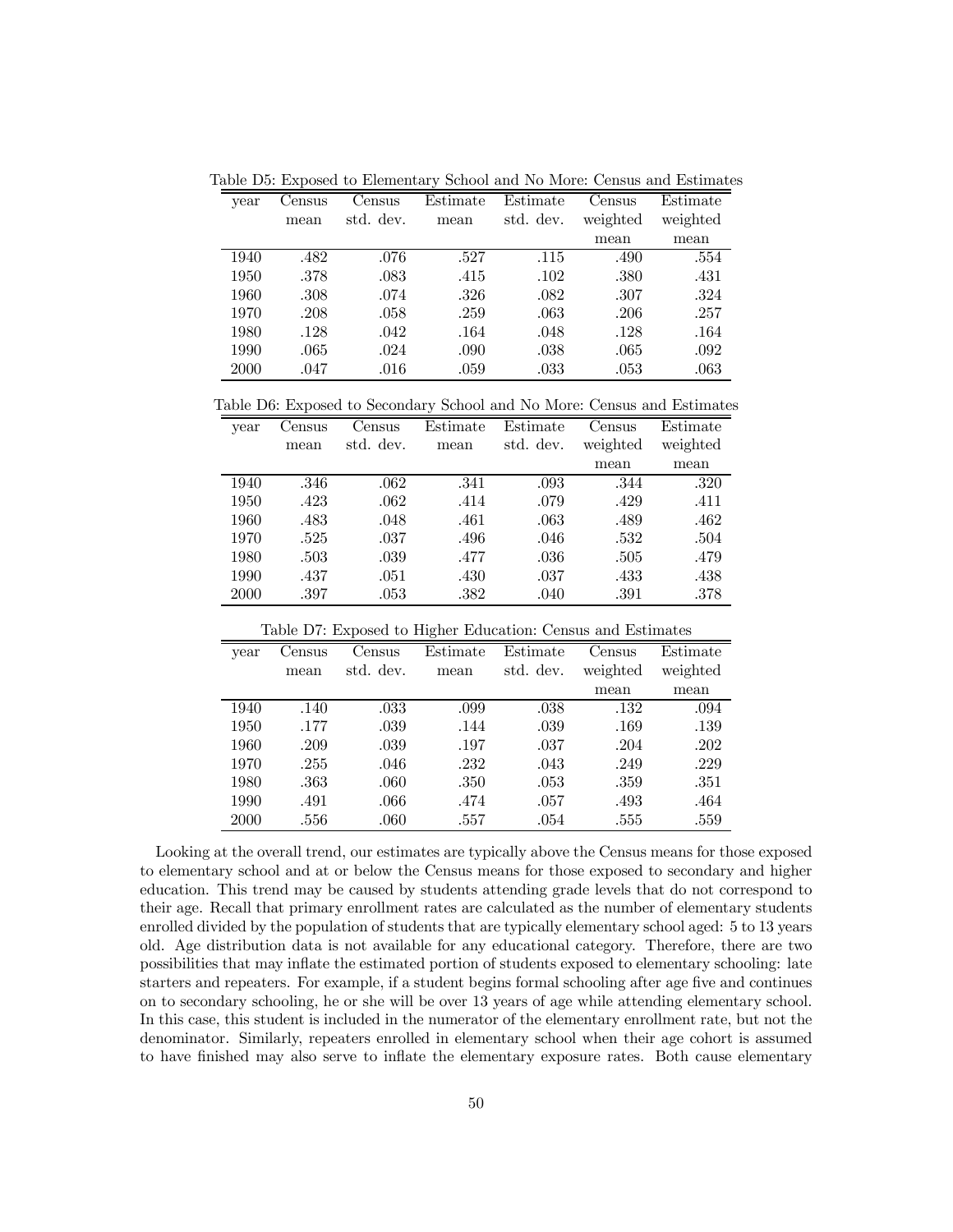enrollment rates in excess of 100 percent and result in exposure estimates above those reported by the Census. Even with these data constraints, we find that our calculated means and standard deviations of our elementary shares to be close to the Census data.

These late starters and repeaters may also help to explain our slightly lower secondary exposure rates. Students who start late or repeat elementary grades may be more likely to attend school only until they are legally required. A late starter or repeater who is legally require to attend until 16 years of age may drop out of secondary school at a lower grade than students who have started on time and progressed without repeating. Our use of  $\delta_t$  accounts for the higher attrition rates, but we still slightly understate secondary exposure. Our weighted and unweighted means are always within 0.03, which is less than a 6% deviation from the census mean.

Finally, our fit of higher education shares is excellent with the exception of 1940 and to a much lesser degree 1950. From 1960 onward, as higher education begins to play a larger roll in the overall level of schooling, we are close to the means and standard deviations reported by the Census.

An alternative way to compare our estimates with the Census data is to regress each exposure category on the Census data. Tables D8 through D10 present our regressions of the census shares on our calculated shares pooled and for each decade from 1940 to 2000 respectively. For elementary exposure, the non-pooled correlations exceed 0.85 twice and exceed 0.70 four other times. For secondary exposure, the correlations never exceed 0.85, but they exceed .75 twice and exceed .7 four more times. For higher education exposure, all seven cross section correlations exceed 0.7 with four cases exceed 0.9. In none of these cases do our correlations fall below 0.6. The pooled correlations exceed 0.85 for each education category.

| variable         | $\mathop{\mathrm{ALL}}$ | 1940    | 1950    | 1960    | 1970     | 1980     | 1990    | 2000    |
|------------------|-------------------------|---------|---------|---------|----------|----------|---------|---------|
| weighted         |                         |         |         |         |          |          |         |         |
| E                | 0.8915                  | 0.4515  | 0.7328  | 0.8430  | 0.9054   | 0.8286   | 0.4780  | 0.4814  |
|                  | (0.011)                 | (0.083) | (0.081) | (0.071) | (0.073)  | (0.072)  | (0.058) | (0.078) |
| constant         | $-0.009$                | 0.240   | 0.064   | 0.034   | $-0.027$ | $-0.008$ | 0.021   | 0.023   |
|                  | (0.003)                 | (0.047) | (0.035) | (0.024) | (0.019)  | (0.012)  | (0.006) | (0.005) |
| N                | 355                     | 49      | 51      | 51      | 51       | 51       | 51      | 51      |
| $\rho$           | .9649                   | 7216    | .8118   | .8703   | .8725    | .8431    | 7549    | .6024   |
| prob > F         | .0000                   | .0000   | .0000   | 0003    | .0000    | .0000    | .0000   | .0000   |
| unweighted       |                         |         |         |         |          |          |         |         |
| E                | 0.8963                  | 0.4803  | 0.6614  | 0.7906  | 0.8043   | 0.7544   | 0.4680  | 0.2895  |
|                  | (0.013)                 | (0.066) | (0.067) | (0.063) | (0.064)  | (0.068)  | (0.057) | (0.053) |
| constant         | $-0.005$                | 0.229   | 0.104   | 0.050   | .0002    | 0.004    | 0.023   | 0.030   |
|                  | (0.004)                 | (0.035) | (0.029) | (0.021) | (0.017)  | (0.012)  | (0.006) | (0.004) |
| N                | 355                     | 49      | 51      | 51      | 51       | 51       | 51      | 51      |
| $\overline{R}^2$ | .9310                   | .5207   | .6591   | .7574   | 7612     | .7108    | .5699   | .3630   |
| prob > F         | .0000                   | .0000   | .0000   | .0001   | .0000    | 0000     | .0000   | .0000   |

Table D8: Regressions of Exposed to Elementary School and no more from the Census on Estimates (standard errors)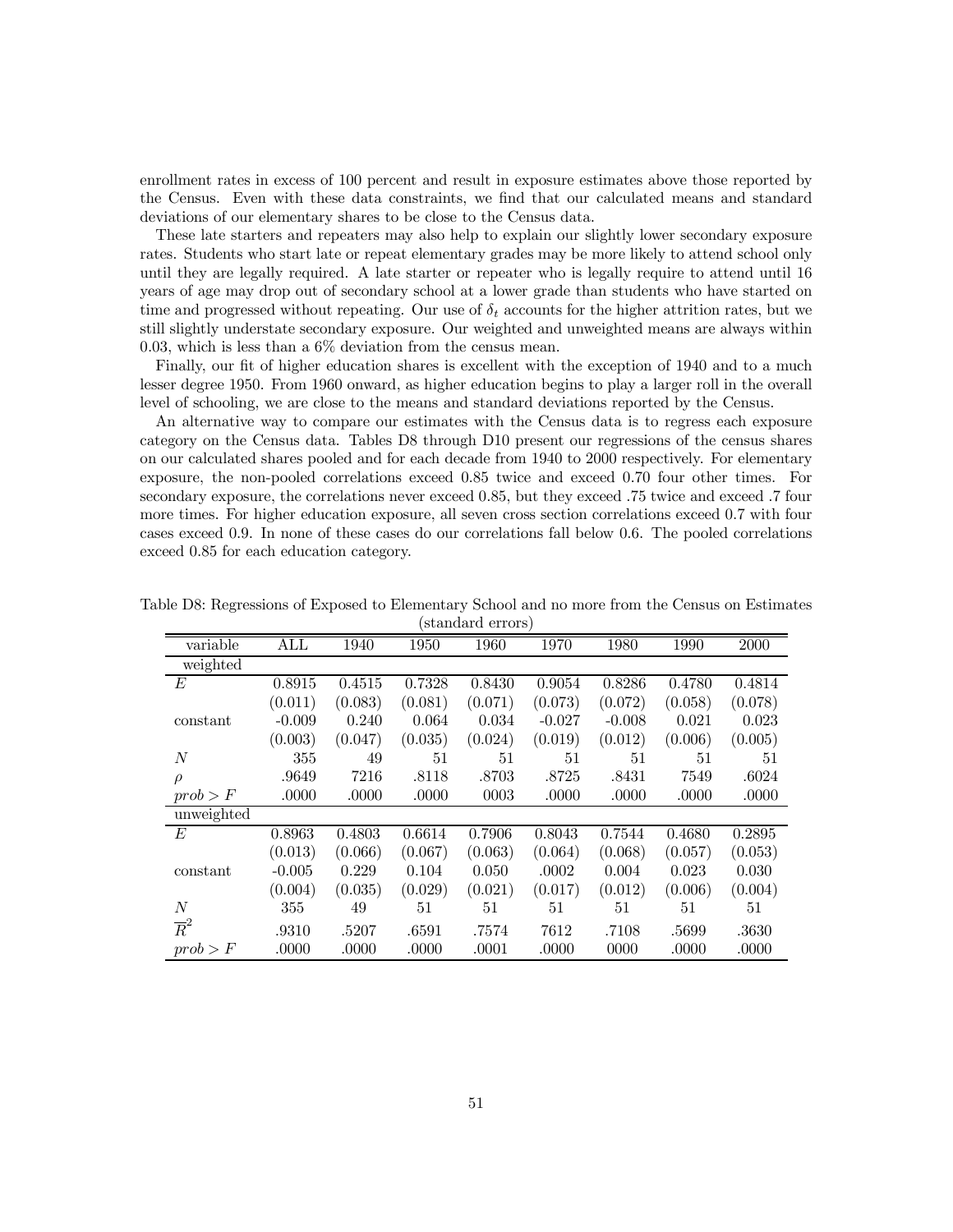| variable         | ALL     | 1940    | 1950    | 1960    | 1970    | 1980    | 1990     | 2000     |
|------------------|---------|---------|---------|---------|---------|---------|----------|----------|
| weighted         |         |         |         |         |         |         |          |          |
| E                | 0.9128  | 0.4871  | 0.6624  | 0.5754  | 0.5296  | 0.8415  | 1.017    | 1.127    |
|                  | (0.026) | (0.085) | (0.078) | (0.073) | (0.069) | (0.087) | (0.123)  | (0.080)  |
| constant         | 0.054   | 0.188   | 0.157   | 0.223   | 0.265   | 0.102   | $-0.012$ | $-0.034$ |
|                  | (0.012) | (0.028) | (0.032) | (0.034) | (0.035) | (0.042) | (0.054)  | (0.031)  |
| $\overline{N}$   | 355     | 49      | 51      | 51      | 51      | 51      | 51       | 51       |
| $\rho$           | .8507   | 7174    | .7833   | .7719   | .7133   | .6515   | 7144     | .8170    |
| prob > F         | .0000   | .0000   | .0000   | 0000    | .0000   | .0000   | .6182    | .0005    |
| unweighted       |         |         |         |         |         |         |          |          |
| E                | 0.8425  | 0.4813  | 0.6209  | 0.5888  | 0.5891  | 0.7095  | 0.9947   | 1.105    |
|                  | (0.028) | (0.067) | (0.069) | (0.068) | (0.081) | (0.115) | (0.137)  | (0.110)  |
| constant         | 0.084   | 0.182   | 0.166   | 0.212   | .233    | 0.165   | 0.009    | $-0.025$ |
|                  | (0.012) | (0.024) | (0.029) | (0.032) | (0.040) | (0.055) | (0.059)  | (0.042)  |
| $\overline{N}$   | 355     | 49      | 51      | 51      | 51      | 51      | 51       | 51       |
| $\overline{R}^2$ | .7237   | .5147   | .6136   | .5959   | 5088    | .4245   | .5103    | .6675    |
| prob > F         | .0000   | .0000   | .0000   | .0000   | .0000   | 0000    | .4039    | .0034    |

Table D9: Regressions of Exposed to Secondary School and no more from the Census on Estimates (standard errors)

Table D10: Regressions of Exposed to Higher Education from the Census on Estimates (standard errors)

| variable         | $\mathop{\mathrm{ALL}}$ | 1940    | 1950    | 1960    | 1970    | 1980     | 1990     | 2000     |
|------------------|-------------------------|---------|---------|---------|---------|----------|----------|----------|
| weighted         |                         |         |         |         |         |          |          |          |
| E                | 0.9567                  | 0.5182  | 0.6794  | 0.8520  | 0.8963  | 1.068    | 1.122    | 1.121    |
|                  | (0.008)                 | (0.061) | (0.062) | (0.069) | (0.057) | (0.049)  | (0.088)  | (0.042)  |
| constant         | 0.030                   | 0.083   | 0.075   | 0.032   | 0.044   | $-0.015$ | $-0.028$ | $-0.071$ |
|                  | (0.003)                 | (0.006) | (0.009) | (0.014) | (0.013) | (0.017)  | (0.041)  | (0.023)  |
| $\overline{N}$   | 355                     | 49      | 51      | 51      | 51      | 51       | 51       | 51       |
| $\rho$           | .9883                   | 7284    | .7890   | .8123   | .9034   | .9354    | 9183     | .9533    |
| prob > F         | .0000                   | .0000   | .0000   | 0758    | .0000   | .0000    | .0000    | .0046    |
| unweighted       |                         |         |         |         |         |          |          |          |
| E                | 0.9354                  | 0.6440  | 0.7931  | 0.8632  | 0.9850  | 1.076    | 1.059    | 1.054    |
|                  | (0.008)                 | (0.087) | (0.087) | (0.087) | (0.066) | (0.057)  | (0.064)  | (0.047)  |
| constant         | (0.038)                 | 0.076   | 0.062   | 0.039   | .026    | $-0.014$ | $-0.011$ | $-0.031$ |
|                  | (0.003)                 | (0.009) | (0.013) | (0.017) | (0.016) | (0.020)  | (0.031)  | (0.026)  |
| N                | 355                     | 49      | 51      | 51      | 51      | 51       | 51       | 51       |
| $\overline{R}^2$ | .9767                   | .5306   | .6225   | .6598   | 8161    | .8750    | .8432    | .9087    |
| prob > F         | .0000                   | .0000   | .0000   | .0007   | .0000   | 0004     | .0001    | .0034    |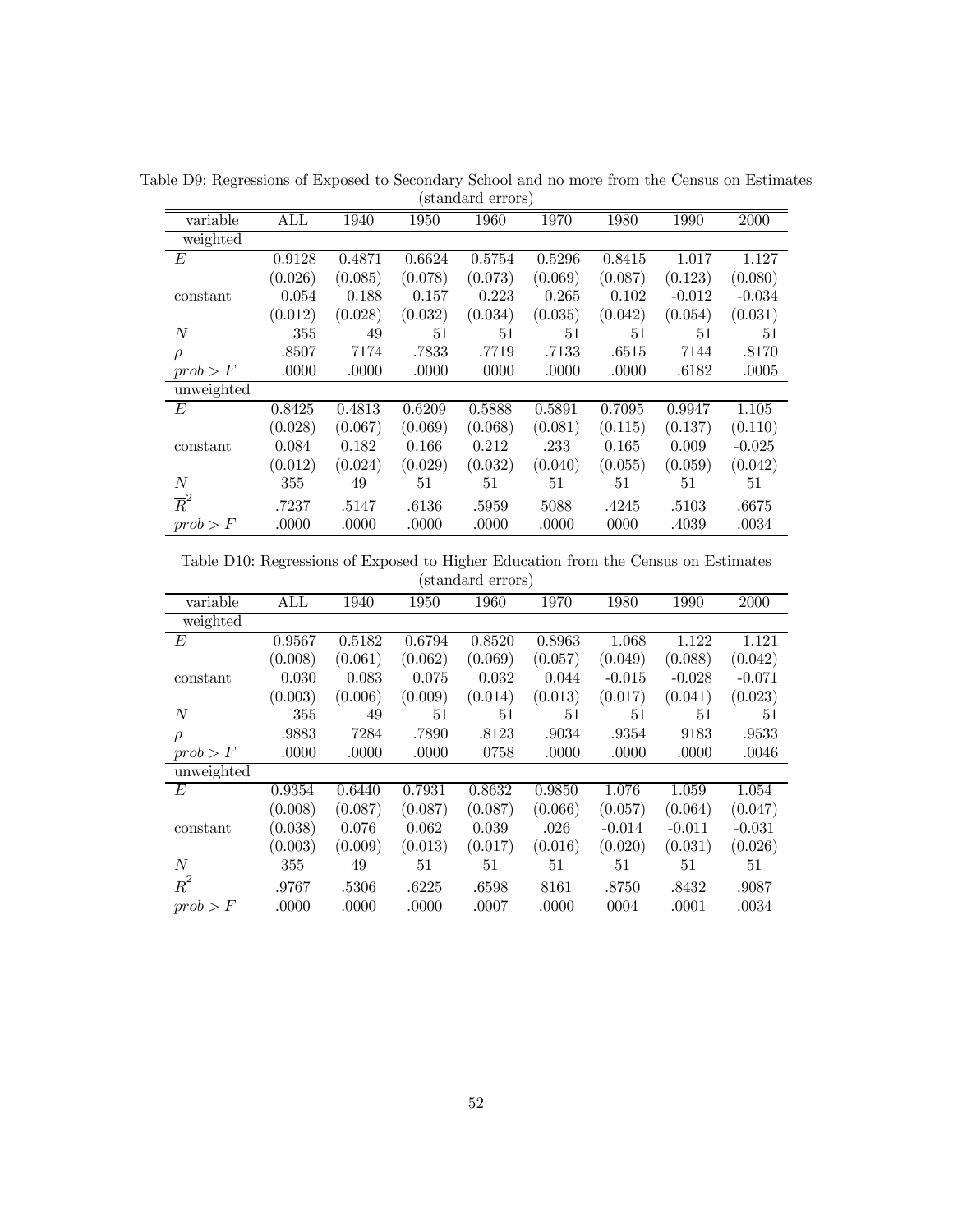

Figure 1: Average Years of Schooling of the Labor Force By Region

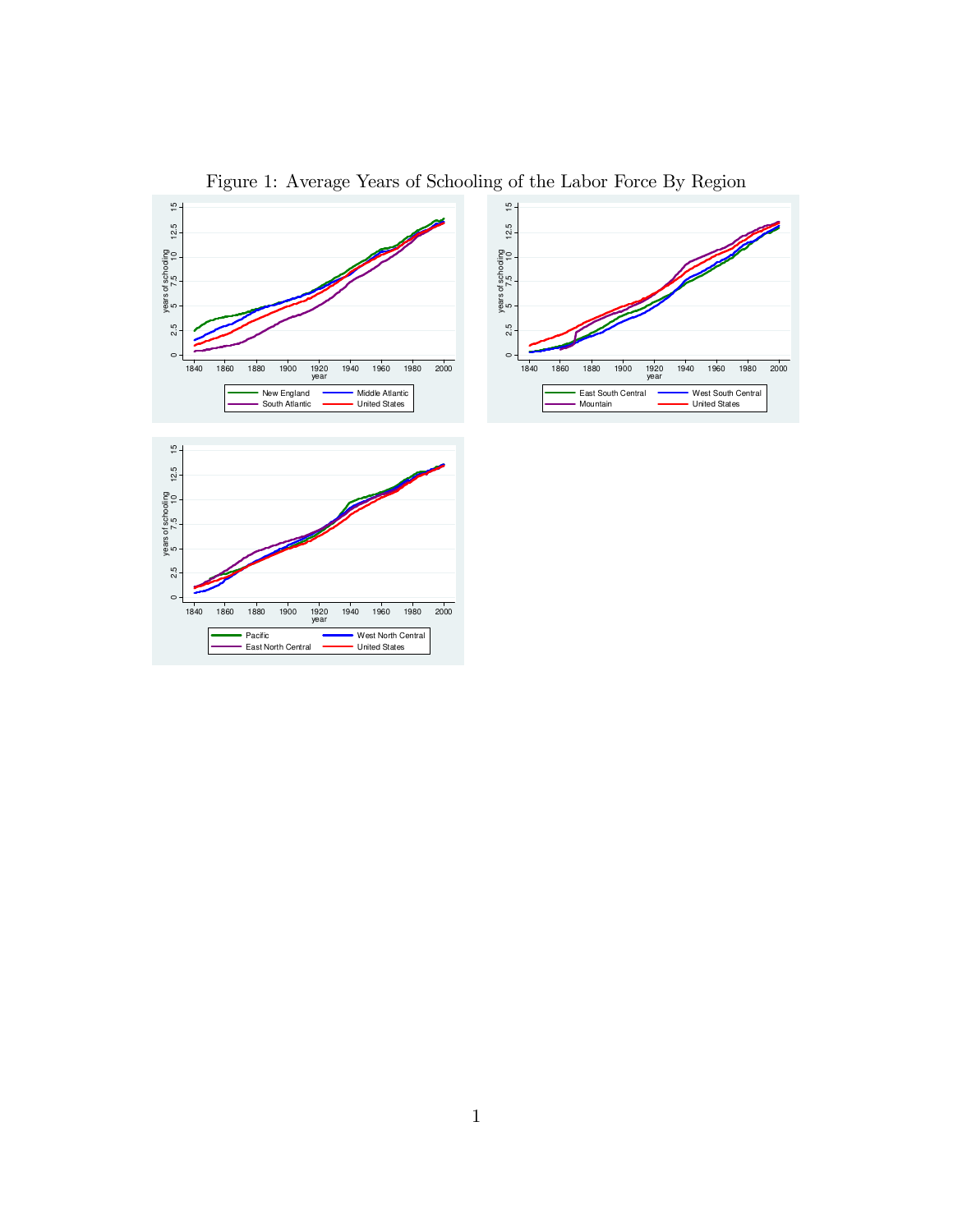



Figure 2: Fraction of the Labor Force Exposed to Primary Schooling, But No More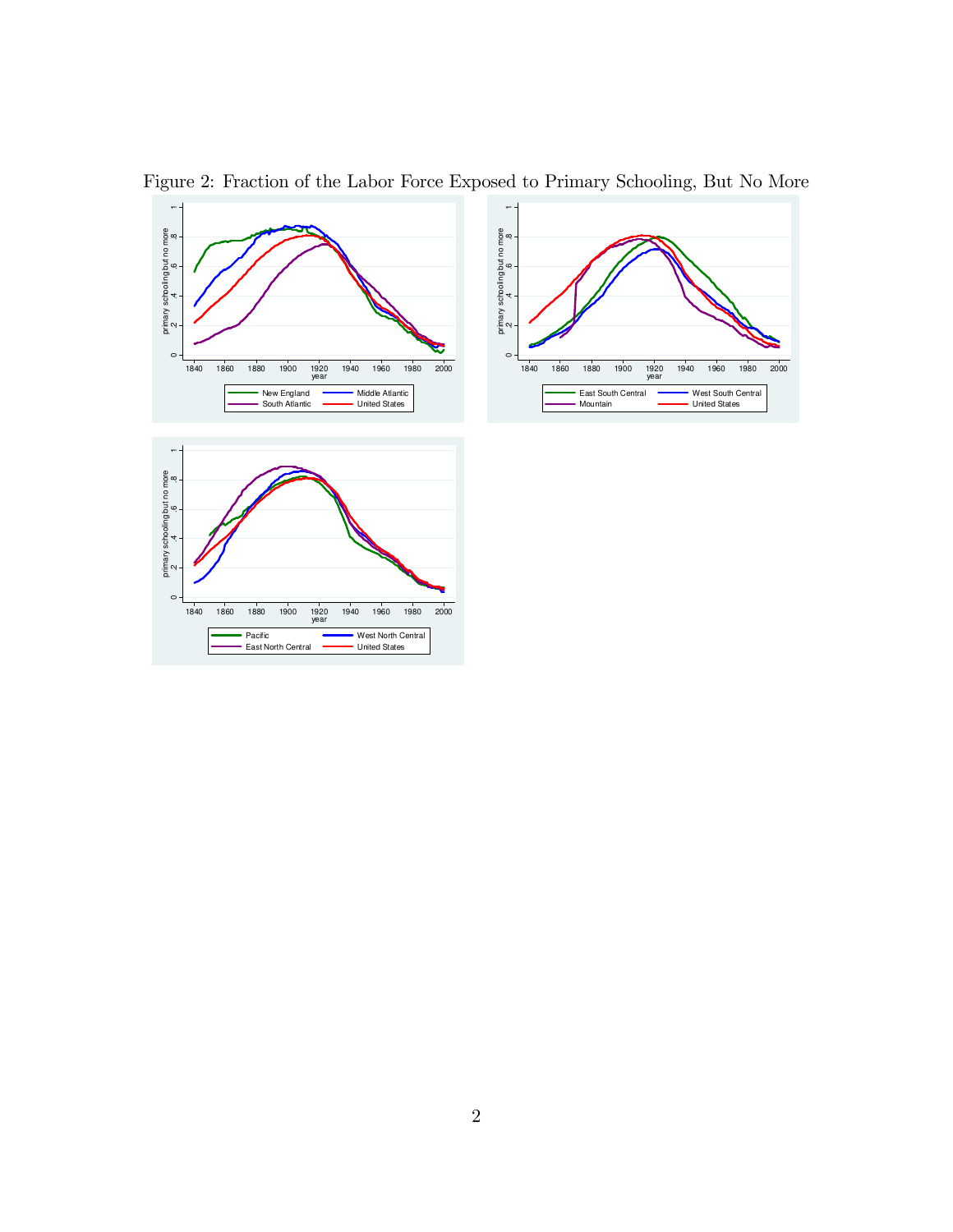

Figure 3: Fraction of the Labor Force Exposed to Secondary Schooling, But No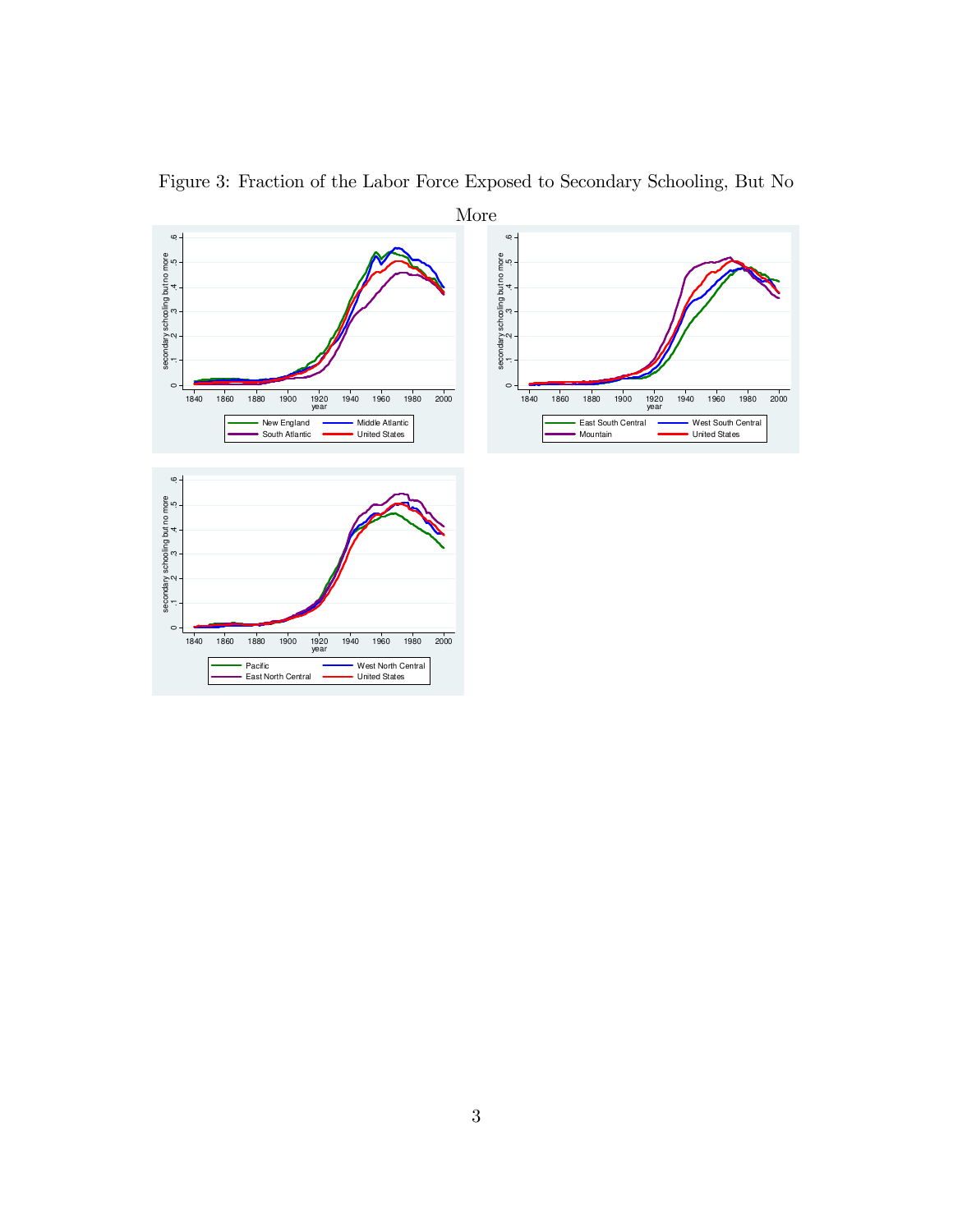

Figure 4: Fraction of the Labor Force Exposed to Higher Education

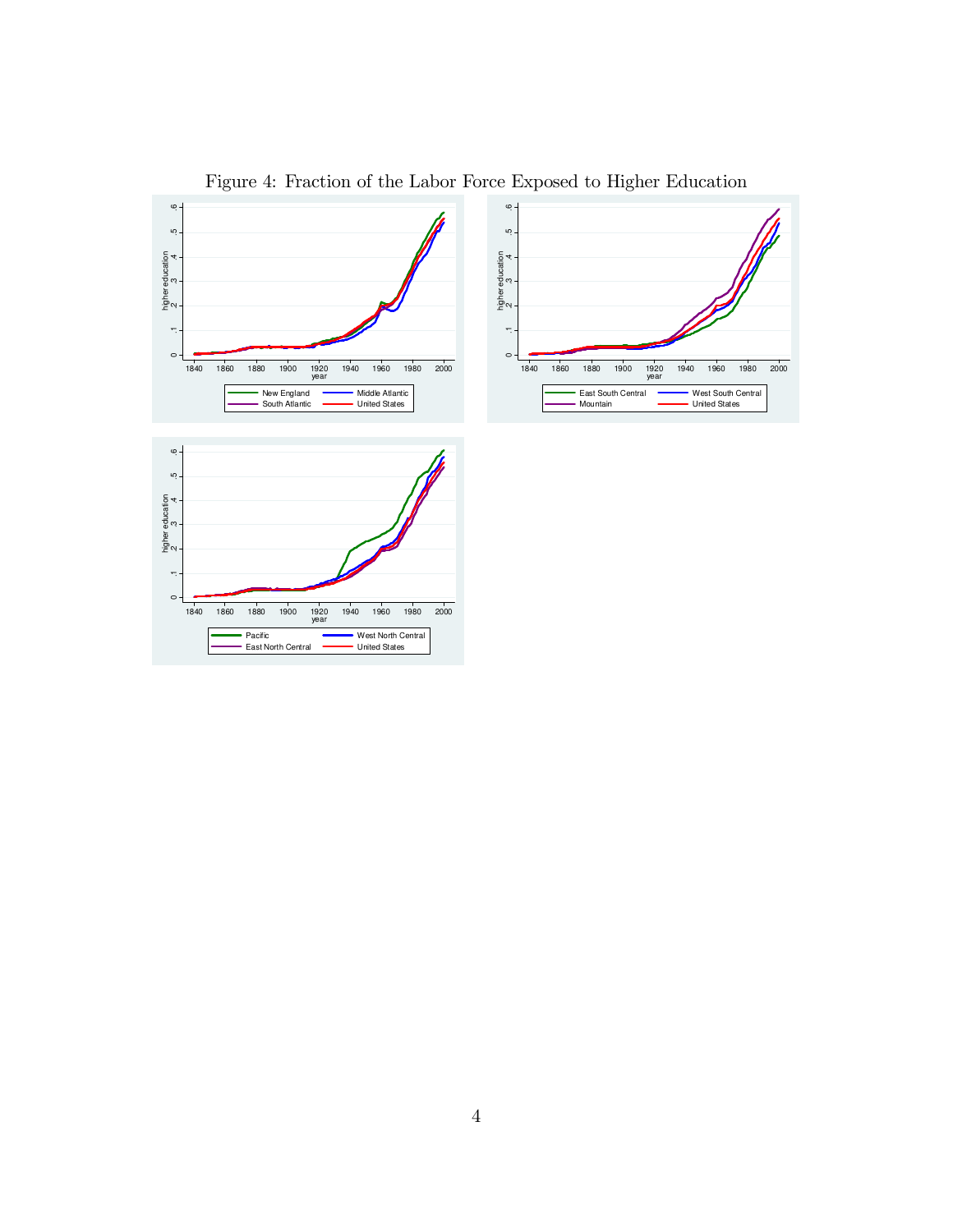

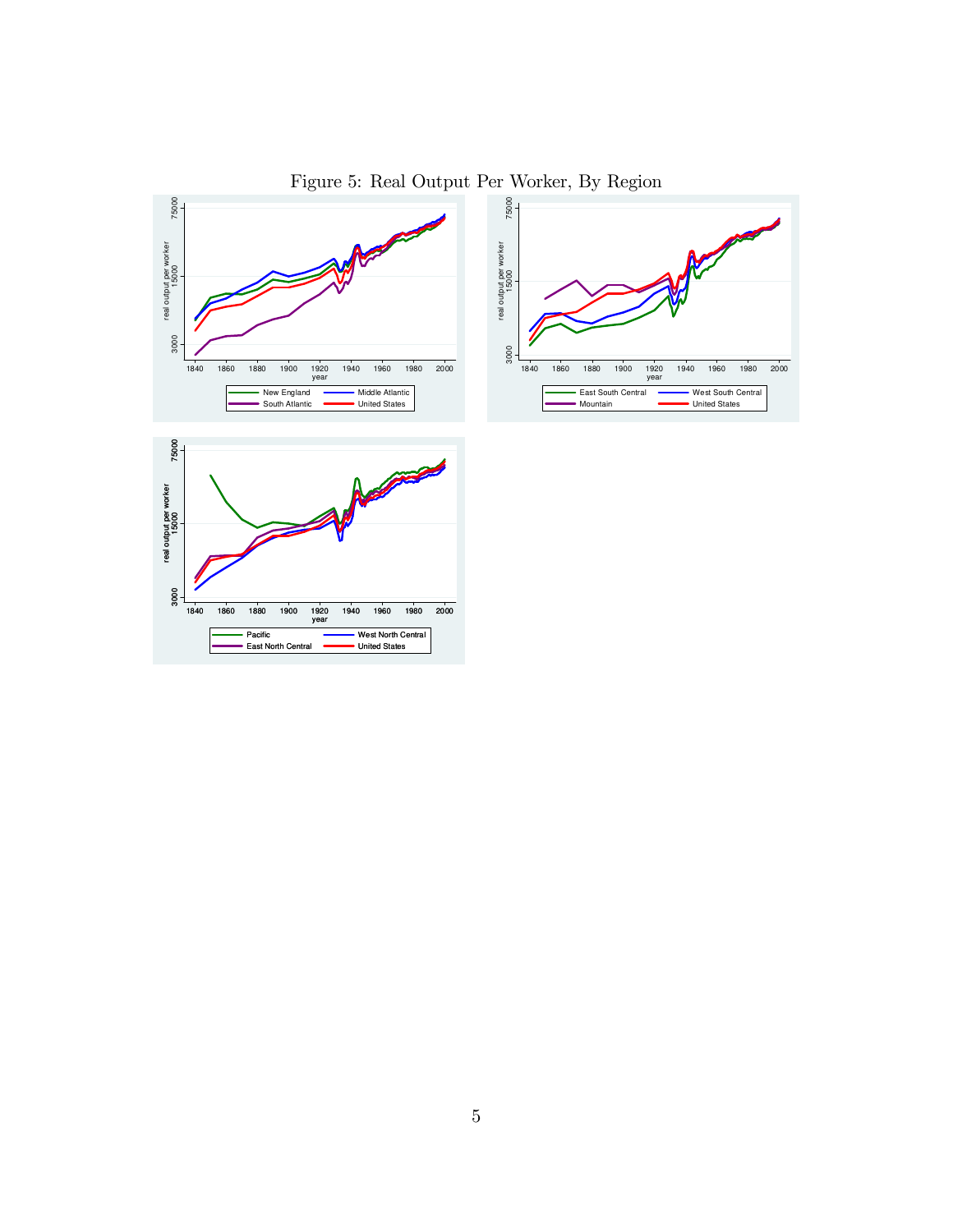

Figure B1: Regional unweighted values of  $1 - \delta_t^{\text{secondary}}$ .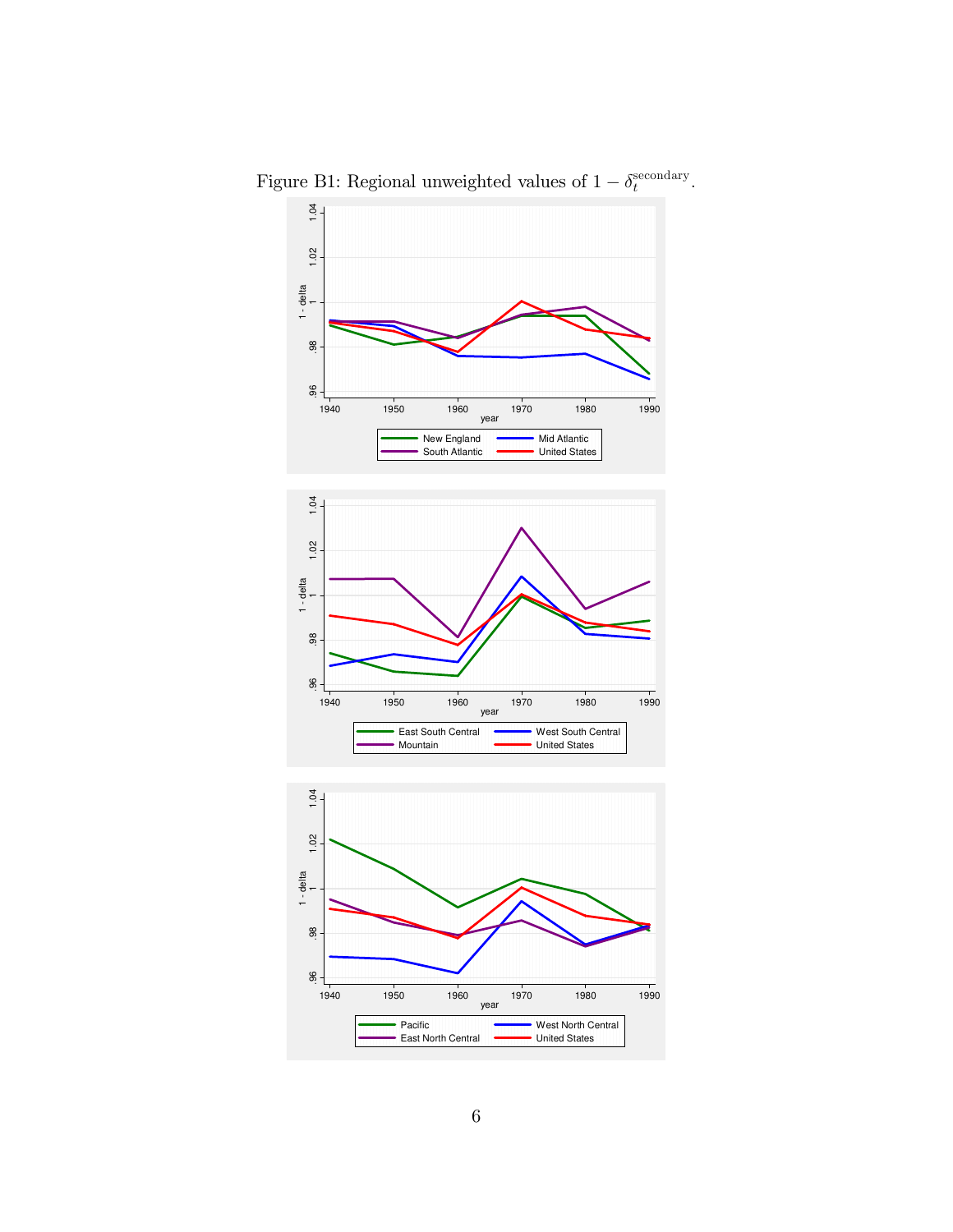

Figure B2: Regional unweighted values of  $\Theta_t$ .

Pacific<br>East North Central

1940 1950 1960 1970 1980 1990 year

**West North Central**<br>United States

 $\circ$ 

 $\overline{ }$ ŗÒ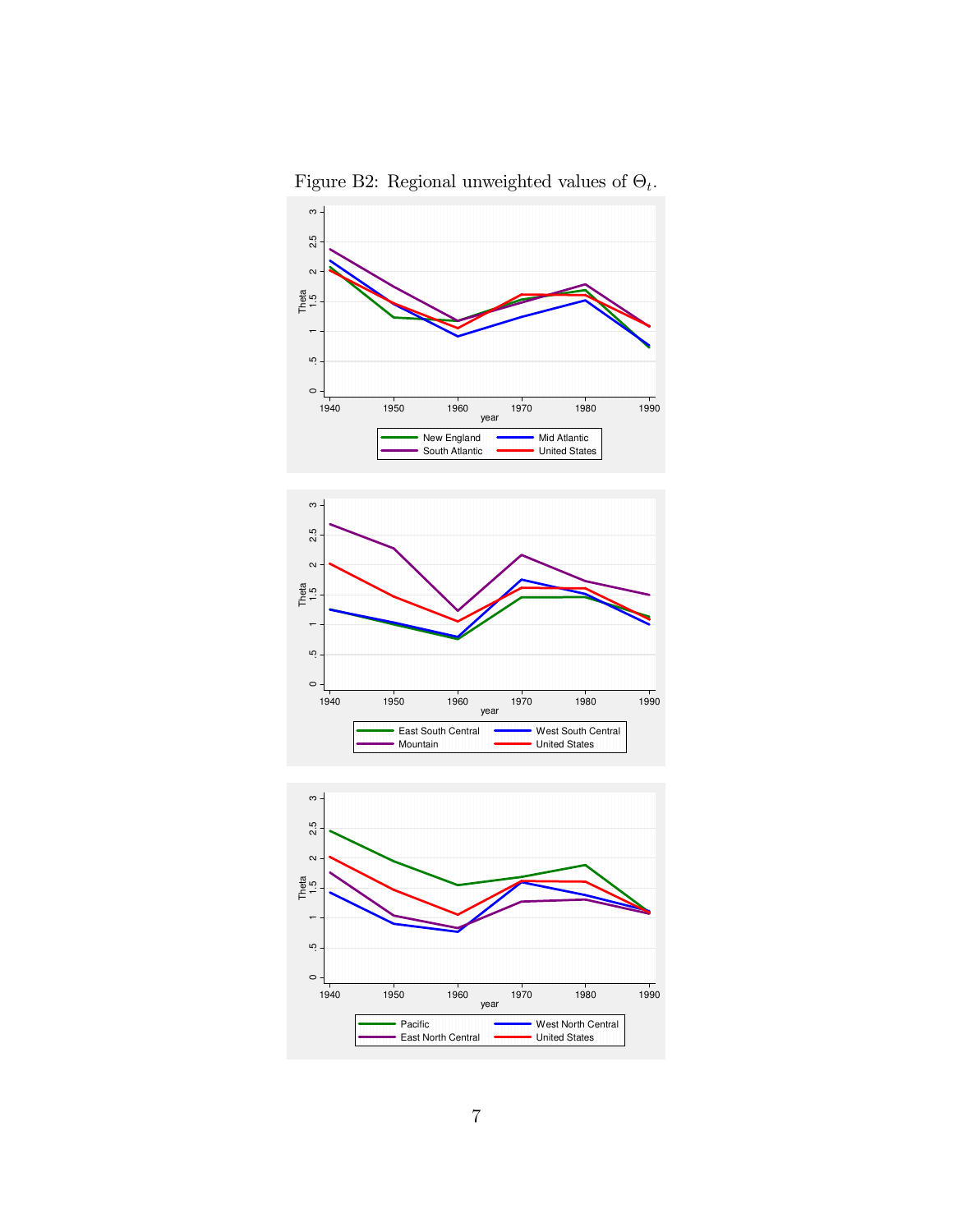

Figure C1: Real Output Per Worker: Upper and Lower Bounds, Log Scale

<sup>1</sup>The Pacific region estimates of real output per worker for those not working in agriculture, manufacturing, or mining (the not sectors) are much higher than other regions during the early periods from 1850 through 1860.